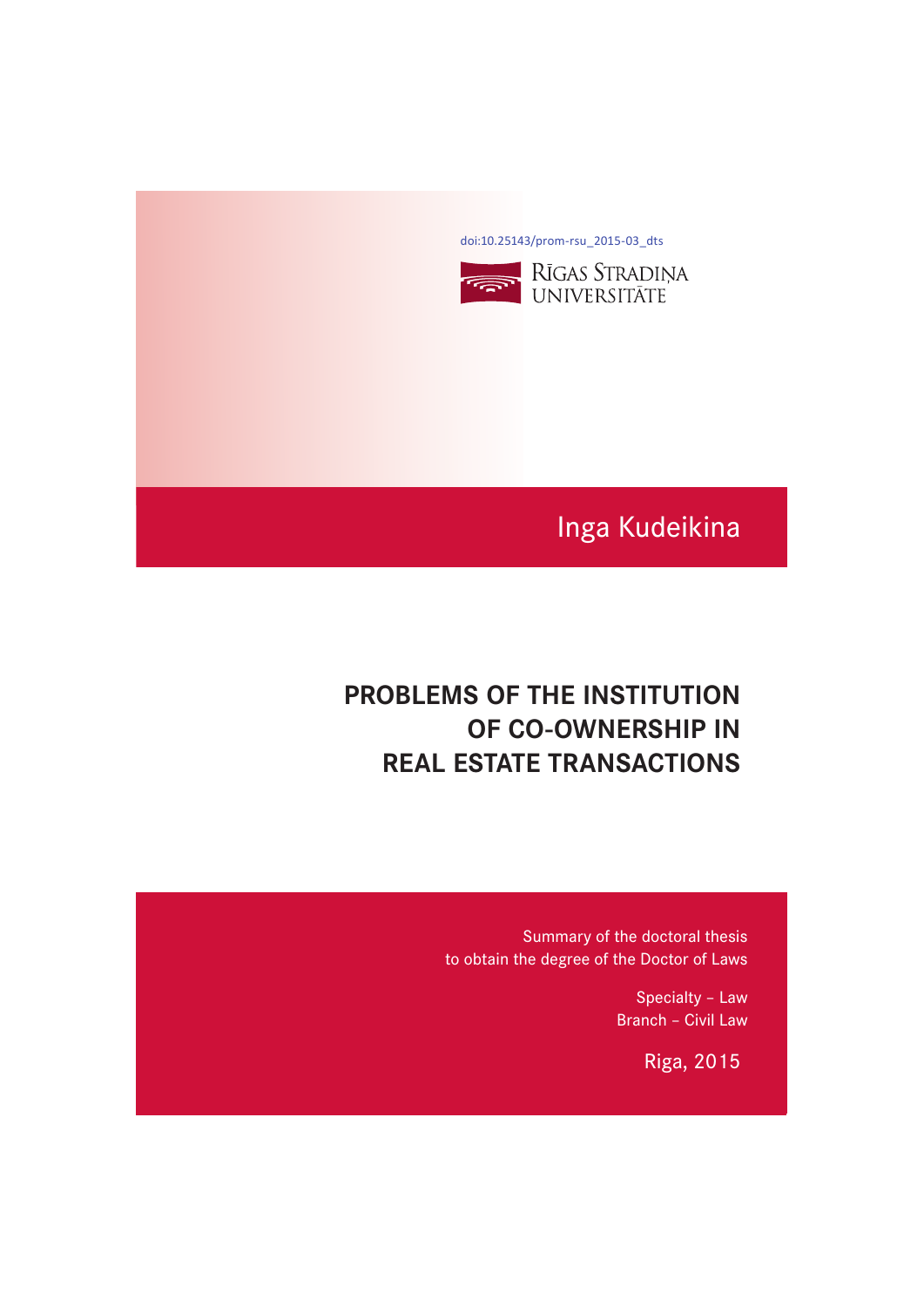

Inga Kudeikina

# PROBLEMS OF THE INSTITUTION OF CO-OWNERSHIP IN REAL ESTATE TRANSACTIONS

Summary of the doctoral thesis to obtain the degree of the Doctor of Laws

> Specialty – Law Branch – Civil Law

> > Riga, 2015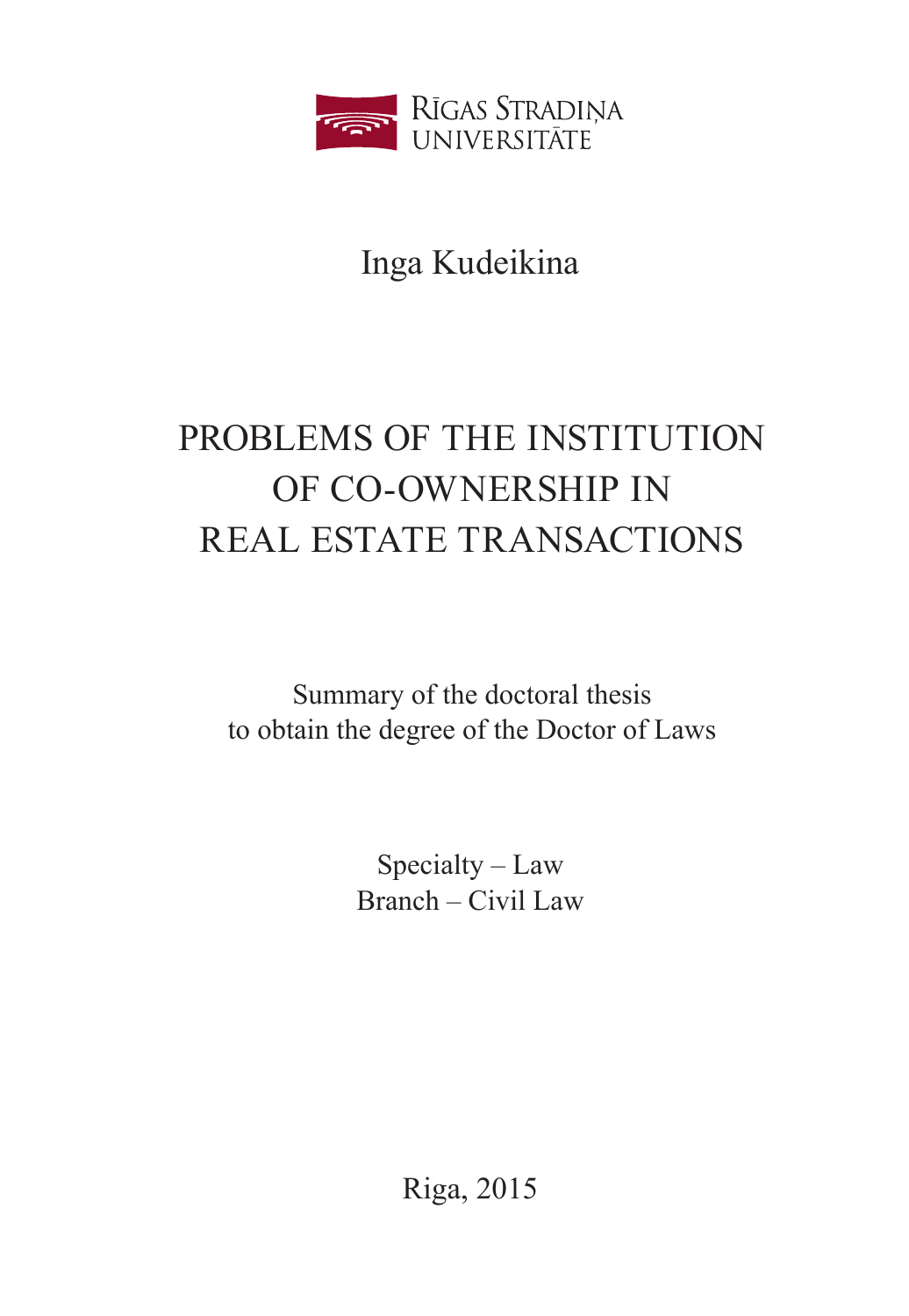The Doctoral Thesis has been developed at Rīga Stradiņš University

Supervisor: *Dr. habil. iur.,* Professor **Osvalds Joksts**, Rīga Stradiņš University, Latvia

Official reviewers:

*Dr. iur.*, Associate Professor **Ingrīda Veikša**, Turība University, Latvia *Dr. iur.,* Professor **Aivars Endziņš**, Turība University, Latvia *Dr. iur.,* Associate Professor **Ivars Kronis**, Rīga Stradiņš University, Latvia

The Doctoral Thesis will be defended on 20 March 2015, at 14.00, at an open meeting of the Doctoral Council of Legal Science of Rīga Stradiņš University, Hippocrates Lecture Theatre, Dzirciema iela 16, Rīga, Latvia.

The Doctoral Thesis is available in the library of RSU and RSU homepage: www.rsu.lv.



The Doctoral Thesis has been drawn up under the ESF project "Support to Doctoral Candidates for the Completion of Study Programmes and Acquisition of Scientific Degrees at Rīga Stradiņš University", Agreement No 2009/0147/1DP/1.1.2.1.2/09/IPIA/VIAA/009.

Secretary of Doctoral Council: *Dr. iur.,* Professor **Sandra Kaija**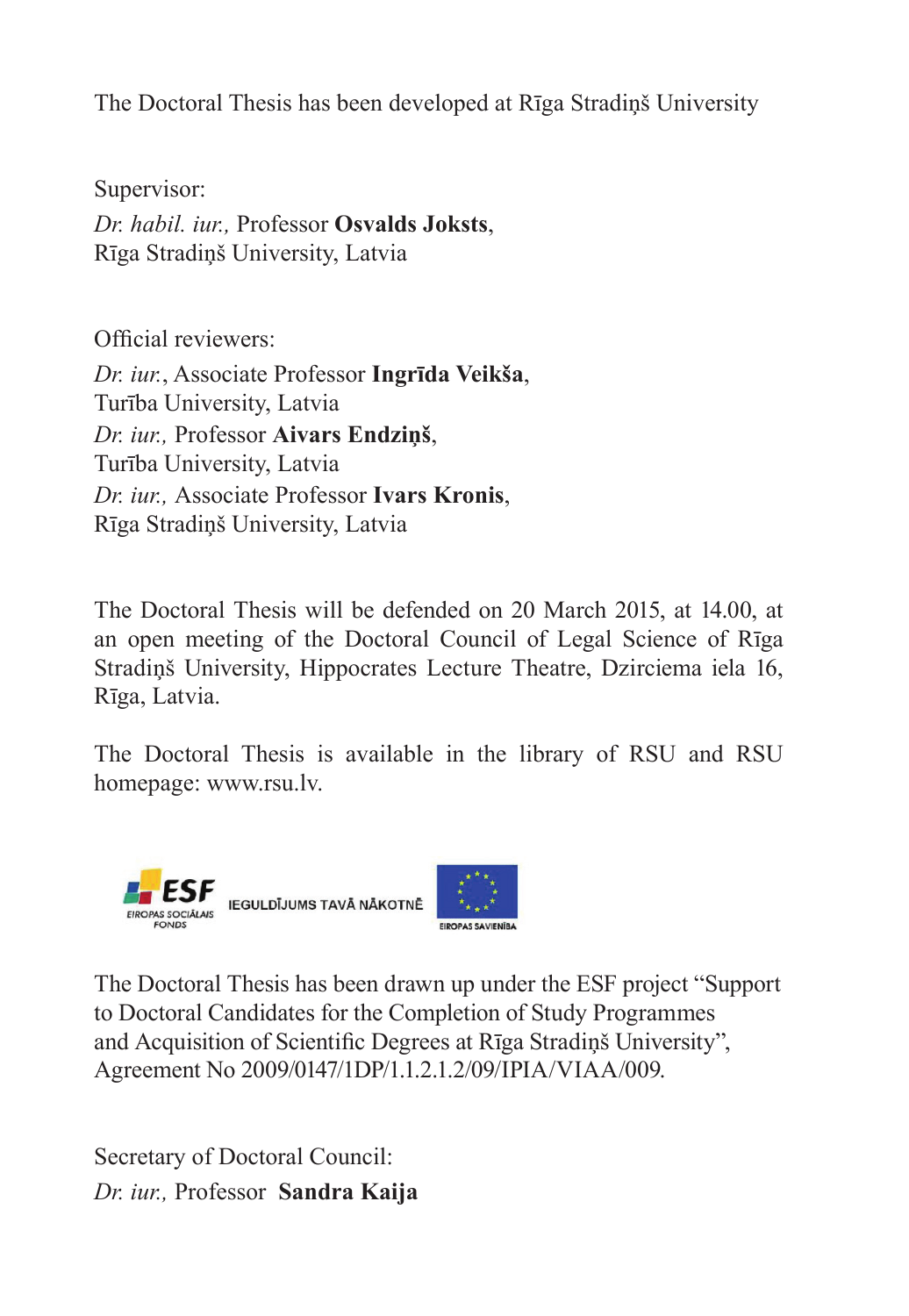#### **CONTENTS**

| 1. The effect of the perception of the characteristic elements     |
|--------------------------------------------------------------------|
| of co-ownership as an encumbrance on the factual circumstances     |
| of the legal treatment of transactions with co-owned               |
|                                                                    |
| 2. Transformation of the absolutism of property rights with        |
| regard to the institution of co-ownership in the context of        |
|                                                                    |
| Unification of the environment of transactions with co-owned<br>3. |
| real estate by solving the issues concerning the separation        |
| of legal responsibility in transactions and the legal nature       |
| of the agreement on the divided use of                             |
|                                                                    |
| 4. Termination of co-ownership as an exercise of property          |
| rights of co-owners from the viewpoint of problems associated      |
| with the actual division of co-owned property30                    |
| Legal aspects of co-ownership disputes and procedural<br>5.        |
| solutions: substantive details and                                 |
|                                                                    |
|                                                                    |
|                                                                    |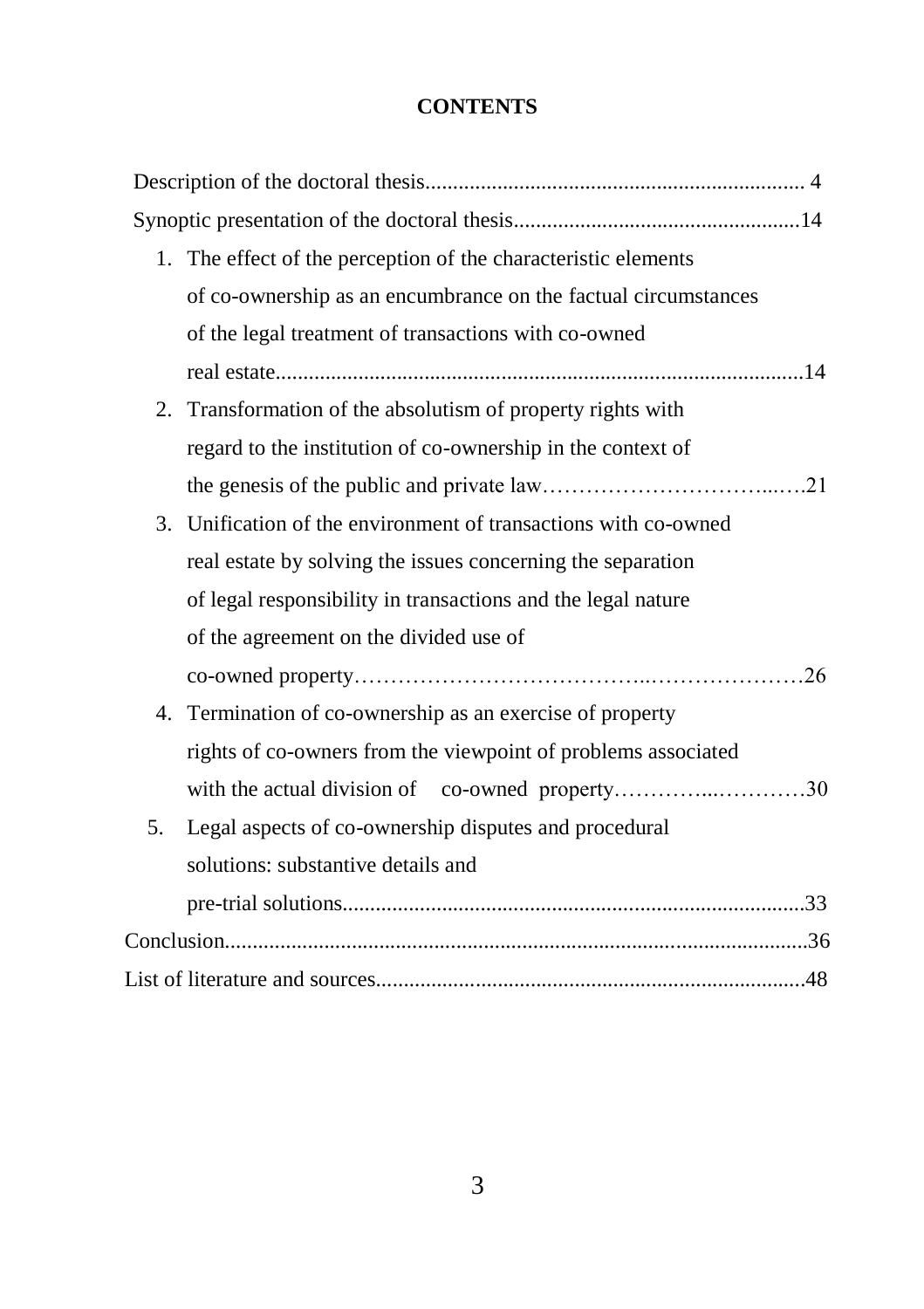#### **DESCRIPTION OF THE DOCTORAL THESIS**

Real estate is one of the cornerstones of any economic system. Real estate is the target of civil transactions regardless of the number of owners, which refers to both unitary and co-owned properties. The optimal legal arrangement of real estate transactions is an essential element of the national legal policy. The effective legal regulation facilitates economic growth and social welfare.

Property rights viewed concurrently as a key pre-condition for and means of conducting real estate transactions represent one of the most complex institutions of civil law. Globalisation, changing socio-legal values and technological development: these factors have brought about new tendencies in the evaluation and legal regulation of property rights. Co-ownership is also affected by transformations. Latvia has a large number of co-owned immovable properties due to its historical situation. The existence of properties owned by several rightholders not only expands and complicates the internal structure of rightholders but also leads to the formation of new social systems among coowners.

In the context of transactions with co-owned properties, the main theoretical issue is that property rights cannot be traditionally perceived by individual rightholders as the individual power over their "own" properties. Both the special manner of exercising property rights and the necessity of the agreed declaration of intention with regard to transactions involving co-owned property affect all aspects of transactions, including the subjective perception of transactions by co-owners through the prism of exercising their rights and obligations.

Considering the demands of the modern world concerning legal transactions (procedural savings, legal and actual certainty, usefulness, balancing of individual and public interests, prevention of disputes), the legal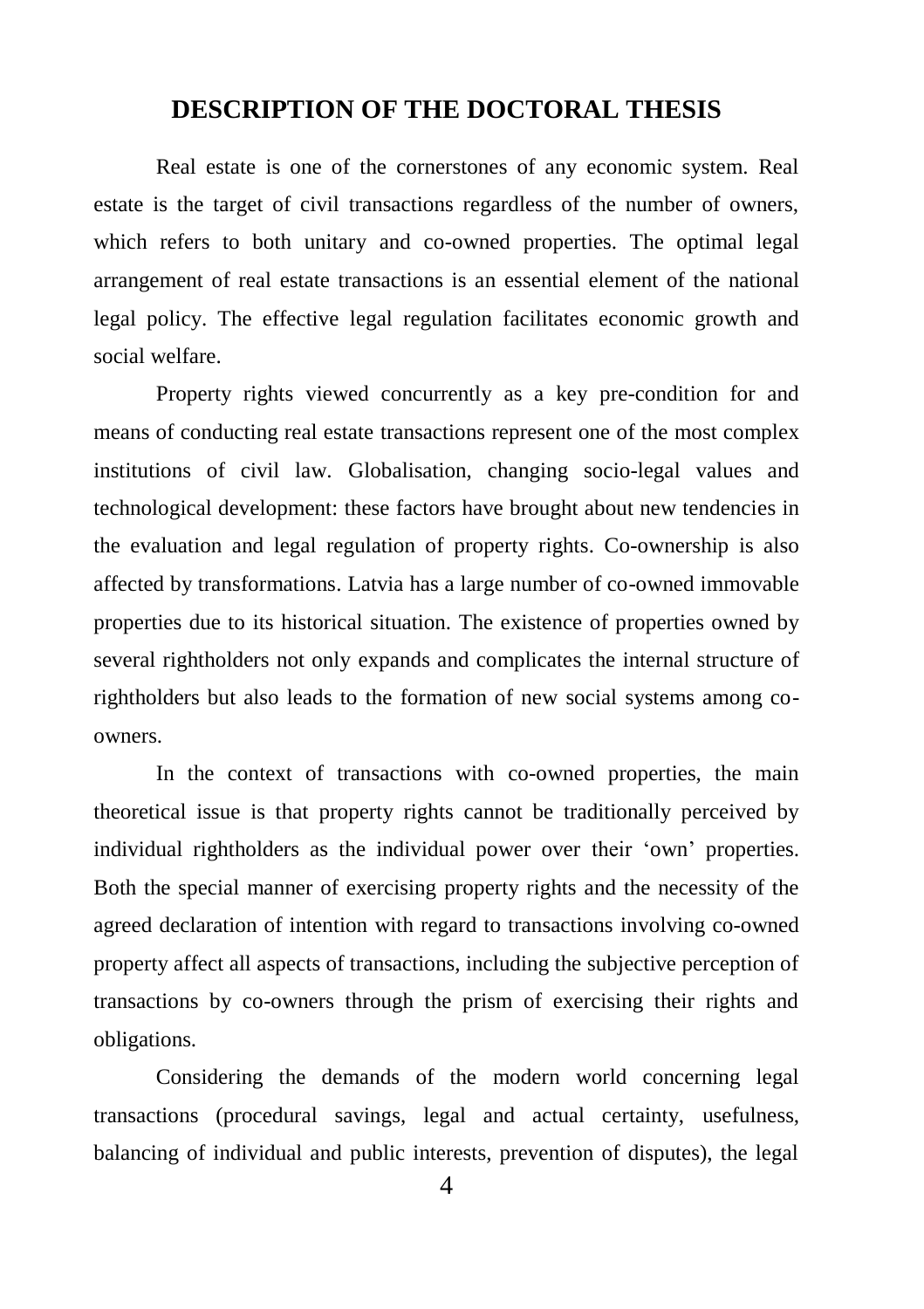regulation of co-ownership should be revised with respect to transactions involving co-owned real estate.

The thesis analyses the legal regulation of co-ownership regarding divided real estate (land and constructions or land) through the prism of transactions. In Latvia, the regulation of divided co-ownership still remains at the level of the 30-ies of the  $20<sup>th</sup>$  century, and the relevant sections of the Civil Law have not been changed since 1937 when it was adopted. Economic, legal and social developments indicate the need to carry out complex and consistent regulatory reforms targeted on transactions with co-owned real estate, on the basis of the legislative framework tuned in to the spirit of the times.

The arrangement of legislation by introducing up-to-date regulation could allow considerable improvement of the legal framework dealing with coowned real estate. These efforts would result in the elimination of contradictory interpretations and foster justice, rendering the institution of co-ownership less contradictory, which would serve as a means of preventing civil disputes and minimise litigation.

**The current relevance of the study** is based on the following aspects:

1) the importance of real estate (also co-owned properties) in the life of each individual and society as a whole, considering the multi-functional nature of real estate;

2) transformation of the perception of property relationships;

3) demands of the modern world (globalisation, technological development) in respect of transactions;

4) deficiencies of the legal regulation of co-ownership.

The integrated analysis of co-ownership problems from the viewpoint of real estate transactions represents **the scientific novelty of the study**.

The study deals with issues, which have not been described in scientific literature before, such as the evaluation of co-ownership in terms of the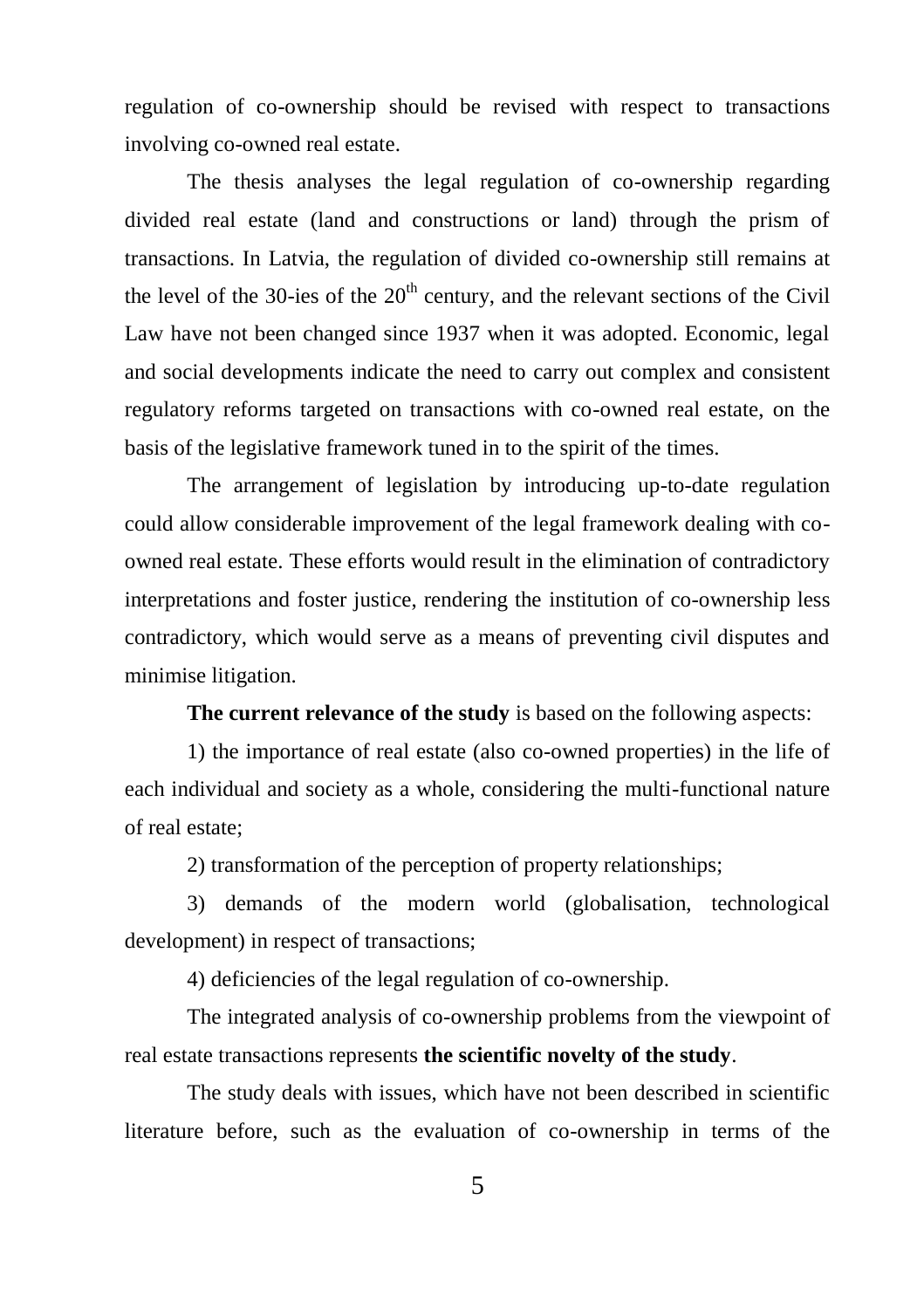legitimacy and effectiveness of transactions, the analysis of legal relationships among co-owners from the standpoint of legal sociology, the axiological assessment of co-ownership as part of the legal system, as well as the availability of new means of the protection of rights and the solution of disputes.

The doctoral thesis is a complete scientific study. In the course of the study, the author conducts a successive analysis of the elements of coownership and their impact on the performance of transactions. The approach pursued by the author makes it possible to identify pre-requisites for the unification and modernisation of the co-owned real estate environment.

The conclusions and suggestions presented in the doctoral thesis could underpin the legal policy concept in the field of property law.

This study is extremely important for the evolution of the science of law. Innovative solutions are offered for certain issues of concern. Moreover, it is one of the latest studies in the branch concerned, and the conclusions drawn as a result of this study can be used both for any subsequent studies on the problems of property law and as a reference source of novelties.

The practical value of the doctoral thesis is that it can be utilised as an additional source by students of law and a reference source by all stakeholders to solve issues related to transactions involving co-owned real estate.

**Theoretical materials used in the development of the thesis** include works of contemporary and classical scholars of civil law, both Latvian and foreign.

**Empirical materials employed for the purposes of this study** comprise laws, court judgments, including those of the Latvian Constitutional Court, documents on specific transactions, as well as real estate data of the Land Registry and documents pertaining to transactions.

6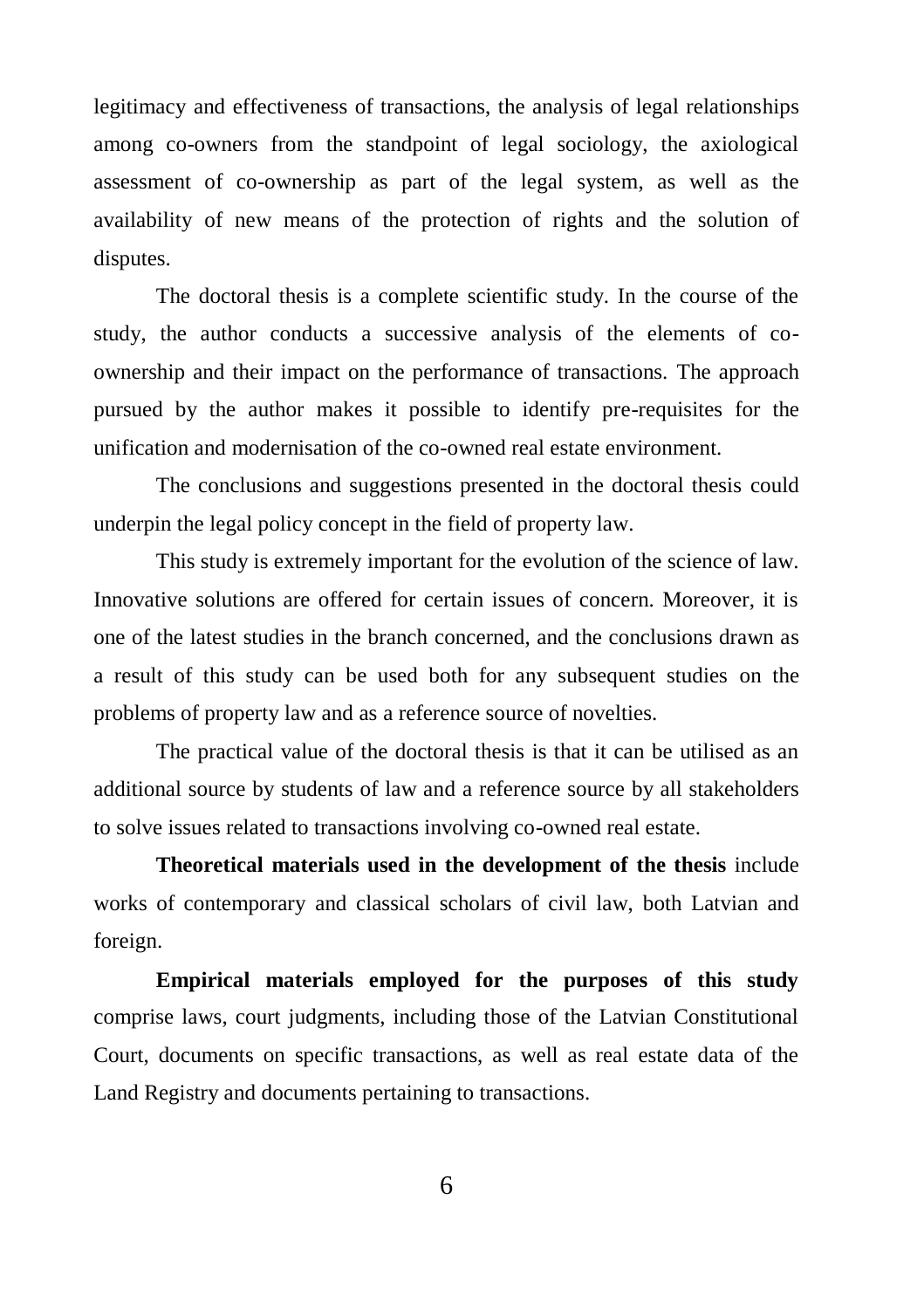**The goal of the doctoral thesis** is to analyse and interpret legislation, case-law and legal doctrine with reference to each other in order to demonstrate the nature of the institution of co-ownership in real estate transactions by analysing the existing problems and controversies and formulating suggestions for the improvement of the legal framework.

**The tasks of the doctoral thesis** are as follows:

1) to identify and interpret laws governing transactions with co-owned real estate;

2) to assess whether the notions used in the Civil Law in relation to the institution of co-ownership are up-to-date;

3) to establish whether the existing practice complies with legislative requirements, based on the summary of opinions of legal scholars and the analysis of case-law and Land Registry data, as well as specific agreements;

4) to aggregate foreign experience in securing the legitimacy and effectiveness of transactions by assessing its potential and desirable incorporation into national law;

5) to identify the place of co-ownership in the legal system by analysing its role in the context of legal axiology;

6) to analyse the impact produced by the exercise of co-owners" rights on transactions;

7) to identify and classify the causes of disputes among co-owners;

8) to perform a legal analysis of the substantive basis of disputes among co-owners;

9) to analyse the potential use of the mediation option to solve disputes among co-owners;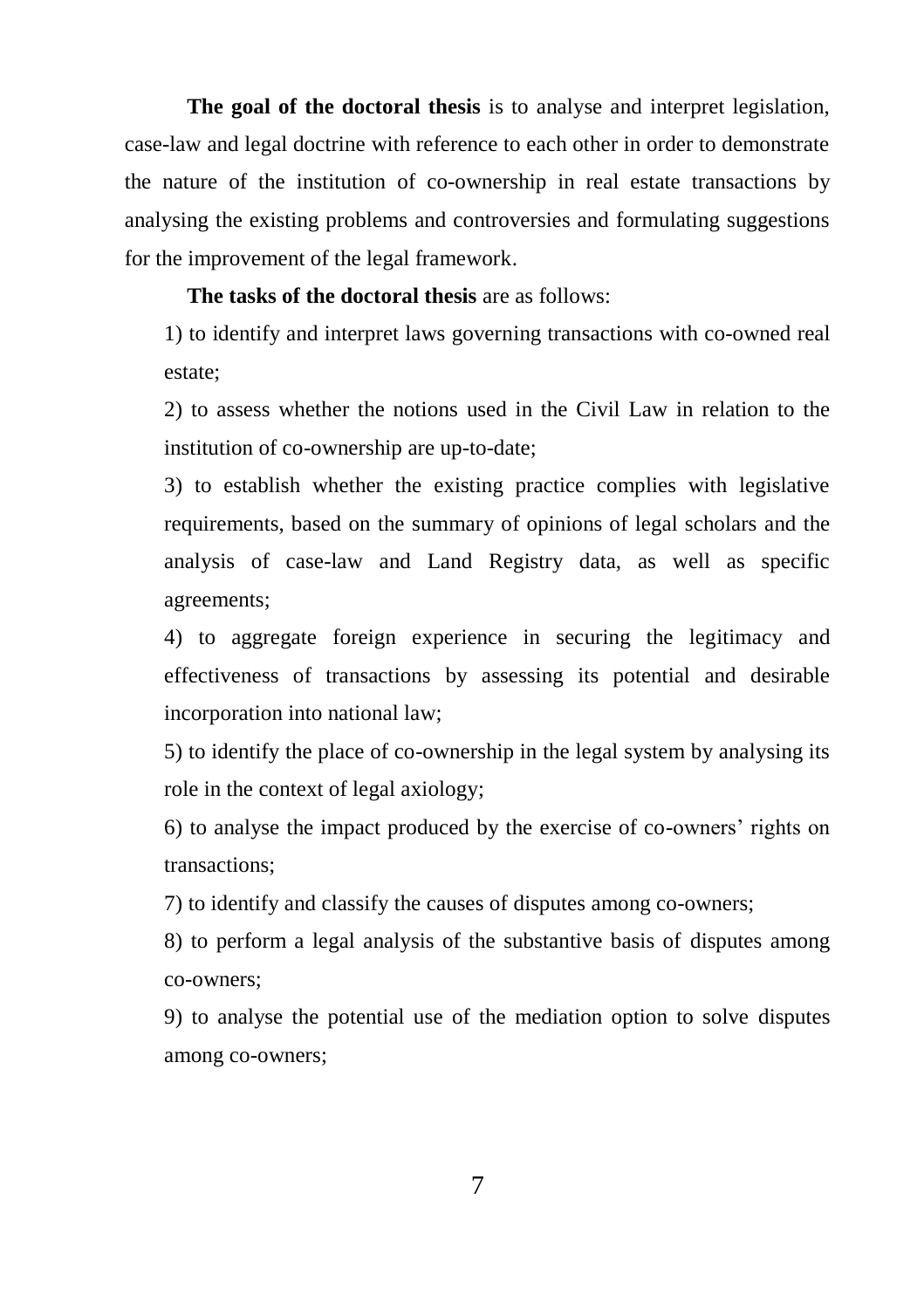10) to formulate suggestions for the enhancement of the effectiveness and strengthening of the legitimacy of transactions by improving the legal framework and unifying the existing practice.

**The target of the study** is co-ownership as an individual institution of law in the field of real estate transactions.

**The subject of the doctoral thesis** is the impact produced by the legal regulation on the structure and dynamics of legal relationships among coowners and their relationships with third parties in transactions with co-owned real estate.

#### **The questions to be answered by the study are as follows:**

1) what impact is produced by the characteristic elements of co-ownership (undivided share, constraints on actions) on transactions?

2) to what extent does co-ownership affect the procedure of legal transactions and required documents?

3) may co-ownership be regarded only as a legal encumbrance?

4) what impact is produced by transactions with co-owned real estate on public interests and rights in the field of environmental law and does the existing legislation offer an adequate solution to safeguard public interests?

5) what are the options of preventing disputes among co-owners?

6) can mediation be used in co-ownership relationships?

The doctoral thesis relies on **general scientific and special legal research techniques**. The historical method is applied to examine the origin and further evolution of co-ownership. The comparative method is used to analyse the opinions of various authors about the intrinsic elements of coownership (undivided interest, divided use of co-owned property, pre-emptive right) and their place in the legal system. Analytic and synthetic methods are utilised to determine the distinguishing features of co-ownership, elaborate the thesis and formulate conclusions and suggestions. Empirical materials are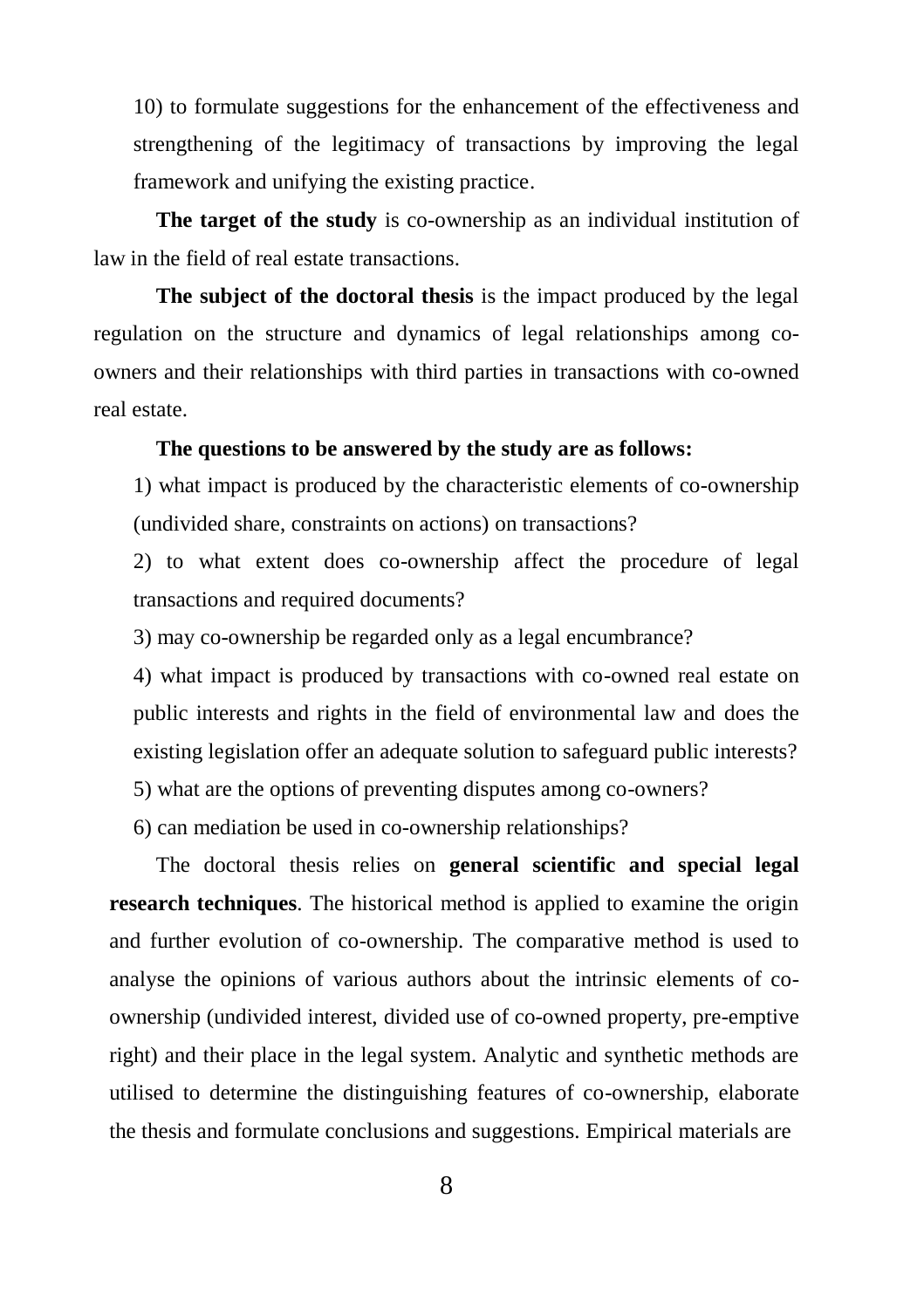developed by means of induction and deduction. Theoretical modelling is applied to illustrate the applicable legislation and support the potential models of action in line with statutory requirements.

The doctoral thesis comprises the introduction, five main chapters, conclusions and suggestions, as well as the list of literature. The thesis is structured in a way allowing for the logical and gradual presentation of problems of the institution of co-ownership concerning real estate transactions.

The introduction explains the current relevance of the study, indicates the goal and tasks, subject and target of the study, as well as describes scientific methods employed.

In the first chapter of the thesis, the author analyses the legal nature of co-ownership, defining the components of co-ownership as an encumbrance on property and assessing their impact on real estate transactions.

The second chapter of the thesis deals with matters concerning the transformation of property rights as an absolute right in transactions involving co-owned real estate. This chapter analyses the protection of public interest in carrying out transactions with co-owned real estate in the context of the environmental and spatial planning legislation, as well as problems associated with the socialisation of co-owners in their co-owned property.

In the third chapter of the doctoral thesis, the author discusses problems concerning the sharing of responsibility for infringements committed in real estate transactions and the unification of transactions, focusing on the streamlining of practice with statutory requirements in transactions arising from the divided use of co-owned property.

The fourth chapter deals with the termination of co-ownership as a manner of the exercise of co-owner's rights, particularly focusing on the legal framework related to the actual division of co-owned property and its impact on the exercise of the right to divide co-owned property.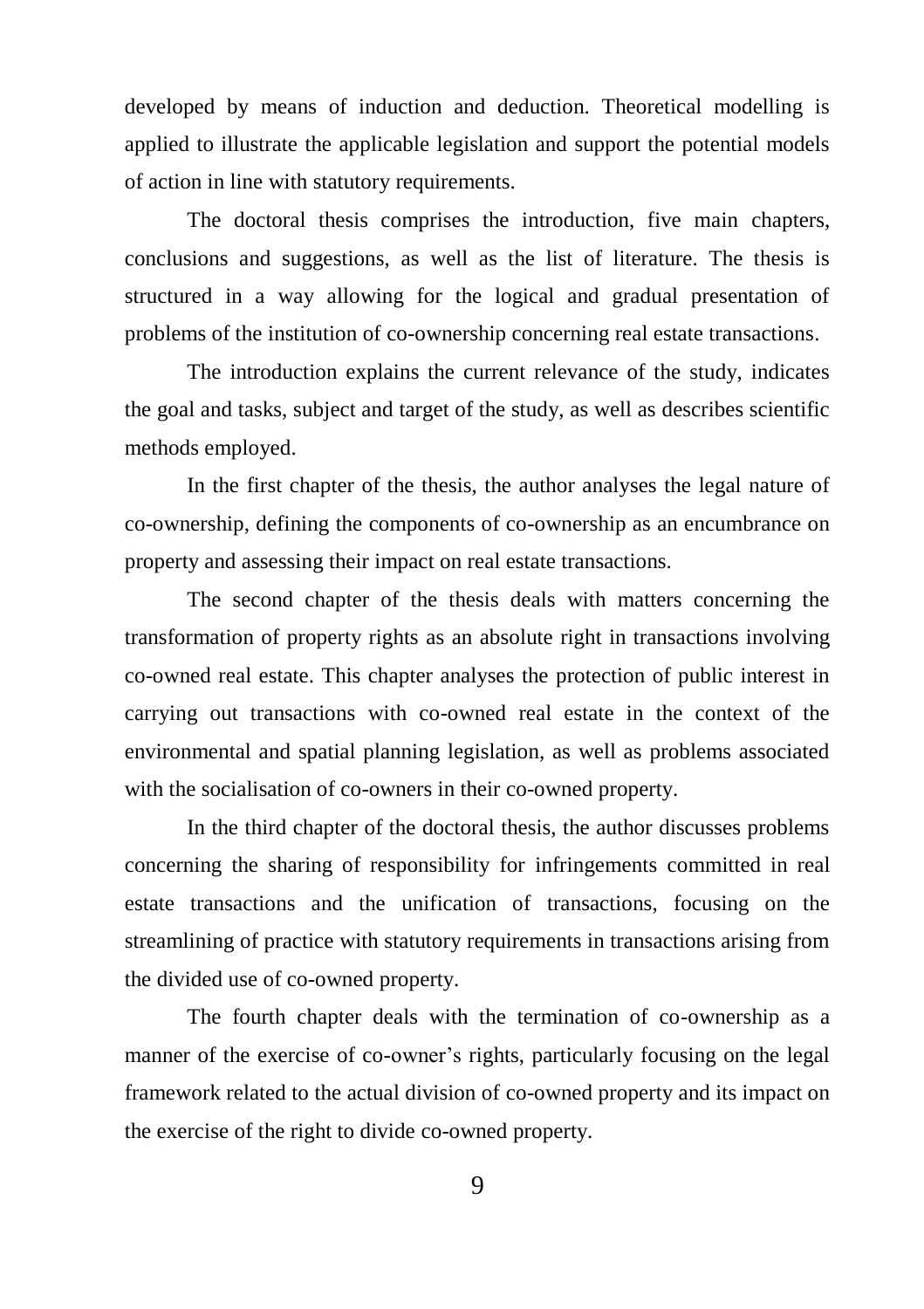In the fifth chapter of the thesis, the author analyses legal aspects of civil disputes arising from co-ownership relationships and possibilities of preventing such disputes.

#### **Evaluation of the results of the doctoral thesis.**

Scientific articles published on the topic of the doctoral thesis:

- 1. O.Joksts, I.Kudeikina "Kriminālās un civiltiesiskās atbildības nošķiršanas problēmas darījumos ar nekustamajiem īpašumiem". Baltijas Starptautiskās akadēmijas zinātniski teorētiskais žurnāls "Administratīvā un kriminālā justīcija", 2012., Nr.1 (58), 32.–39.lpp. ISSN 1407–2971.
- 2. I.Kudeikina "Transformation of Property Right as a Fundamental Right into Joint Property". Mediterranean Journal of Social Sciences, Special Issue Vol. 4, Nr.11, October 2013, MCSER Publishing, Rome-Italy, 441.–445.pp. ISSN 2039–9340 (print), ISSN 2039–2117 (online). Iekļauts SCOPUS un Directory of Open Access Journals (DOAJ) datu bāzēs.
- 3. I.Kudeikina "Problems of authentication of the declaration of intention of co-owners". Academic Journal of Interdisciplinary Studies. Vol 3, No 3 (2014), Special Issue - June 2014, MCSER Publishing, Rome-Italy, 205.–209.p.p. ISSN 2281–3993 (print) ISSN 2281–4612 (online). Iekļauts Directory of Open Access Journals (DOAJ) datu bāzē.
- 4. I.Kudeikina "Kopīpašumā esoša nekustamā īpašuma reālā sadale reģionālās attīstības kontekstā". 7.Starptautiskās zinātniskās konferences "Sociālās zinātnes reģionālajai attīstībai 2012: finanšu kapitāla ietekme uz reģiona konkurētspēju" materiāli (2012.gada 8.–11.novembris). II daļa "Valsts un tiesību aktuālās problēmas". Daugavpils: Daugavpils Universitātes akadēmiskais apgāds "Saule", 2013. 27.–36.lpp. ISSN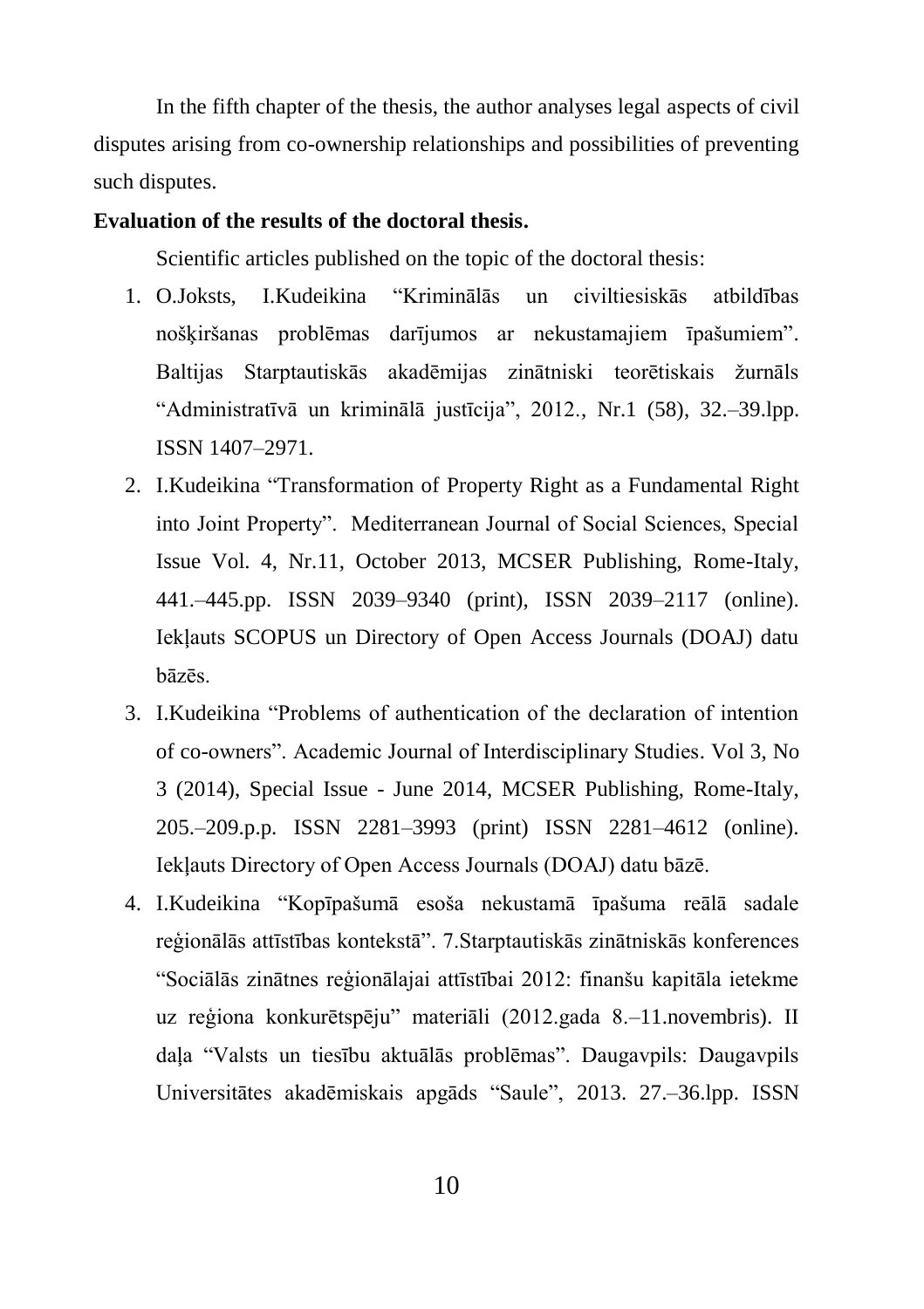2255–8853; ISBN 978–9984–14–638–6. Iekļauts GESIS SocioGuide datu bāzē.

- 5. I.Kudeikina "Kopīpašuma tiesību attīstība Kontinentālās Eiropas tiesību loka valstīs". [Daugavpils Universitātes 55.starptautiskās zinātniskās](http://dukonference.lv/files/proceedings_of_conf/DU_55_starpt_zinatn_konf_rakstu_kraj.pdf)  [konferences rakstu krājums// Proceedings of the 55th International](http://dukonference.lv/files/proceedings_of_conf/DU_55_starpt_zinatn_konf_rakstu_kraj.pdf)  [Scientific Conference of Daugavpils University. Daugavpils: Daugavpils](http://dukonference.lv/files/proceedings_of_conf/DU_55_starpt_zinatn_konf_rakstu_kraj.pdf)  [Universitātes Akadēmiskais apgāds "Saule", 2014., 563.–568.lpp.](http://dukonference.lv/files/proceedings_of_conf/DU_55_starpt_zinatn_konf_rakstu_kraj.pdf) ISBN [978–9984–14–665–2.](http://dukonference.lv/files/proceedings_of_conf/DU_55_starpt_zinatn_konf_rakstu_kraj.pdf) Iekļauts EBSCO Host datu bāzē.
- 6. И.Кудейкина "Понятие правовой природы института реального раздела долевой собственности". V Международная научнопрактическая дистанционная конференция "Проблемы и перспективы социально-экономического реформирования современного государства и общетсва". Москва: Изд-во Спецкнига, 2011. C. 157.–161. ISBN 978–5–91891–099–3.
- 7. I.Kudeikina "Indivīdu tiesiskās socializācijas problēmas kopīpašnieku tiesiskajās attiecībās". [Daugavpils Universitātes 54.starptautiskās](http://dukonference.lv/files/proceedings_of_conf/54konf_proceedings.pdf)  [zinātniskās konferences materiāli// Proceedings of the 54th International](http://dukonference.lv/files/proceedings_of_conf/54konf_proceedings.pdf)  [Scientific Conference of Daugavpils University. Daugavpils: Daugavpils](http://dukonference.lv/files/proceedings_of_conf/54konf_proceedings.pdf)  [Universitātes Akadēmiskais apgāds "Saule", 2013., 405.–413.lpp. ISBN](http://dukonference.lv/files/proceedings_of_conf/54konf_proceedings.pdf)  [978–9984–14–613–3.](http://dukonference.lv/files/proceedings_of_conf/54konf_proceedings.pdf)
- 8. I.Kudeikina "Pirmpirkuma tiesības vieta mūsdienu tiesību sistēmā". Sociālo Tehnoloģiju augstskolas 5.starptautiski zinātniski praktiskās konferences "Moderno tiesību attīstības teorētiskās un praktiskās problēmas" rakstu krājums. Rīga: Sociālo tehnoloģiju augstskola, 2012., 27.–30.lpp. ISBN 978–9984–748–39–9.
- 9. I.Kudeikina "Understanding of Joint Ownership Rights in the Context of Environmental Law Genesis". Proceedings of the  $4<sup>th</sup>$  International Interdisciplinary Scientific Conference. Rīga, November 22–23, Volume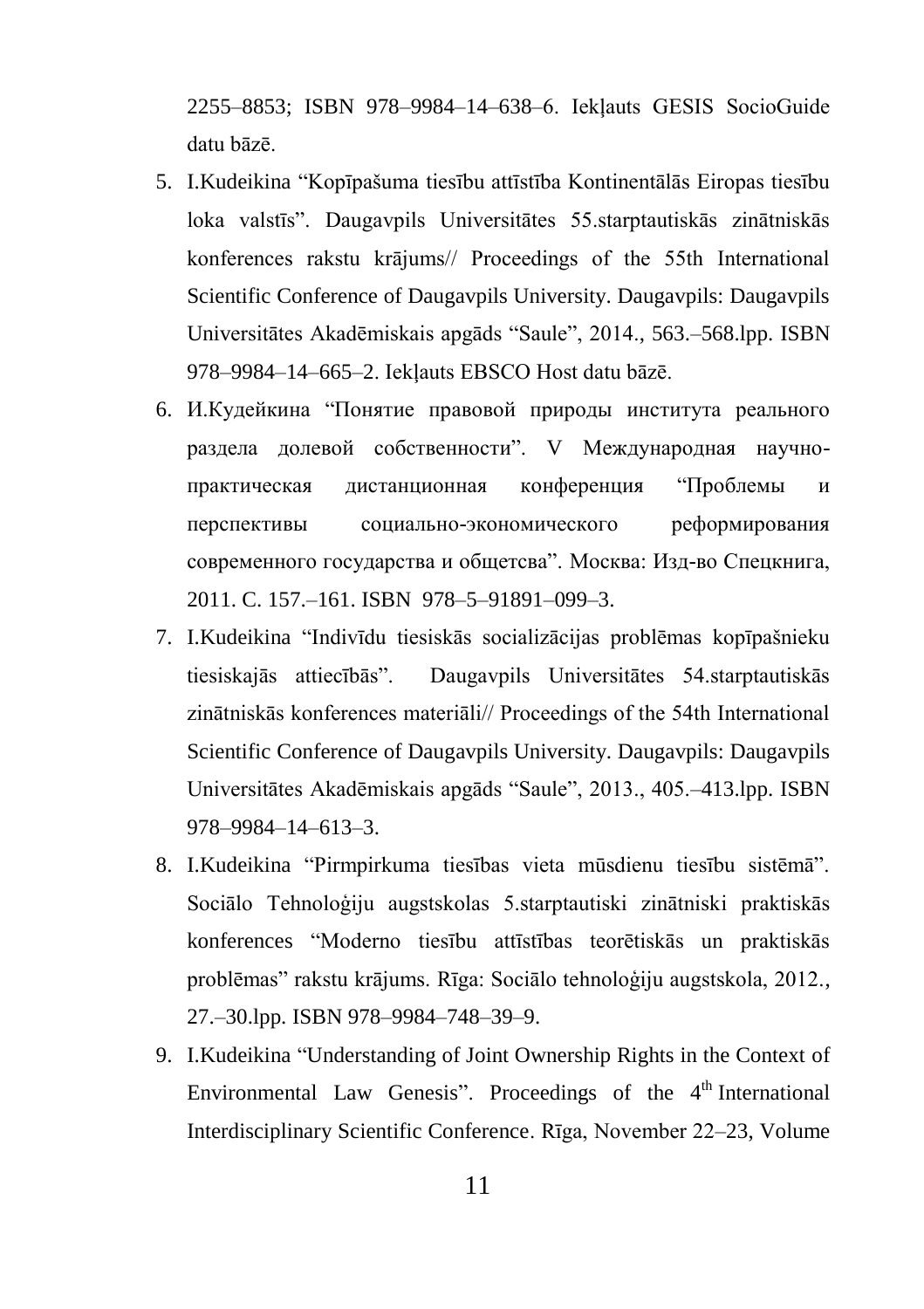10–2014, EDP Sciences, France, 2014. Raksts iekļauts Directory of Open Access Journals (DOAJ), Web of Science datu bāzēs.

- 10.I.Kudeikina "Kopīpašuma kā apgrūtinājuma raksturojošo elementu kvintesence". II starptautiskās jauno pētnieku un studentu zinātniski praktiskās konferences "Izaicinājumu un iespēju laiks: problēmas, risinājumi, perspektīvas" rakstu krājums. Rēzekne, 2012. 406.–408.lpp. ISBN 978–9984–47–064–1.
- 11.I.Kudeikina "Mediācija kā nekustamā īpašuma kopīpašnieku strīdu pirmstiesas risināšanas instruments". III starptautiskās zinātniski praktiskās konferences "Psiholoģijas, biznesa un sociālā darba perspektīvas un iespējas mūsdienīgā Eiropā" (2012.gada 24.–25.maijā) rakstu krājums, 8.sējums II daļa. Rīga, 2012, 142.–146.lpp. ISSN–1691– 6913.
- 12.I.Kudeikina "Tiesību satura sadalījums domājamās daļās kopīpašumā un tā ietekme uz kopīpašnieka tiesību apjomu". 07.12.2012. Starptautiskās zinātniski praktiskās konferences rakstu krājums. Rīga, Baltijas Starptautiskā akadēmija, 2013. 247.–254.lpp. ISBN–978–9984–47–076– 4.
- 13.I.Kudeikina "Kopīpašuma izbeigšanas procesuālie aspekti". III starptautiskās jauno pētnieku un studentu zinātniski praktiskās konference "Izaicinājumu un iespēju laiks: problēmas, risinājumi, perspektīvas" rakstu krājums. Rēzekne, 2013. 333.–337.lpp. ISBN 978– 9984–47–077–1.
- 14.I.Kudeikina "Civiltiesisko strīdu materiāltiesiskie aspekti nekustamā īpašuma kopīpašnieku savstarpējās tiesiskajās attiecībās". II Starptautiskās zinātniski praktiskās konferences "Transformācijas process tiesībās, reģionālajā ekonomikā un ekonomiskajā politikā: ekonomiski politisko un tiesisko attiecību aktuālās problēmas" rakstu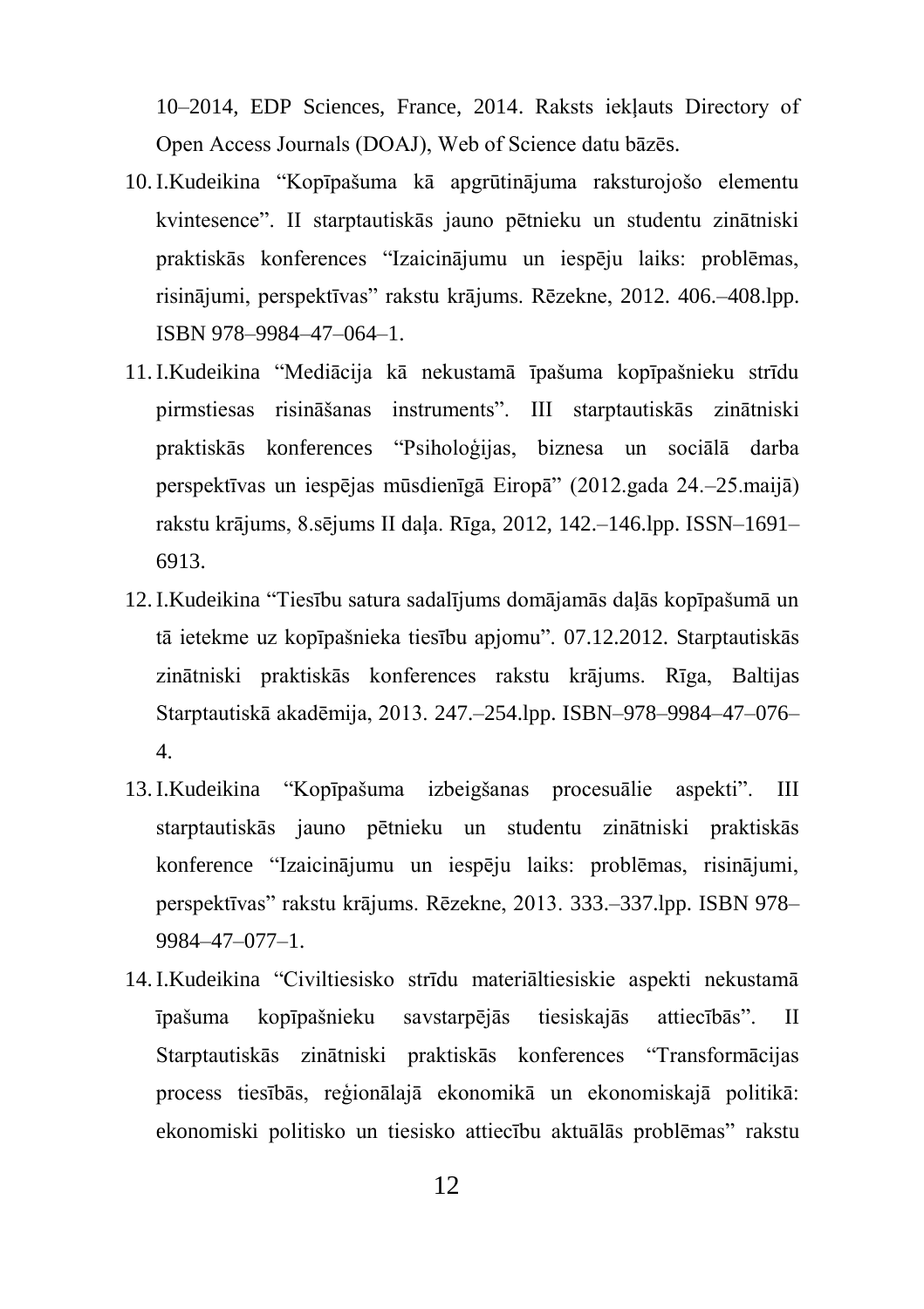krājums. Rīga, Baltijas Starptautiskā akadēmija, 2014. 101.–105.lpp. ISBN–978–9984–47–096–2.

The author has made oral presentations of the results of the study at 17 international and four local scientific conferences.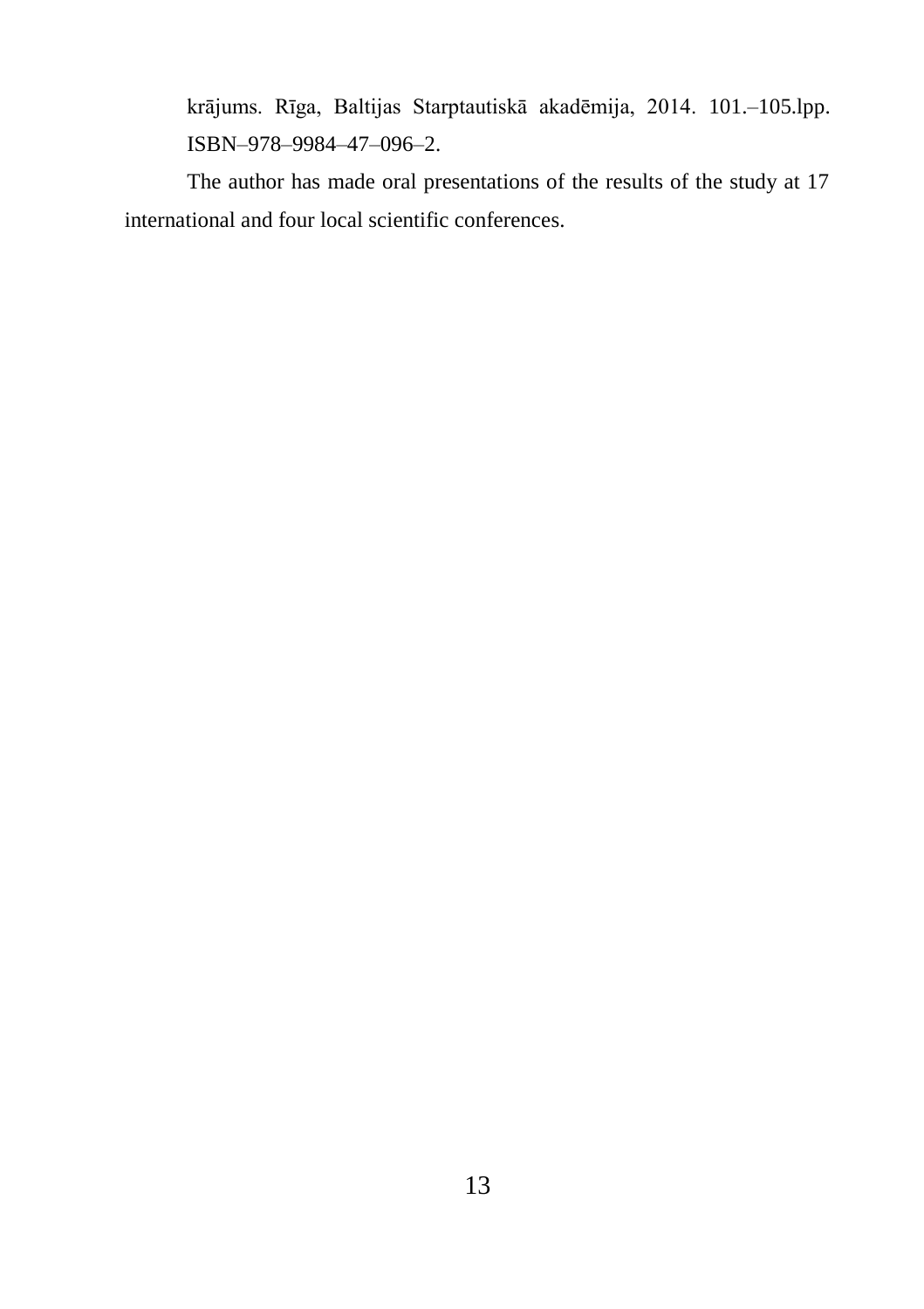### **SYNOPTIC PRESENTATION OF THE DOCTORAL THESIS**

## **1. THE EFFECT OF THE PERCEPTION OF THE CHARACTERISTIC ELEMENTS OF CO-OWNERSHIP AS AN ENCUMBRANCE ON THE FACTUAL CIRCUMSTANCES OF THE LEGAL TREATMENT OF TRANSACTIONS WITH CO-OWNED REAL ESTATE**

The opinions of legal scholars about the content of property rights do not essentially differ: a property right is the broadest of all real rights, granting powers to define the procedure for maintaining and using property exclusively to the owner, thereby exercising economic management.<sup>1</sup>

The content and pattern of the exercise of property rights are considerably different when exercising the power over co-owned property. The legal nature of co-ownership is characterised by the restriction attaching to the exercise of property rights. Legal scholars describe co-ownership as follows: "it is only the content of a right that is divided in co-ownership."<sup>2</sup>

Co-ownership can in no way be an obstacle to transactions. However, the matters referring to co-owned property as a whole and transactions involving such property are subject to special regulation. It is necessary to reconcile the intention of co-owners, ensure respect of the rights and legitimate interests of co-owners and third parties and organise the proper maintenance and administration of co-owned property.

<sup>1</sup> Суханов, Е.А. Общие положения о праве собственности и других вещных правах. *Хозяйство и право*, 1995, №6.c.29.

<sup>2</sup> Konradi, F., Walter, A. (sast.) *Civīllikumi ar paskaidrojumiem. Otrā grāmata. Lietu tiesības*. Rīga: Grāmatrūpnieks, 1935. 40.lpp.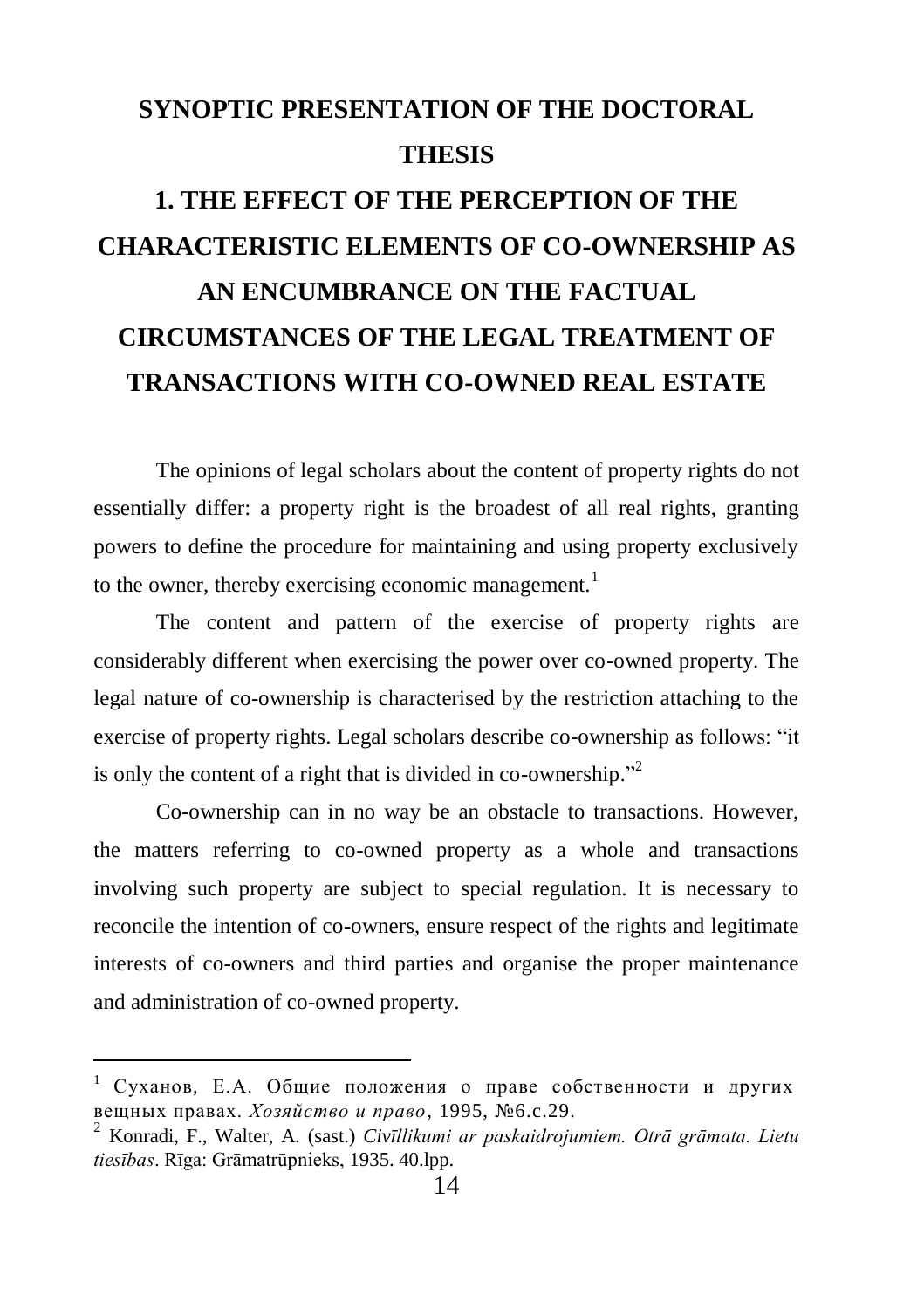The author distinguishes between objective and subjective sides of coownership. The objective side represents the body of legislation, which defines, governs and safeguards the ownership of property by two or more persons, while the subjective side means that two or more persons (co-owners) may manage, use and dispose of their co-owned property at their sole discretion, having achieved the unified declaration of intention.

The national legal system of Latvia does not treat co-ownership as an individual type of property rights. This is a restriction, which refers to the property in its entirety. Laws do not provide any explanation of the restriction as a legal phenomenon. According to Professor V.Sinaiskis, "the Civil Law construes co-ownership as a restriction of the power granted to the owner (respectively, the co-owner) rather than that of the property". 3

It should be concluded that co-ownership is an encumbrance for coowners in exercising their property rights because, according to Professor O.Joksts, "to encumber" means to make any action difficult.<sup>4</sup>

By means of legislation, the law-giver only deals with the inherent rights and obligations of co-owners, considering their special legal status, requirements as to mutual relations, the procedure for building relations with third parties and disposal of the co-owned property. 5

The extent of undivided interest is a yardstick for the rights and obligations of co-owners. Each co-owner holds a certain share of property rights in the co-owned property rather than a specific privilege granted by property rights or a duty arising therefrom. This means that the agreed

<sup>3</sup> Sinaiskis, V. *Latvijas civiltiesību apskats: Lietu tiesības. Saistību tiesības*. Rīga: Latvijas Republikas Tieslietu ministrijas Tiesiskās Informācijas centrs, 1996. 71.lpp.

<sup>4</sup> Joksts, O., Girgensone, B. *Terminu skaidrojošā vārdnīca civiltiesībās (lietu tiesības, saistību tiesības)*. Rīga: Drukātava, 2011. 16.lpp.

<sup>5</sup> Civillikums. Trešā daļa. Lietu tiesības: Latvijas Republikas likums, adopted on 28.01.1937, entered into force on 01.09.1992. Published: Valdības Vēstnesis, Nr. 44, 24.02.1937, Sections 1067–1075.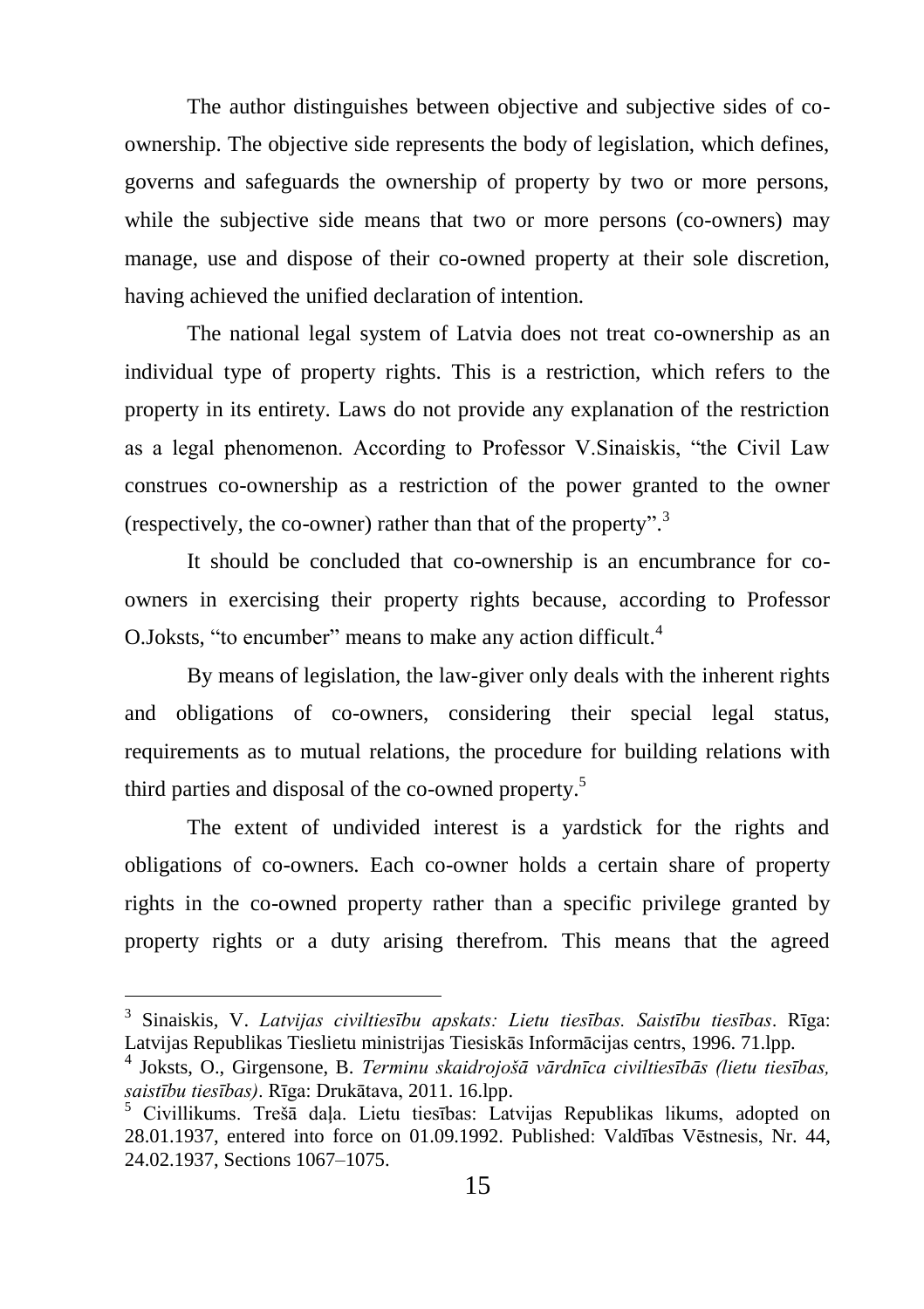declaration of intention by co-owners is necessary for the purposes of transactions involving co-owned property.

Professor J.Rozenfelds has developed the theoretical classification of the content of co-ownership, dividing it into negative and positive aspects. 6 In the opinion of the author, both the positive and negative content of co-ownership have one feature in common: any action (the positive aspect) involving coowned property requires the agreed declaration of intention by all co-owners; otherwise, any co-owner may protest (the negative aspect) against the action, which has not been accepted by other co-owners. Components forming the content of co-ownership may be classified as tangible (co-owned property and co-owners) and intangible (the content of and the procedure for exercising property rights).

The encumbrance of co-ownership takes the form of the allocation of the content of property rights among co-owners: when engaging in any transactions with co-owned real estate, the parties must comply with all general requirements of a legal transaction and co-ownership legislation.

A pre-emptive right is one of the forms of encumbrances. The opinion voiced by some scholars that the pre-emptive right has become obsolete cannot be accepted.<sup>7</sup> The pre-emptive right has a positive aspect: it permits minimisation of the number of co-owners. However, the two-month period allowed for the exercise of this right is too long in the current circumstances, hindering civil transactions.

A discussion about the registration of the waiver of pre-emptive rights with the Land Registry is indeed topical. In 2011 the Department of Civil Cases

<sup>6</sup> Rozenfelds, J. *Lietu tiesības*. Rīga: Zvaigzne ABC, 2004. 73.–74.lpp.

<sup>7</sup> Prütting, H. *Sachenrecht. Juristische Kurz-Lehrbücher. 34., neubearb.Aufl.* München: Beck Juristischer Verlag, 2010, S.394.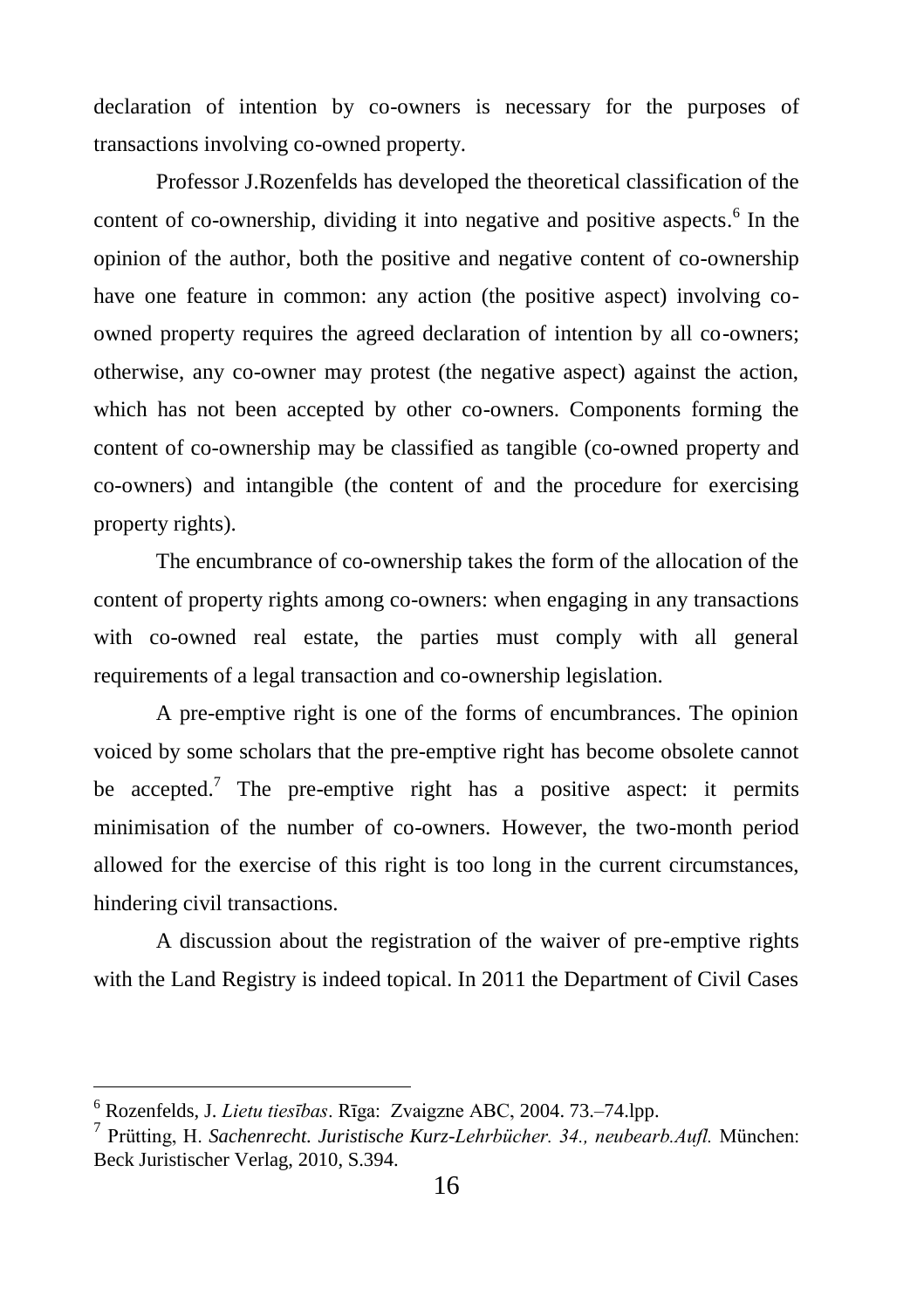of the Senate of the Latvian Supreme Court $^8$  changed the case-law concerning the legal nature of the pre-emptive right and its legal effect, concluding that there are no legal grounds for registering the waiver in the Land Registry because the pre-emptive right has the nature of a personal right. This opinion is shared by Professor J.Rozenfelds,<sup>9</sup> scholars G.Višņakova and K.Balodis.<sup>10</sup> The above interpretation has certain deficiencies. The classification of this right as a personal right selected as the sole criterion leads to the limitation of the Land Registry"s functions. The pre-emptive right arises from real estate; therefore, the author believes that the official registration of the waiver of the pre-emptive right with the Land Registry should be viewed positively provided that the lawgiver has authorised such registration and the special waiver form (the unilateral declaration of intention by a co-owner according to the procedure set out in Section  $82<sup>11</sup>$  of the Notariate Law) is complied with.

Undivided interest should be mentioned as another element of the encumbrance. With regard to co-ownership, undivided interest should be understood as a component of property rights. The undivided interest of each co-owner demonstrates its position in respect of the co-owned property as a whole. Moreover, undivided interest determines legal relationships among coowners. Undivided interest with respect to co-ownership is a real right (property right), which concurrently has certain features of a personal right because it determines specific rights and obligations towards third parties.

<sup>8</sup> Latvijas Republikas Augstākās tiesas Senāta Civillietu departamenta 2011.gada 21.septembra lēmums lietā Nr.SKC-1089/2011. [viewed on 22.02.2013] Available on: <http://www.at.gov.lv/files/archive/department1/2011/1089-mainita%20judikatura.doc>

<sup>9</sup> Rozenfelds, J. *Lietu tiesību jēdziens Latvijas civiltiesību sistēmā*. [viewed on 23.02.2013] Available on[: http://www.rozenfelds.lv/lv/news/42](http://www.rozenfelds.lv/lv/news/42)

<sup>10</sup> Višņakova, G., Balodis, K. *Latvijas Republikas Civillikuma komentāri: Lietas. Valdījums. Tiesības uz svešu lietu (841.–926.p., 1130.–1400.p.)*. Rīga: Mans īpašums, 1998. 13.lpp.

 $11$  Notariāta likums: Latvijas Republikas likums, adopted on 01.06.1993, entered into force on 01.09.1993. Published: Latvijas Vēstnesis, Nr. 48, 09.07.1993, Section 82.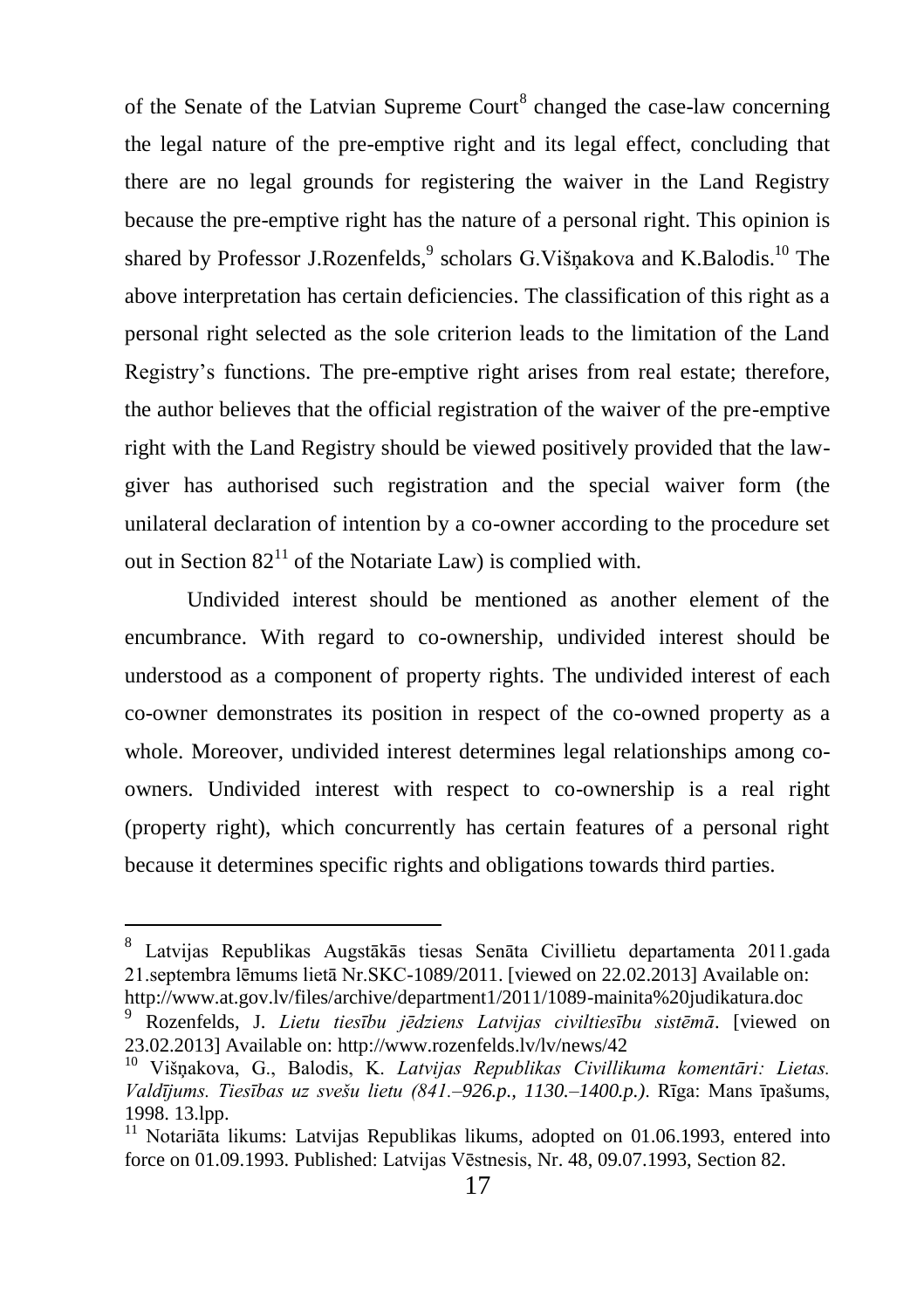The extent of undivided interest in co-owned property is the bearer of property rights also in the subjective sense. The author concludes that the allocation of the content of the right to a specific rightholder depends on the extent of his/her undivided interest. The majority of rights and obligations correlate with undivided interest. All co-owners equally hold the pre-emptive right, the right to divide co-owned property and the right of veto concerning the disposal of co-owned property. The right of veto should be particularly emphasised in the context of encumbrances. The legislation does not allow making decisions by majority vote, and situations when a co-owner refuses to give his/her consent or cannot be found are not governed by law at all.

The author has aggregated opinions about the essence of undivided interest and concluded that the opinion that undivided interest is part of the title to the entire property is prevalent in legal literature. It should be understood that the extent of property rights is not separated or assigned to rightholders, it is rather "horizontally" distributed among several holders, with property rights remaining unified. Any co-owner may concurrently own undivided interest and utilise the physical share of the property to the extent of his/her undivided interest. Undivided interest is defined on an individual basis, it incorporates the undivided share of a tangible property, whereto the exclusive right is assigned to a certain individual rightholder and, above all, it cannot be claimed by other co-owners. It is not necessary to determine the physical share. The agreed declaration of intention by all co-owners is required to determine the physical share (i.e. they must reach an agreement on the determination of physical shares). There exist no valid legal grounds for making additions in the Land Registry about a specific apartment used by a co-owner referring to the acquisition of undivided interest rather than an agreement of co-owners; however, it is a common practice, which produces an adverse impact on the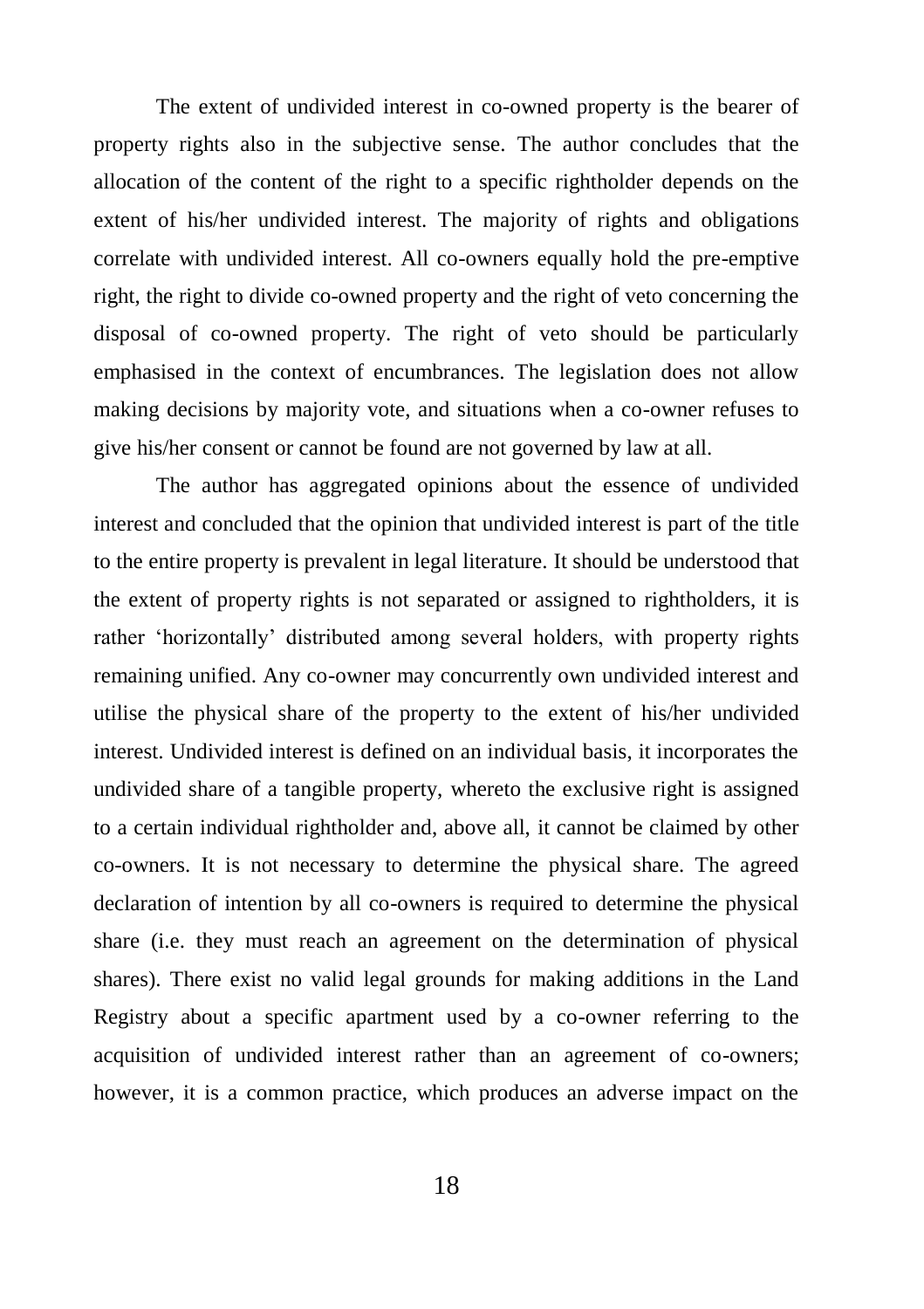authenticity, transparency and relevance of Land Registry entries for the purposes of transactions.

Undivided interest is a not only a yardstick for the rights and obligations but also an independent target of civil transactions. This view is both set out in the civil law theory<sup>12</sup> and confirmed by case-law.<sup>13</sup>

Due to the structure of co-ownership, intention and the form of its declaration have come to the foreground. The declaration of intention means the public announcement of each rightholder"s individual intention, with the result that such individual intention is perceived and understood by other rightholders, as Professor V.Jakubaņecs has stated: "The declaration of intention should be interpreted as the expression of will or consent to something".<sup>14</sup>

Nowadays, the presumption of legality of the declaration of intention is still prevalent. The declaration of intention must present the individual intention of a rightholder correctly and accurately, complying with the form prescribed by law.

Depending on persons declaring their intention in transactions involving co-owned property, the author distinguishes between the joint intention of all co-owners and the individual intention of each co-owner. Documents supporting the intention expressed by co-owners in real estate transactions may not cause any doubts as to their authenticity, which can be achieved by means of notarial certification because "the sworn notary shall bear responsibility for the legitimacy and balance the legitimate interests of various persons,

<sup>12</sup> Rozenfelds, J. Publiskās ticamības princips, kopīpašuma tiesības uz nekustamu īpašumu un sacīkstes princips. *Latvijas Republikas Augstākās tiesas biļetens*, 2011, Nr. 3, 10.lpp.

<sup>13</sup> Latvijas Republikas Augstākā Tiesa. Kopīpašums: tiesu prakses apkopojums, 2011. [viewed on 14.02.2013] Available on: [http://at.gov.lv/files/uploads/files/docs/2011/kopipasums.doc.](http://at.gov.lv/files/uploads/files/docs/2011/kopipasums.doc)

<sup>14</sup> Jakubaņecs, V. *Juridiski terminoloģiskā skaidrojošā vārdnīca.* Rīga: Latvijas Policijas akadēmija, 2001. 72.lpp.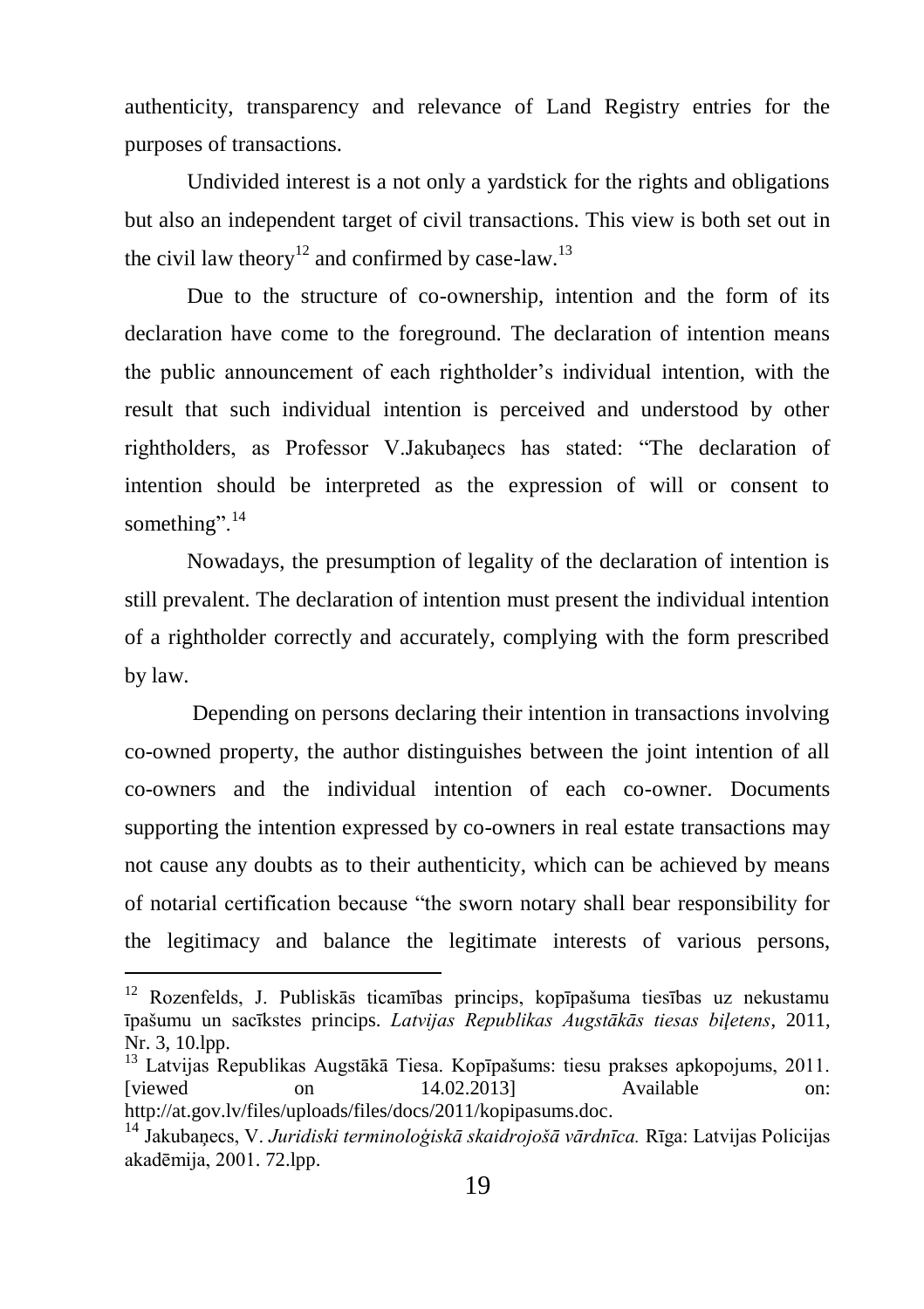explaining potential consequences to all actors in the transaction.<sup>"15</sup> The legislation requires that, in order to have legal effect, the co-owner"s intention may be recorded in a separate document, which may be issued as a notarial act or certified by the custody court, and it may be expressed in a document intended for registration purposes (e.g. an agreement) and an application for registration of title, seeking the registration, modification or annulment of a right. Documents to support the declaration of intention vary considerably in terms of the manner of issue and certifying officials. The issue concerning the power of custody courts to certify the declarations of intention is debatable because the competence of custody courts cannot be equated with that of sworn notaries.

There are no legal grounds for treating the verification of legal capacity (performed when certifying applications for registration of title) as a tool for making a document an official record. As regards the differences between private and public documents, the author shares the opinion of Dr.iur. L.Damane that "the certification of the authenticity of a signature by a notary means public notarisation, with a private document being kept. The certification of a notarial act means public notarisation, making the document an official record."<sup>16</sup> Only a notarial act is a document in which the content, signatory's identity, legal capacity and powers of representation are authentic; therefore, it is the best option for recording the declaration of co-owners" intention from the legal viewpoint.

<sup>&</sup>lt;sup>15</sup> Latvijas Notariāta funkcijas un tā sniegtās juridiskās palīdzības pieejamība, to [izvērtējums](http://www.tm.gov.lv/files/archieve/lv_documents_petijumi_Osipova_petijums_07022009_final.doc) [\(Pielikums Nr. 1,](http://www.tm.gov.lv/files/archieve/lv_documents_petijumi_TM_petijums_Pielikums_Nr_1.doc) [Pielikums Nr. 2,](http://www.tm.gov.lv/files/archieve/lv_documents_petijumi_TM_petijums_Pielikums_Nr_2.doc) [Pielikums Nr. 3,](http://www.tm.gov.lv/files/archieve/lv_documents_petijumi_TM_petijums_Pielikums_Nr_3.doc) [Pielikums Nr. 4,](http://www.tm.gov.lv/files/archieve/lv_documents_petijumi_TM_petijums_Pielikums_Nr_4.doc) [Pielikums Nr. 5,](http://www.tm.gov.lv/files/archieve/lv_documents_petijumi_TM_petijums_Pielikums_Nr_5.doc) [Pielikums Nr. 6,](http://www.tm.gov.lv/files/archieve/lv_documents_petijumi_TM_petijums_Pielikums_Nr_6.doc) [Pielikums Nr. 7\)](http://www.tm.gov.lv/files/archieve/lv_documents_petijumi_TM_petijums_Pielikums_Nr_7.doc) [viewed on 21.05.2014] Available on: http://www.tm.gov.lv/lv/nozares-politika/petijumi, 60.lpp.

<sup>16</sup> Damane, L. Notariāls apliecinājums kā notariāls akts un zvērināta notāra veikts apliecinājums. *Latvijas notārs*, 2013. 54.lpp.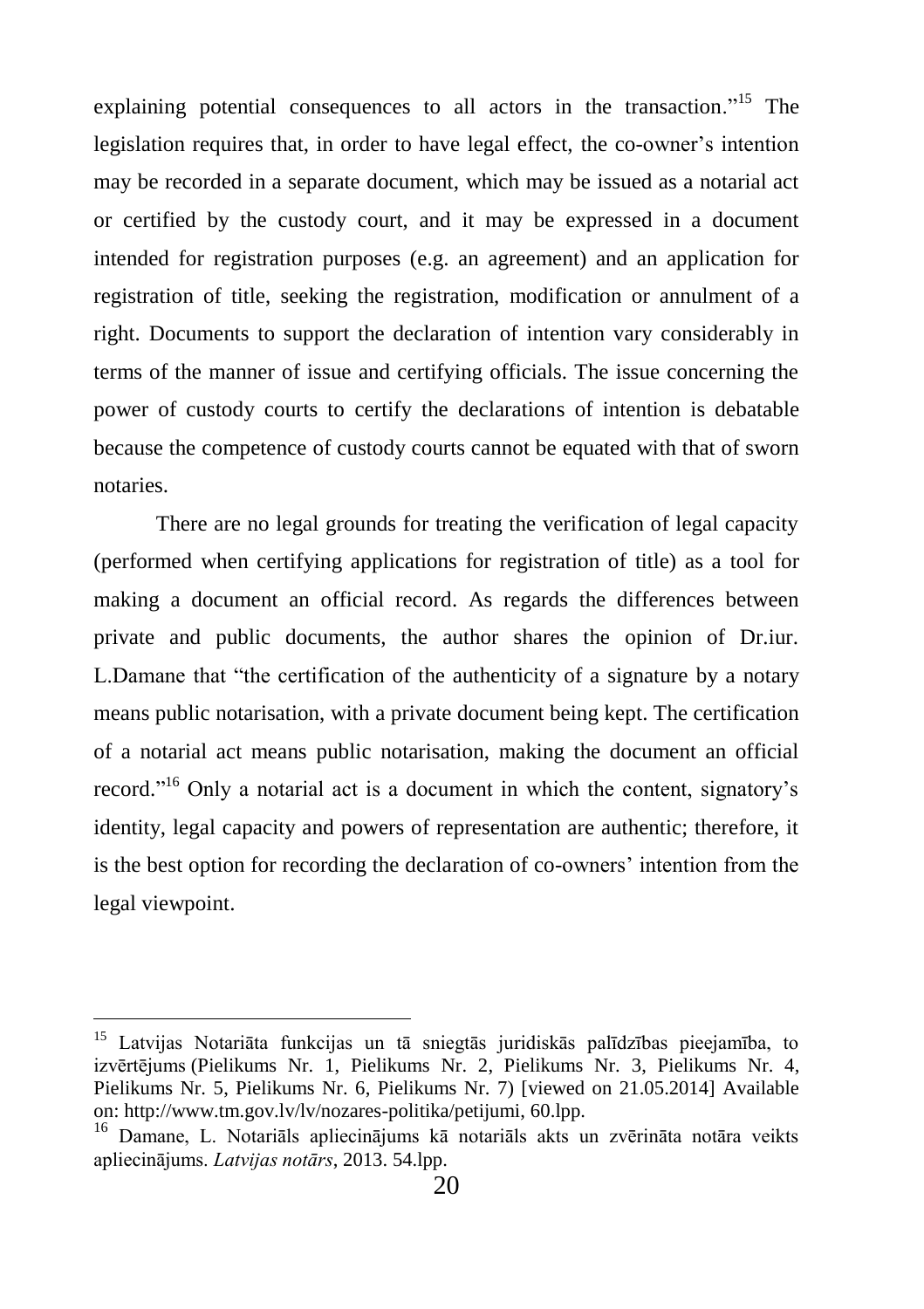### **2. TRANSFORMATION OF THE ABSOLUTISM OF PROPERTY RIGHTS WITH REGARD TO THE INSTITUTION OF CO-OWNERSHIP IN THE CONTEXT OF THE GENESIS OF THE PUBLIC AND PRIVATE LAW**

When engaging in transactions with co-owned property, a co-owner is restricted both in law (statutory requirements) and in fact (due to the need to consider the rights and interests of other parties). Private property should be viewed as an exercise of personal freedom. Some authors assert that there is no essential difference between what we may term the private law and the public law of property.<sup>17</sup> This opinion can be accepted only partly. The public law will always give precedence to public interests, which might not coincide with individual interests in some aspects.

The Constitution of the Republic of Latvia contains provisions aimed at protecting property.<sup>18</sup> However, property rights should not be regarded as absolutely inviolable because they serve the interests of not only the owner but also the public.<sup>19</sup> It is stated in scientific literature on the necessity of restrictions and the inter-connection with property rights that "...the persistence of private property depends upon the continuing consent of the community,

<sup>&</sup>lt;sup>17</sup> Byrne, J.P. The Public Nature of Property Rights and the Property Nature of Public Law . In: Malloy, R.P., Diamond, M. (eds.) *The Public Nature of Private Property*. Farnham, Surrey, England ; Burlington, VT: Ashgate, 2011, pp.1.

<sup>&</sup>lt;sup>18</sup> Latvijas Republikas Satversme, adopted on 15.02.1922, entered into force on 07.11.1922. Published: Latvijas Vēstnesis, Nr. 43, 01.07.1993.

<sup>19</sup> Latvijas Republikas Satversmes tiesas 20.05.2002. spriedums lietā Nr. 2002-01-03. Published: Latvijas Vēstnesis, Nr. 75, 21.05.2002.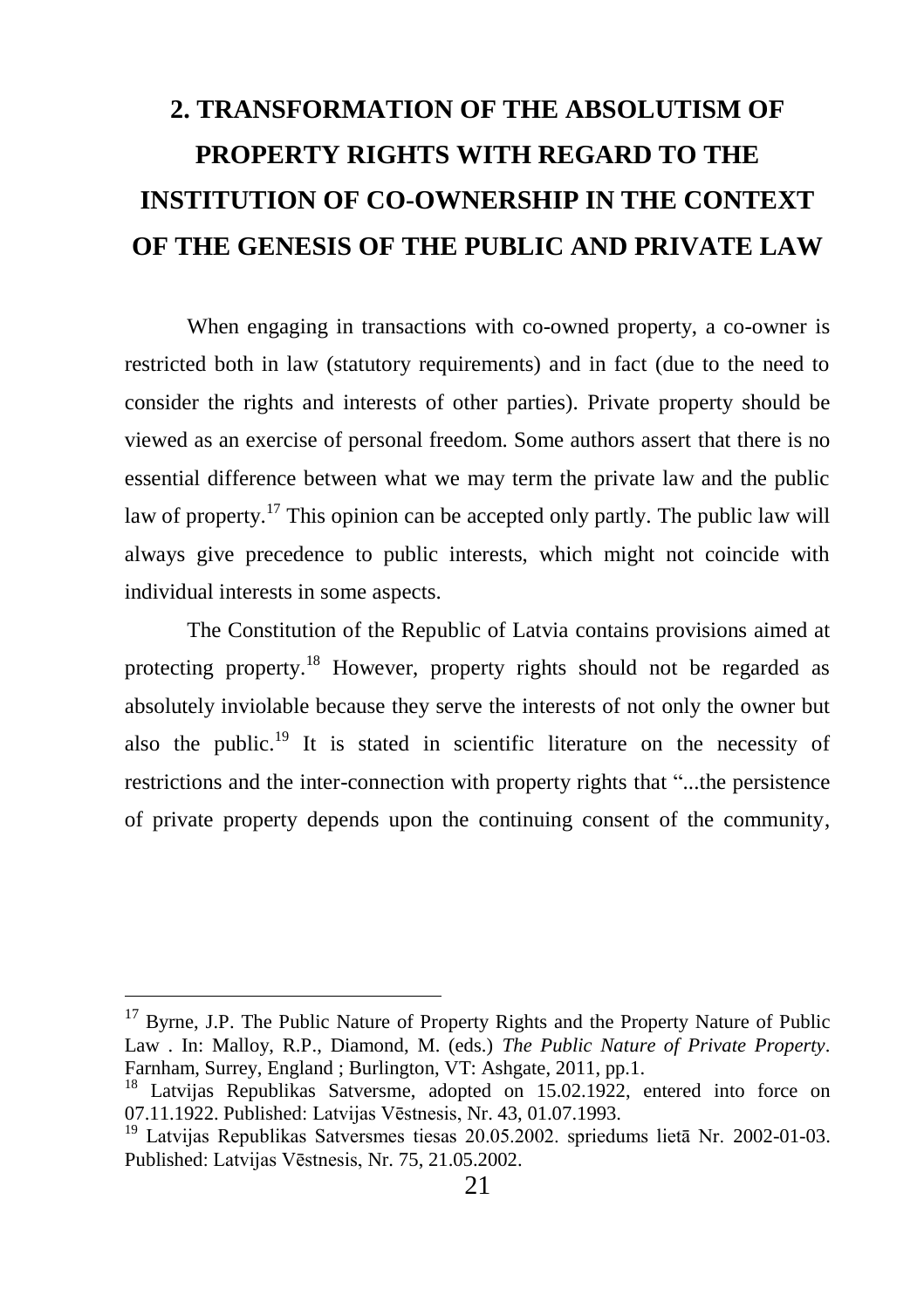which protects and gives endurance to specific private interests in resources because it enhances human welfare more generally."<sup>20</sup>

With regard to co-ownership, certain restrictions are set to serve public interests. When exercising property rights, co-owners are inter-connected and subjected to the agreed declaration of intentions, and there exist conceptual restrictions in the division of co-owned property in favour of public interests: to comply with laws governing the planning of a specific territory and the preservation of its environment when performing the actual division of coowned property. Actual division must be in conformity with the requirements set for the planning of the territory of the relevant municipality, including the minimum area of new land plots. There is no doubt that the private law and the public law have different regulatory tools and subjects. Harmonisation of the public law and the private law is a priority in the development of law.<sup>21</sup> The matter concerning the actual division of property and the adequacy of public interests has not been harmonised.

The author is of the opinion that there are no sufficient legal grounds for extending the regulation dealing with spatial planning to the actual division of co-owned property. As a result, the extent of property rights of each co-owner is transformed. Actual division has no effect on public interests. Meanwhile, the impossibility of actual division leads to the substantial limitation of property rights of rightholders.

The analysis of problems concerning the exercise of co-owners" property rights would be incomplete without consideration being given to the problem of divided property. These are legal relationships that are not typical for civil law:

 $20$  Byrne, J.P. The Public Nature of Property Rights and the Property Nature of Public Law . In: Malloy, R.P., Diamond, M. (eds.) *The Public Nature of Private Property*.

Farnham, Surrey, England ; Burlington, VT: Ashgate, 2011, pp.1.

<sup>&</sup>lt;sup>21</sup> Collins, H. *The European Civil Code. The Way Forward*. Cambridge: Cambridge University Press, 2008. pp.110.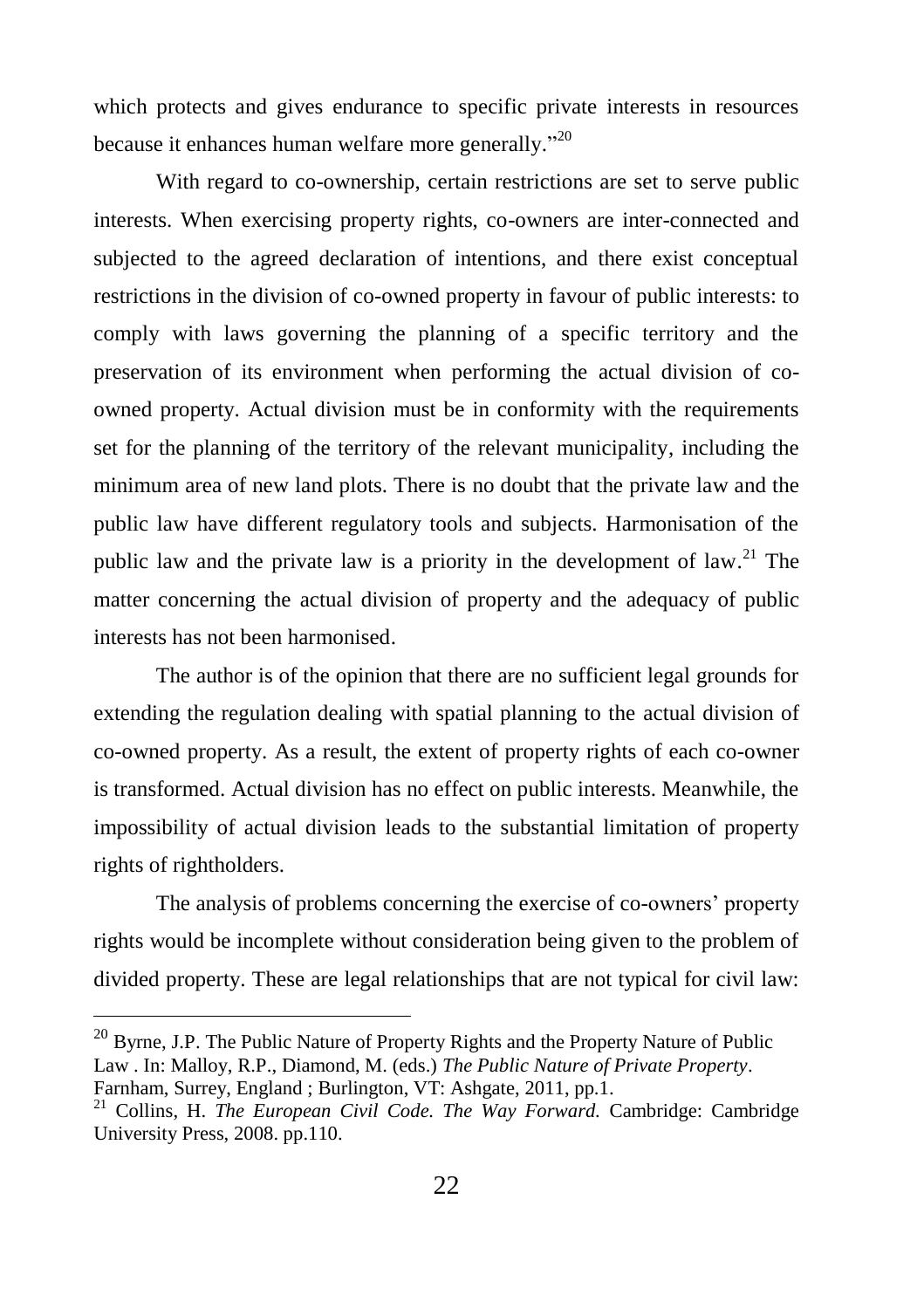forced rent, non-compliance with the principle of the unity of land and buildings, restrictions as to the exercise of property rights. The author believes that the prevention of divided property should have been analysed upon initiating the land reform. No solutions that cause additional hindrances to coowners or block the unified reform to eliminate divided property can be allowed. The government must assume responsibility for the current situation, which means that State support must be provided to co-owners seeking to eliminate divided property.

In the modern world, there has been a clear shift of public attitudes towards the utilisation of property. The potential increase of the limit of owner"s responsibility has come to the foreground with regard to the sustainable use of real estate. In the research study about environmental principles, Professor N. De Sadeleer indicates that "precaution, i.e. careful assessment of whether measures that could have environmental impacts are needed"<sup>22</sup> must be exercised.

Each rightholder seeks to derive maximum benefits from its property, exercising its property right to the fullest extent possible. There are grounds to disagree with Professor I.Čepāne, who asserts that "without understanding the meaning of sustainable development, environmental protection requirements might be reduced excessively while pursuing economic interests<sup>323</sup> because the treatment of property solely as a subject of economic activity, without considering property rights as an absolute value, unreasonably reduces the possibilities of exercising co-owners" property rights.

Environmental laws are aimed at the regulation of construction (as an environmentally transformative activity). The legitimate goal of the division of

<sup>22</sup> de Sadeleer, N. *Environmental Principles from Political Slogans to Legal Rules.*  Oxford: Oxford University Press Inc., 2002., pp.21-225.

<sup>&</sup>lt;sup>23</sup> Čepāne, I. Tiesību uz īpašumu un labvēlīgu vidi līdzsvara meklējumi Satversmes tiesas praksē. *Jurista Vārds*, 2011, Nr.47. 6.lpp.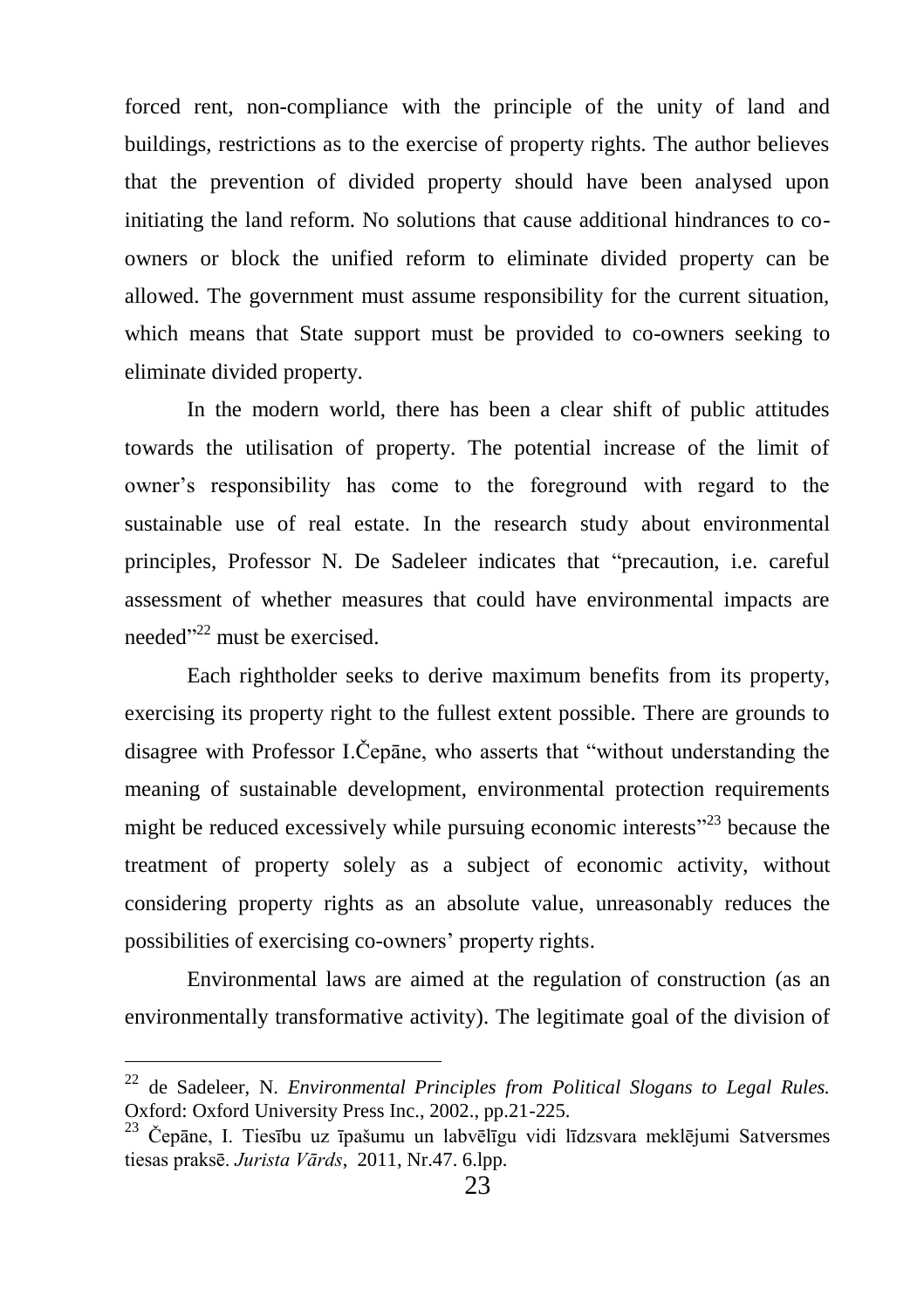co-owned property is the elimination of such property rather than land development or any other utilisation of land for business purposes. There is a fundamental difference between the following two situations: whether the actual division of land is carried out by co-owners to terminate co-ownership or by a single owner to dispose of and use the new land plots for business purposes. There are no grounds for applying uniform principles and laws to both these situations because of the difference in their essence. As concerns the study, the author believes that environmental laws do not meet the legitimate goal. The division of real estate (co-owned property) per se cannot pose any threat to facilities protected by environmental laws. No environmental harm can be caused by the division of a property (e.g. land).

Scientific literature also stresses the necessity of assessing the adequacy of applying the stringent principles of environmental laws.<sup>24</sup> The author shares the opinion that the principles set out in environmental laws are essential but not absolute, and they do not prevail over the principles provided for by other laws.

The socialisation of co-owners also has certain features of the public law. The co-owners of a certain co-owned property form a specific closed social group having its own social relationships. With regard to transactions, legal relationships are established as follows: 1) among co-owners, 2) between a group of co-owners (as a whole) and third parties, 3) between an individual co-owner and third parties when the co-owner disposes of or pledges his/her undivided interest in the co-owned property. The ability of co-owners to cooperate and express their attitude to the transaction involving the co-owned property is vital. The author would like to emphasise that the revision of the procedure for obtaining consents (permits, approvals) for the purposes of

<sup>24</sup> de Sadeleer, N. *Environmental Principles from Political Slogans to Legal Rules.*  Oxford: Oxford University Press Inc., 2002., pp.301.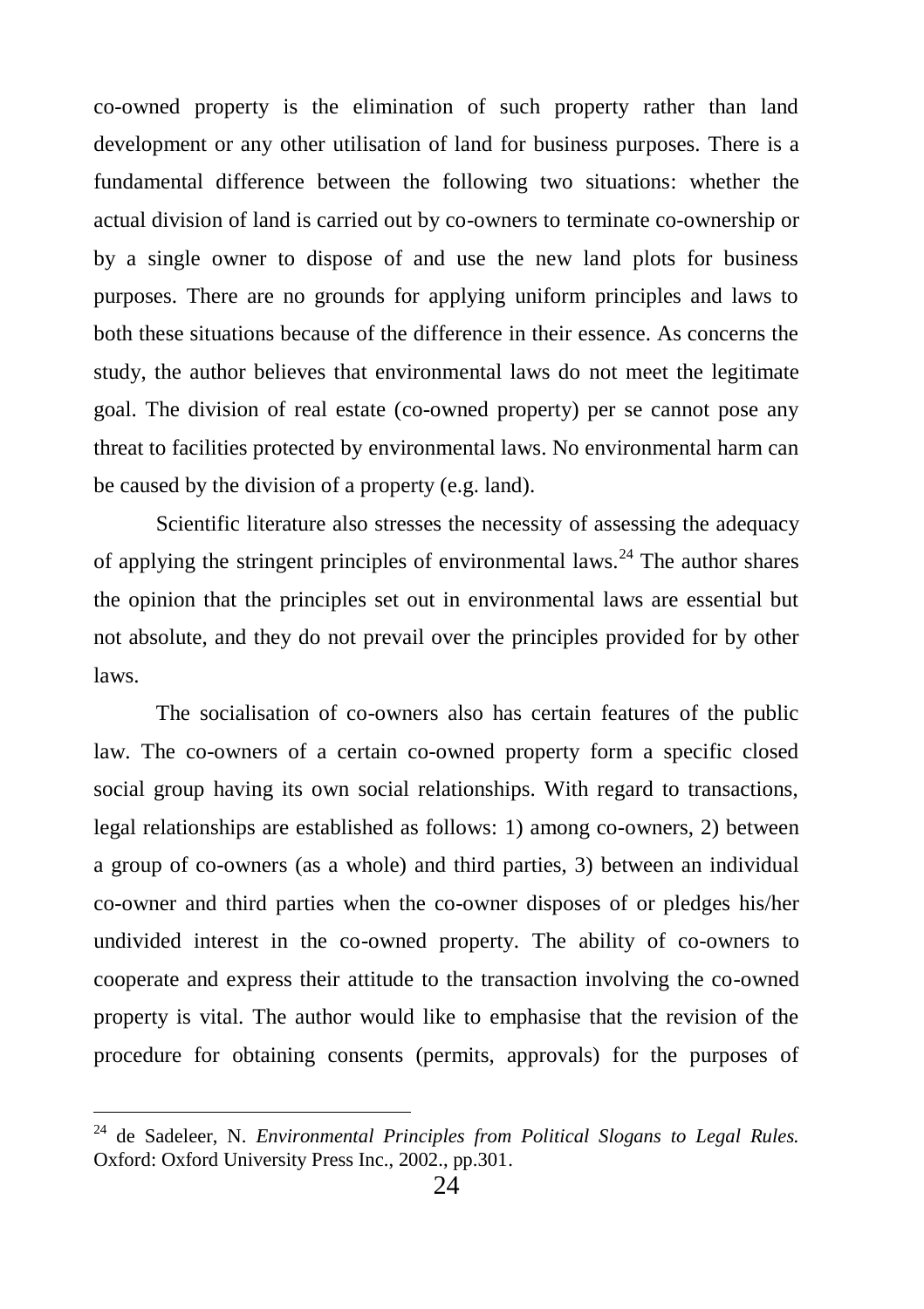transactions should be discussed in respect of situations when a co-owner cannot be found at his/her place of residence or his/her residence is unknown.

Legal behaviour is determined by both statutory requirements and social standards. A legal transaction must concurrently fulfil statutory requirements and the co-owners" intention expressed in specific legal instruments. Coownership has a dual function with regard to its exercising, the rights conferred on the co-owner are balanced with his/her obligations and the contribution made by the co-owner to the co-owned property and other co-owners. The legal regulation of co-ownership is aimed at equity, balance and safeguarding of each individual"s rights and legitimate interests during the exercise of rights. This is confirmed by the opinion provided in scientific literature that the compliance with the checks and balances system is essential in the field of co-ownership, which means that any encumbrances of co-ownership relations must be minimised for both each individual co-owner and all co-owners jointly.<sup>25</sup>

In 2011 the Latvian Supreme Court aggregated the case-law concerning co-ownership<sup>26</sup>, from which it can be inferred that disputes among co-owners largely have social causes.

As it can be concluded from the analysis of co-ownership from the viewpoint of the sociology of law, co-ownership as a legal structure is not suitable for the complete exercise of property rights inherent in individuals.

<sup>25</sup> Филатова, У.Б. *Право общей собственности в России, Германии, Австрии и Швейцарии (историко-компаративистское исследование.* Москва: Юриспруденция, 2012. c.107.

<sup>26</sup> Latvijas Republikas Augstākā Tiesa. Kopīpašums: tiesu prakses apkopojums, 2011. [viewed on 30.01.2013.] Available on: [http://at.gov.lv/files/uploads/files/docs/2011/kopipasums.doc.](http://at.gov.lv/files/uploads/files/docs/2011/kopipasums.doc)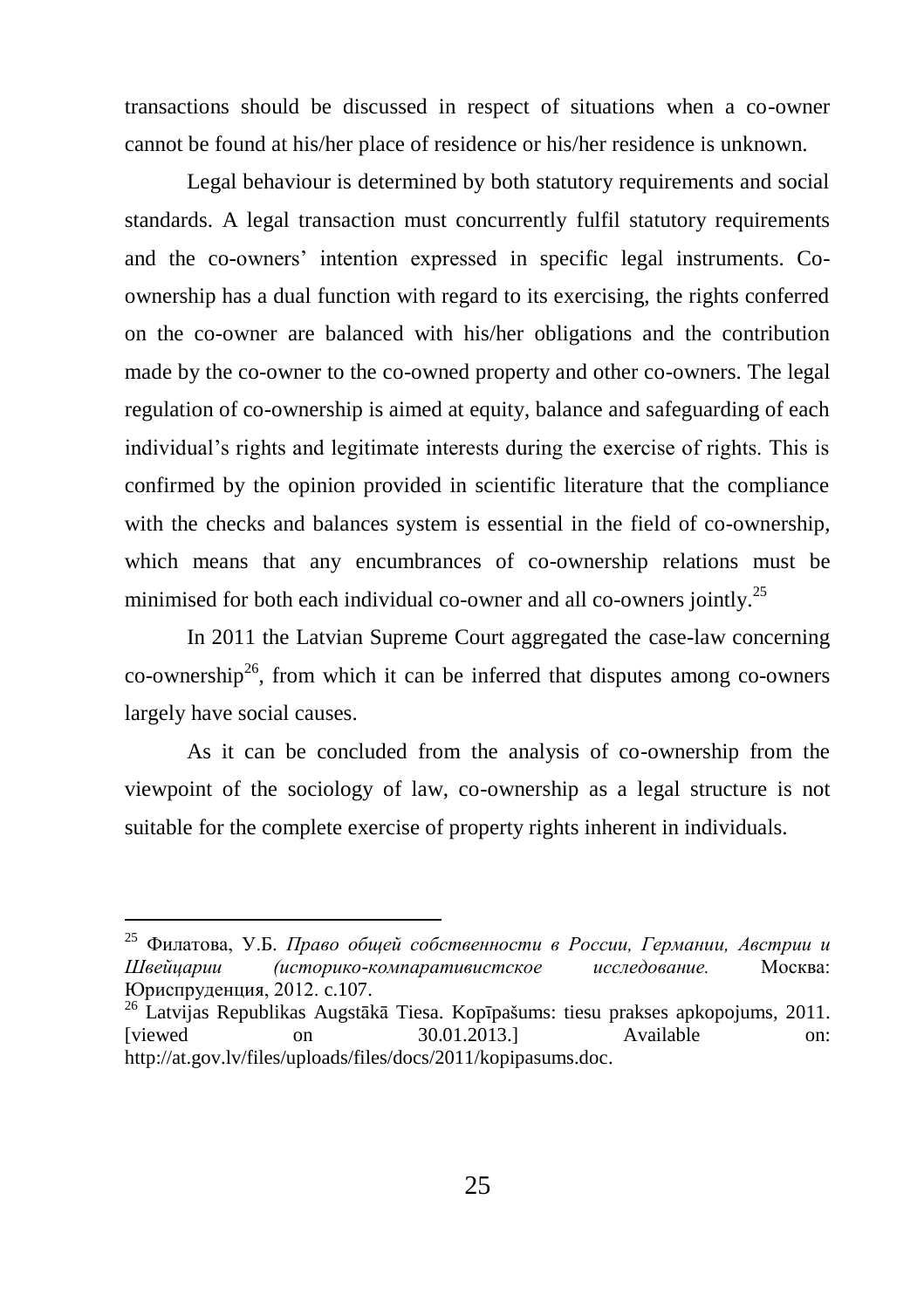## **3. UNIFICATION OF THE ENVIRONMENT OF TRANSACTIONS WITH CO-OWNED REAL ESTATE BY SOLVING THE ISSUES CONCERNING THE SEPARATION OF LEGAL RESPONSIBILITY IN TRANSACTIONS AND THE LEGAL NATURE OF THE AGREEMENT ON THE DIVIDED USE OF CO-OWNED PROPERTY**

With a view to ensuring the legal environment of transactions, it is vital to draw a distinction between the types of responsibility for infringements of laws. A civil transaction on real estate division, change, sale, etc., which, prima facie, has all components of a legal transaction may still be subject to certain circumstances rendering the transaction illegal. If this is the case, the initiation of criminal or civil proceedings should be considered.

As it can be inferred from the analysis of the disposition of constituent elements of criminal offences committed with intent and to become enriched, real estate may be the subject of fraud, misappropriation and extortion. Fraud is a type of criminal offences, which is hard to classify in practice. Both deceit and abuse of trust are not merely criminal notions. These are institutions of civil law. Infringements in the field of real estate transactions can be different: the sale of real estate to several buyers, the disposal of co-owned property by a single co-owner, the conclusion of an earnest money agreement without intending to enter into a sale agreement, the conclusion of an earnest money agreement on the same subject with several persons, etc. It is practically impossible to choose any criteria for the uniform classification of different infringements. The legal status of the infringer with regard to the target of the infringement (real estate) can be used for classification purposes: 1)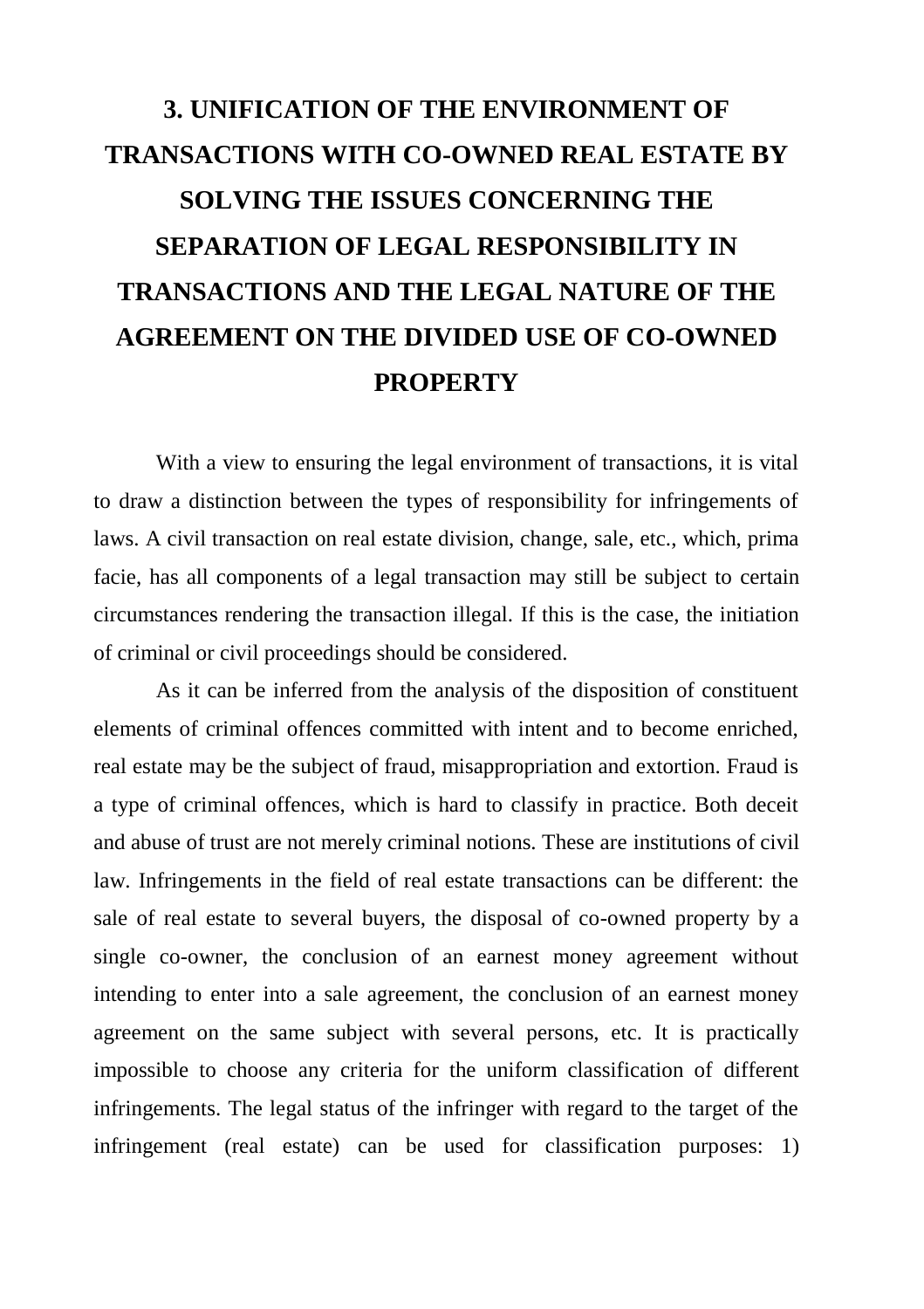infringements of law committed by the real estate owner against third parties, 2) infringements of law committed by third parties against the real estate owner. According to the case-law, infringements committed by third parties do not normally cause any classification difficulties.

As a rule, problems with the determination of responsibility and the classification of infringements come up when the real estate owner (or his/her attorney) performs an unlawful act, mainly selling his/her property to several buyers and entering into several agreements. According to the interpretation of "fraud", fraud can only be practised against the real estate owner or legal possessor. No infringement of law committed by the owner (legal possessor) can be classified as fraud; it is only a civil dispute to be solved according to the civil procedure. The author believes that this interpretation unjustifiably narrows the range of subjects which can be recognised to have committed fraud as a criminal offence. It is admitted in legal literature that "an owner, which has concluded a second disposal agreement, is no longer acting within the scope of his/her rights<sup>227</sup>. Any activity outside the scope of rights conferred upon an individual should be regarded as deceit towards persons affected by the individual"s activity. When making a distinction between civil and criminal responsibility, all the factual circumstances of the infringement and the subjective attitude of the infringer towards the infringement should be taken into consideration, the infringer"s intention could become an essential element of the classification.

The legal aspects of the divided use of co-owned property are crucial for the general unification of the transaction environment. The divided use of coowned property is one of the rights granted to co-owners, and it also has practical relevance. There exist various interpretations as to the subject-matter

<sup>27</sup> Синайский, В. *Основы гражданского права. Выпуск II*. Рига: Валтерс и Рапа, 1926. с. 21.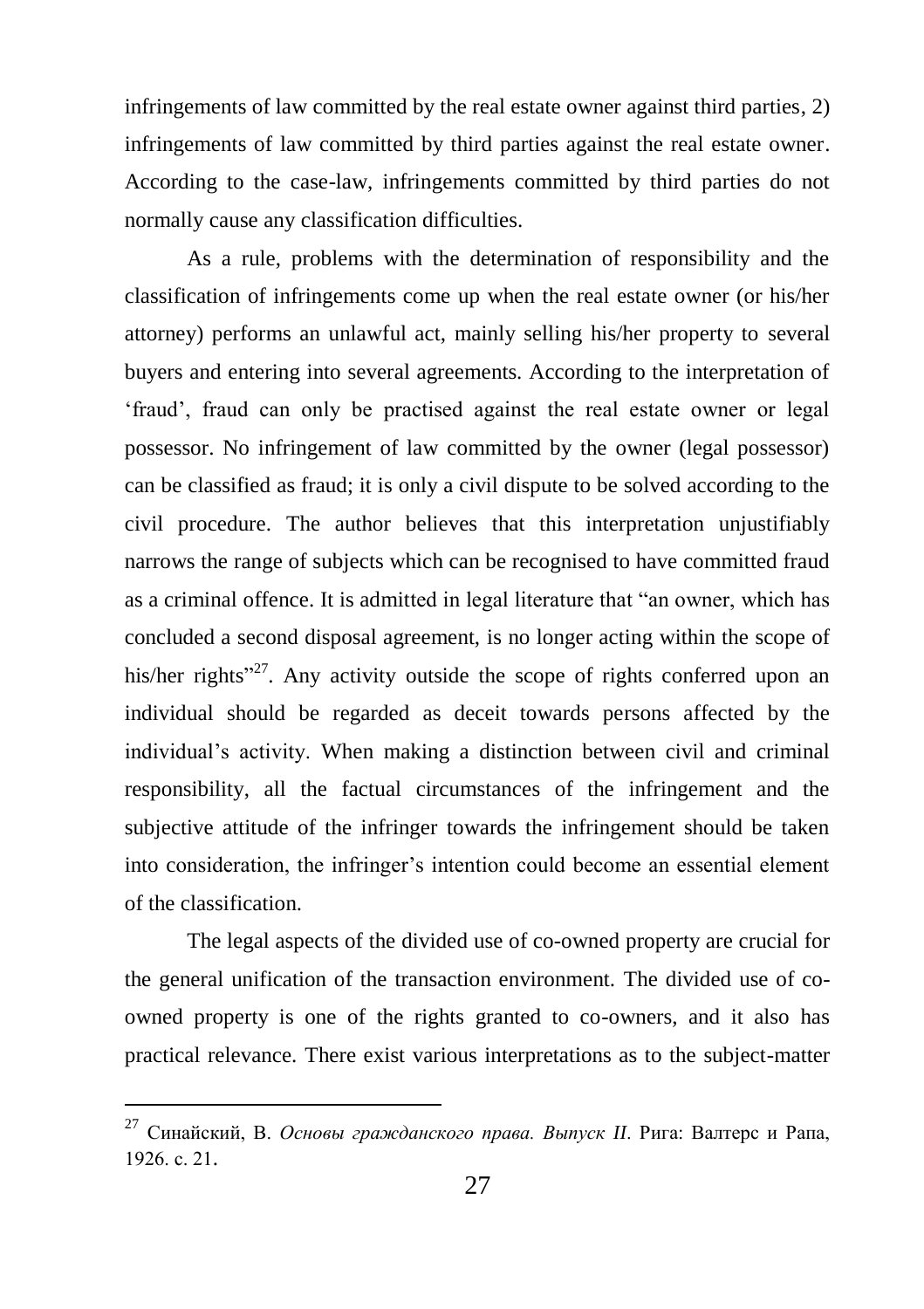of the agreement on the divided use of co-owned property and the registration of the agreement with the Land Registry because this kind of an agreement is not defined by laws. The author stresses that, judging by the essence of coownership, the divided use of co-owned property entails only the right of **use**, but it cannot be attributed to the recognition of property rights to the share of co-owned property transferred for use and/or new properties constructed on the land plot handed over to the co-owner for individual use. Legal scholars emphasise in their works that "in determining the divided use, it is the use rather than the common property itself that is divided".<sup>28</sup> Co-ownership is not terminated by setting the procedure for using co-owned property.<sup>29</sup>

With this in view, the issue concerning the public nature of the agreement on the divided use of co-owned property and options of its official registration is essential. Based on the concept of the public registration of legitimate interests by the British scholar R. J. Smith, the objective of public registration is to protect both owners from potentially illegal acts of third parties and, vice versa, third parties from threats that could be caused by real estate owners in transactions.<sup>30</sup> Public registration individualises real estate and related rights. Laws do not require the registration of agreements on the divided use of co-owned property with the Land Registry by way of notes; the making of relevant entries can, however, be discussed. In the author"s opinion, the registration of agreements on the divided use of co-owned property with the Land Registry is exaggerated from the viewpoint of public protection. The right of the divided use of co-owned property is provided for by law, it is a real right. Meanwhile, obligations arising out of the agreement on the divided use of co-

<sup>28</sup> Grūtups, A., Kalniņš, E. *Civillikuma komentāri. 3.daļa. Lietu tiesības. Īpašums*. Otrais, papildinātais izdevums. Rīga: Tiesu namu aģentūra, 2002. 261.lpp.

<sup>29</sup> Latvijas Republikas Augstākās tiesas Senāta Civillietu departamenta 2007.gada 24.oktobra spriedums lietā Nr.SKC-0703-07. [aplūkots 16.08.2014.] Pieejams: [http://tiesas.lv/e-pakalpojumi/judikatura/dati/453.](http://tiesas.lv/e-pakalpojumi/judikatura/dati/453)

<sup>30</sup>Smith, R.J. *Property Law*. Harlow, England : Pearson/Longman, 2006. pp.219.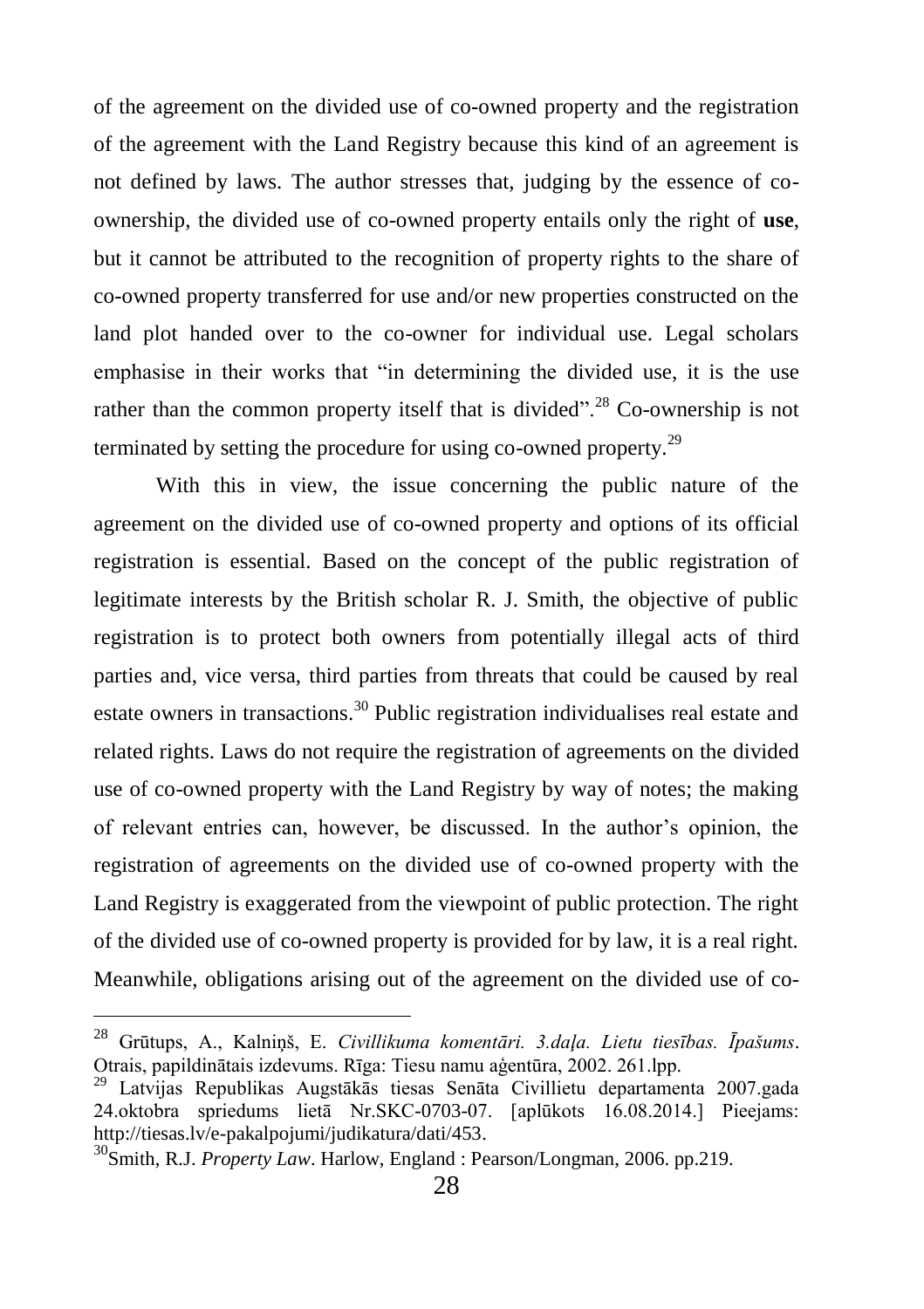owned property (e.g., disputes over management, damages, etc.) among coowners should be settled under the agreement as a personal right for which the official registration is immaterial.

It should be stressed that the right of the divided use of co-owned property and the agreement on the divided use of co-owned property are not identical notions. The right of the divided use of co-owned property is materialised in the respective agreement. The agreement establishes personal rights of co-owners. The *numerus clauses* principle does not allow treating agreements on the divided use of co-owned property as a real right, while other scholars insist that this principle is not absolute.<sup>31</sup> The author shares the opinion offered by N.Salenieks, Senator of the Latvian Supreme Court: "with a view to safeguarding legal stability and trust of third parties in building own legal relationships so that they could acquire the proprietary force owing to the registration with the Land Registry, these rights should be legitimased by  $law$ <sup>"32</sup>

A statutory right of co-owners to agree on the divided use of co-owned property should not be subject to extended interpretation. Co-owners may agree on the divided use of co-owned property, while law does not provide for any right of possession being granted to them. This approach is in conformity with the substance of co-ownership.

<sup>31</sup> Бабаев, А.Б. *Система вещных прав*. Москва: Wolters Kluwer, 2006. c.315.

<sup>32</sup> Latvijas Republikas Augstākās tiesas Senāta Civillietu departamenta senatora Normunda Salenieka atsevišķās domas Rīgā, 2011.gada 15.decembrī lietā Nr.SKC– 781/2011 skatīt: [Tiesības ierakstīt zemesgrāmatā vienošanos par nekustamā īpašuma](http://at.gov.lv/files/uploads/files/archive/department1/2011/781-skc-2011+salenieks.doc)  [lietošanas kārtību.](http://at.gov.lv/files/uploads/files/archive/department1/2011/781-skc-2011+salenieks.doc) [viewed on 17.08.2014.] Available on: [http://at.gov.lv/lv/judikatura/judikaturas-nolemumu-arhivs/senata-civillietu](http://at.gov.lv/lv/judikatura/judikaturas-nolemumu-arhivs/senata-civillietu-departaments/hronologiska-seciba_1/2011-hronologiska-seciba/)[departaments/hronologiska-seciba\\_1/2011-hronologiska-seciba/.](http://at.gov.lv/lv/judikatura/judikaturas-nolemumu-arhivs/senata-civillietu-departaments/hronologiska-seciba_1/2011-hronologiska-seciba/)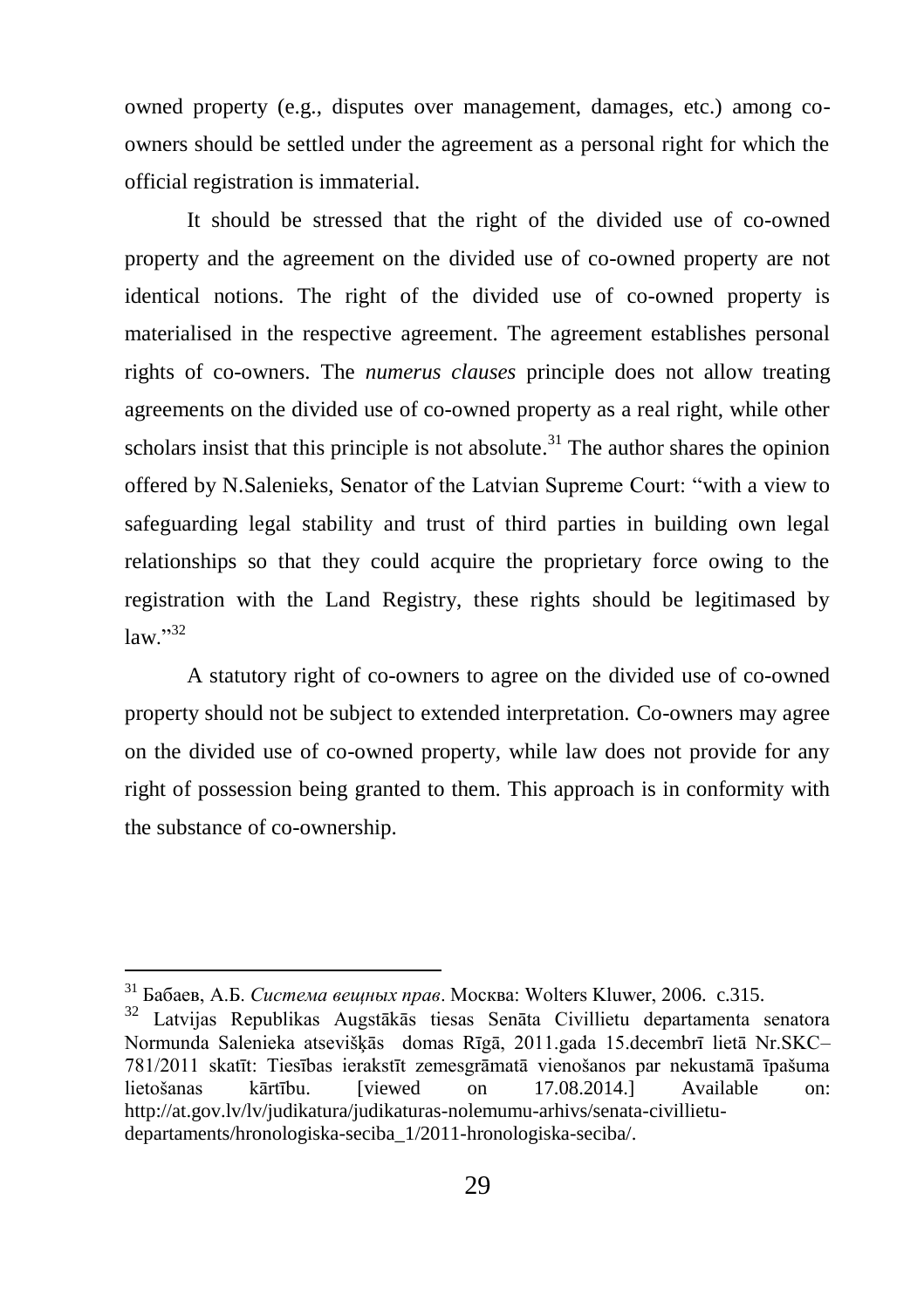## **4. TERMINATION OF CO-OWNERSHIP AS AN EXERCISE OF PROPERTY RIGHTS OF CO-OWNERS FROM THE VIEWPOINT OF PROBLEMS ASSOCIATED WITH THE ACTUAL DIVISION OF CO-OWNED PROPERTY**

The division of co-owned property is a special form of the termination of ownership. <sup>33</sup> A right to terminate co-ownership is an exclusive right conferred upon co-owners. It is a real right.<sup>34</sup> Co-owned property may be divided on the basis of an agreement of co-owners or a court judgment. The Civil Law does not restrict co-owners in their choice of the manner of property division in any manner whatsoever. The Civil Law does not recognise the notion "withdrawal from co-ownership", which refers to situations when a coowner withdraws from the co-ownership, while the property concerned remains undivided. The result of dividing a co-owned property is the termination of coownership but co-ownership does not cease to exist in the case of withdrawal of any co-owner, whether voluntary or compulsory. In terms of civil procedure, the division of co-owned property is subject to special conditions. The task of the court is "to opt for the manner of division, which is the most appropriate and equitable, considering all the circumstances."<sup>35</sup> It should be stressed that the actual division of co-owned property must comply with the regulations on the use and construction of the territory adopted by the local government and

<sup>33</sup> Sinaiskis, V. Īpašuma tiesību robežas un ierobežojumi sakarā ar īpašuma tiesību jēdzienu (teorētiski – dogmatisks apskats). *Tieslietu ministrijas vēstnesis*, 1931, Nr.3/4. 81.–87.lpp.

<sup>34</sup> Latvijas Republikas Augstākā Tiesa. Kopīpašums: tiesu prakses apkopojums, 2011. [viewed on 20.08.2014.] Available on: <http://at.gov.lv/files/uploads/files/docs/2011/kopipasums.doc>

<sup>35</sup> Grūtups, A., Kalniņš, E. *Civillikuma komentāri. 3.daļa. Lietu tiesības. Īpašums*. Otrais, papildinātais izdevums. Rīga: Tiesu namu aģentūra, 2002. 278.lpp.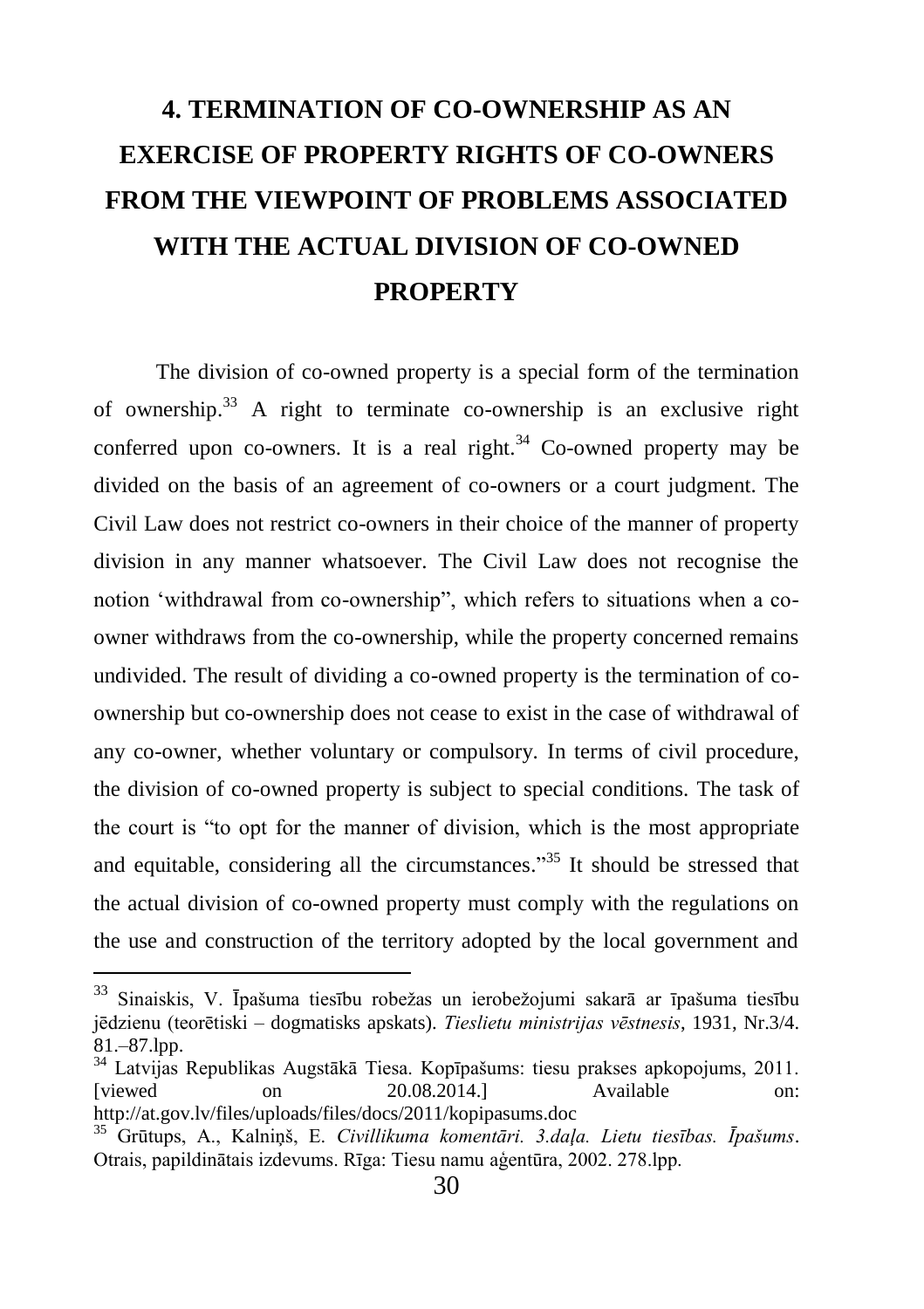other statutory requirements. Claims for the division of co-owned property may not be dismissed by the court.<sup>36</sup> However, it is not the only opinion existing in the legal doctrine. To disprove the arguments of opponents, it should be emphasised that there are no grounds to refer to the court"s right to dismiss claims because, if the option of division offered by the claimant cannot be accepted, the court is free to choose any other forms of the division of coowned property listed in laws. Judgments in such division cases are constitutive. The termination of co-ownership leads to the change or expiry and establishment of new rights.

The actual division of co-owned property is acknowledged as the most equitable and least socially traumatic way of the termination of co-ownership because it represents the division of a common property into several independent items, each of them being allocated to the relevant co-owner as his/her individual property.<sup>37</sup> The co-owned property ceases to exist in its original form. Considering the physical transformation of property, only physically divisible items can be divided. Ancient Roman lawyers treated the indivisibility of property (*res indivisae)* as a legal fiction because any item can be divided physically, but it might acquire a different economic impact or alter as a result of the division.<sup>38</sup> Each share must obtain required qualities and individual features so that the State Land Service and the Land Registry could draw up the real estate file.<sup>39</sup> 'Divisibility' is not a static value; on certain occasions, an item, which has been originally indivisible, may be rendered

<sup>36</sup> Krauze R. Kopīpašuma lietošana, dalīšana un apsaimniekošana. *Latvijas Republikas Augstākās tiesas biļetens*, 2011, Nr.3. 8.lpp.

<sup>37</sup> Grūtups, A., Kalniņš, E. *Civillikuma komentāri. 3.daļa. Lietu tiesības. Īpašums*. Otrais, papildinātais izdevums. Rīga: Tiesu namu aģentūra, 2002. 279.lpp.

<sup>38</sup> Зайков, А.В. *Римское частное право в систематическом изложении: учебник*. Москва: Ун-т Дмитрия Пожарского, 2012. c.212.

<sup>39</sup> Par nekustamā īpašuma ierakstīšanu zemesgrāmatās: Latvijas Republikas likums, pieņemts 30.01.1997, stājas spekā 06.03.1997. Publicēts: [Latvijas](https://www.vestnesis.lv/?menu=doc&id=42284) Vēstnesis, Nr.52/53, 20.02.1997.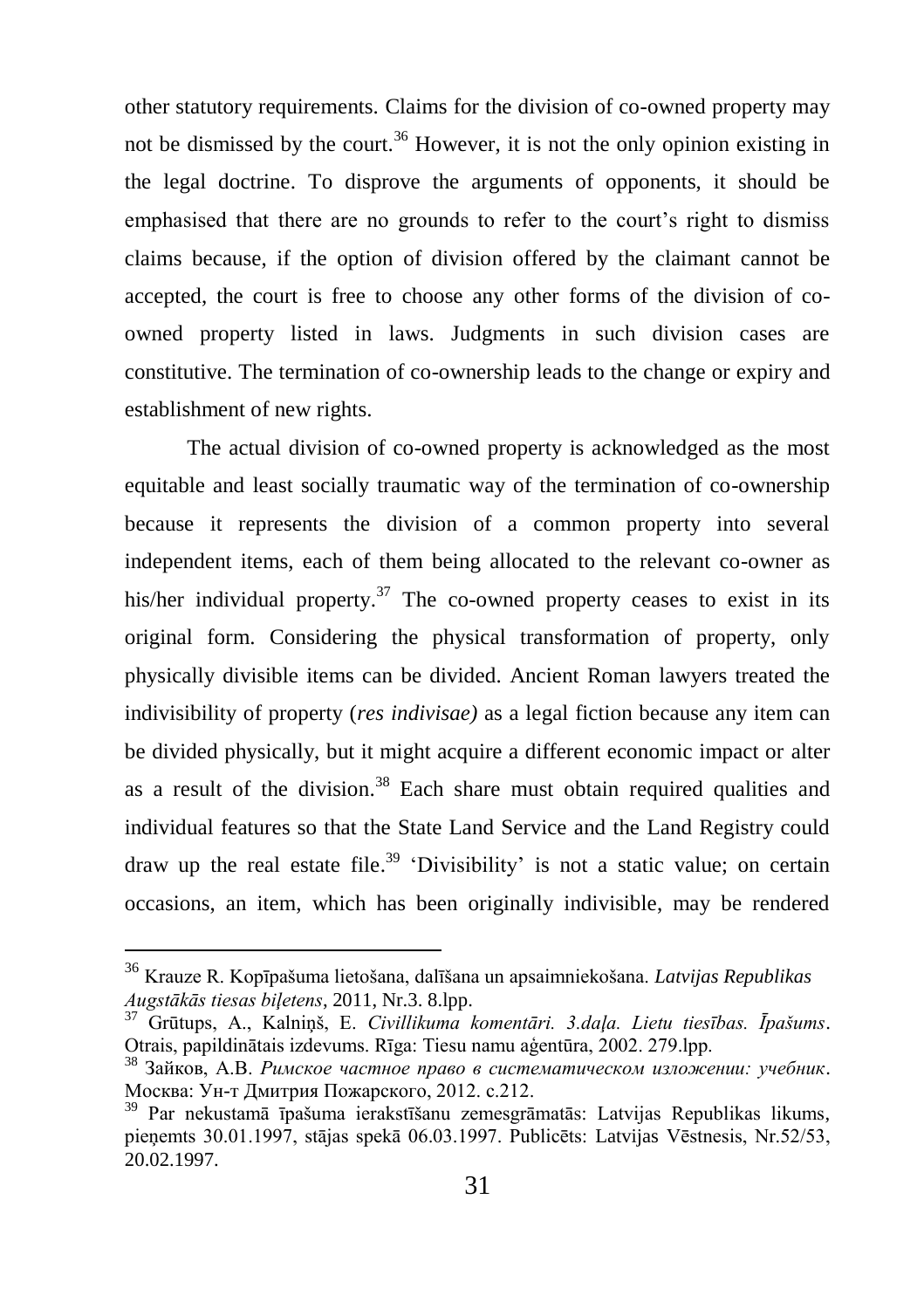divisible by means of a construction design developed according to the statutory procedure.

In legal literature, an opinion prevails that "in dividing co-owned property, each co-owner must receive a physical share that would be proportionate to his/her undivided interest. This is a principle of the actual division of co-owned property, and the physical share must be equal to the undivided interest".<sup>40</sup> Otherwise, compensation payable to the co-owner, which has received a smaller share, is the tool offered by several legal experts to solve such situations.<sup>41</sup> The author cannot accept this opinion and believes that this approach does not agree with the substance of the institution of co-ownership as a whole and Article 1070(1) of the Civil Law in particular.

<sup>40</sup> Joksts, O. *Zemes reforma Latvijā un tās tiesiskais nodrošinājums (1990.–2005.g.).*  Rīga: Multineo, 2006. 148.lpp.

<sup>41</sup> Grūtups, A., Kalniņš, E. *Civillikuma komentāri. 3.daļa. Lietu tiesības. Īpašums*. Otrais, papildinātais izdevums. Rīga: Tiesu namu aģentūra, 2002. 279.lpp.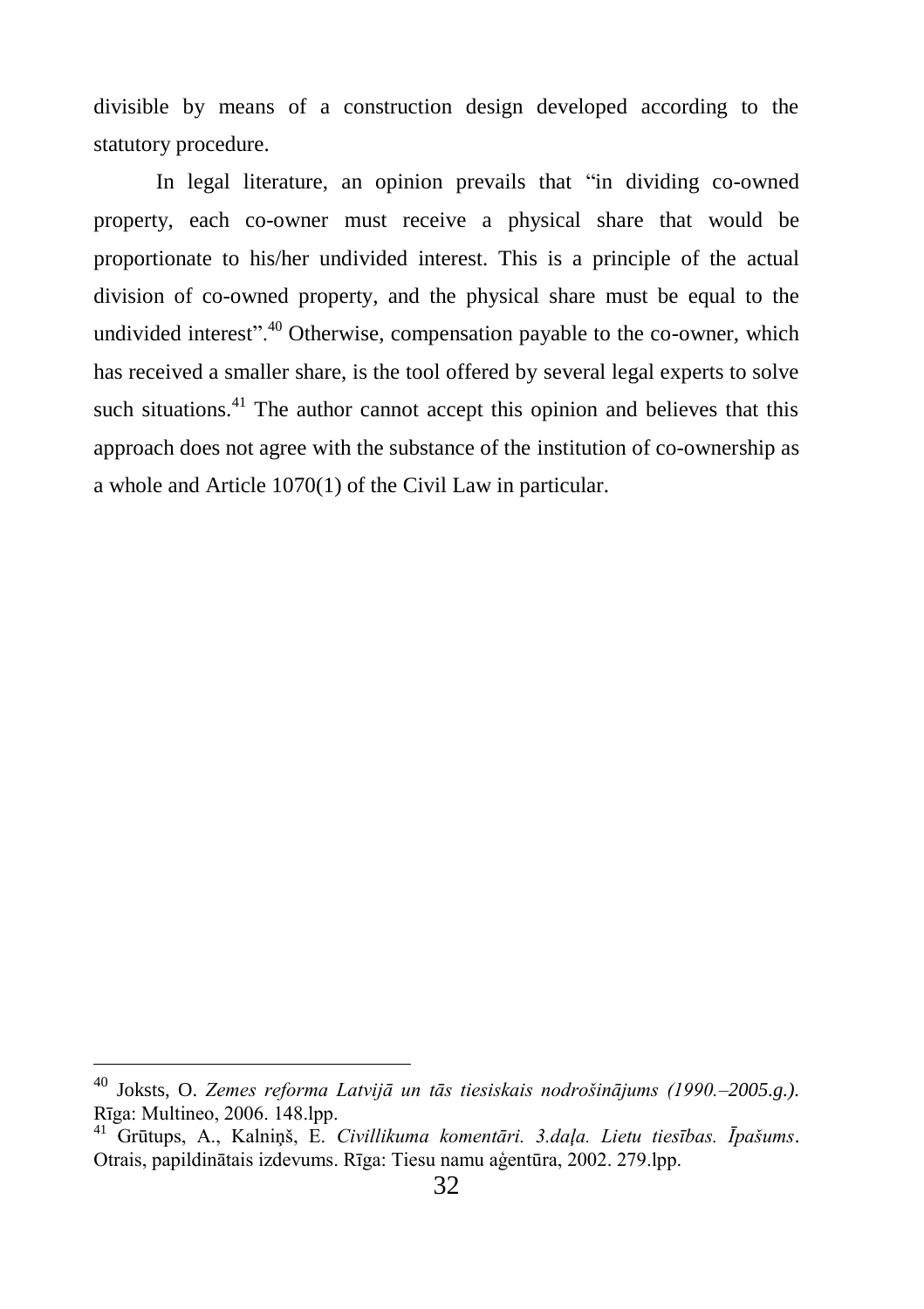### **5. LEGAL ASPECTS OF CO-OWNERSHIP DISPUTES AND PROCEDURAL SOLUTIONS: SUBSTANTIVE DETAILS AND PRE-TRIAL SOLUTIONS**

Disputes can be classified on the basis of subjects: 1) disputes among real estate co-owners, 2) disputes between co-owners as the owner of real estate (as a whole) and third parties. In the exercise of rights, legitimate rights of a coowner are opposed to analogous rights of other co-owners. The provisions of the Civil Law concerning the exercise of property rights granted to co-owners should not be interpreted in any manner restricting the right to property, which is a fundamental right, in spite of being restrictive in their essence. Otherwise, the extension of any co-owner"s right to dispose of a co-owned property will inevitably lead to the reduction of the scope of other co-owners' rights. $42$ 

Naturally, co-ownership implies that the right of an individual co-owner to co-owned property is restricted to a greater extent than the sole owner"s right to undivided property. The study has demonstrated that co-ownership per se may give rise to pre-conditions for disputes among co-owners. The restriction on property rights of co-owners provided for by laws is of a dual nature, simultaneously safeguarding co-owner"s rights. It is the factual circumstances of the exercise of rights that form the substantive basis of disputes among coowners.

Nowadays, the pre-trial settlement of disputes is becoming increasingly popular because it allows saving resources and achieving a more stable social and legal balance. The out-of-court settlement procedure could be suitable for

 $^{42}$  Latvijas Republikas Satversmes tiesas 2011.gada 25.oktobra spriedums lietā Nr.2011– 01–01 Par [Civillikuma](http://www.likumi.lv/doc.php?id=225418) 1068.panta pirmās daļas atbilstību [Latvijas Republikas](http://www.likumi.lv/doc.php?id=57980)  [Satversmes](http://www.likumi.lv/doc.php?id=57980) 105.pantam. Published: Latvijas Vēstnesis, Nr.171, 28.10.2011.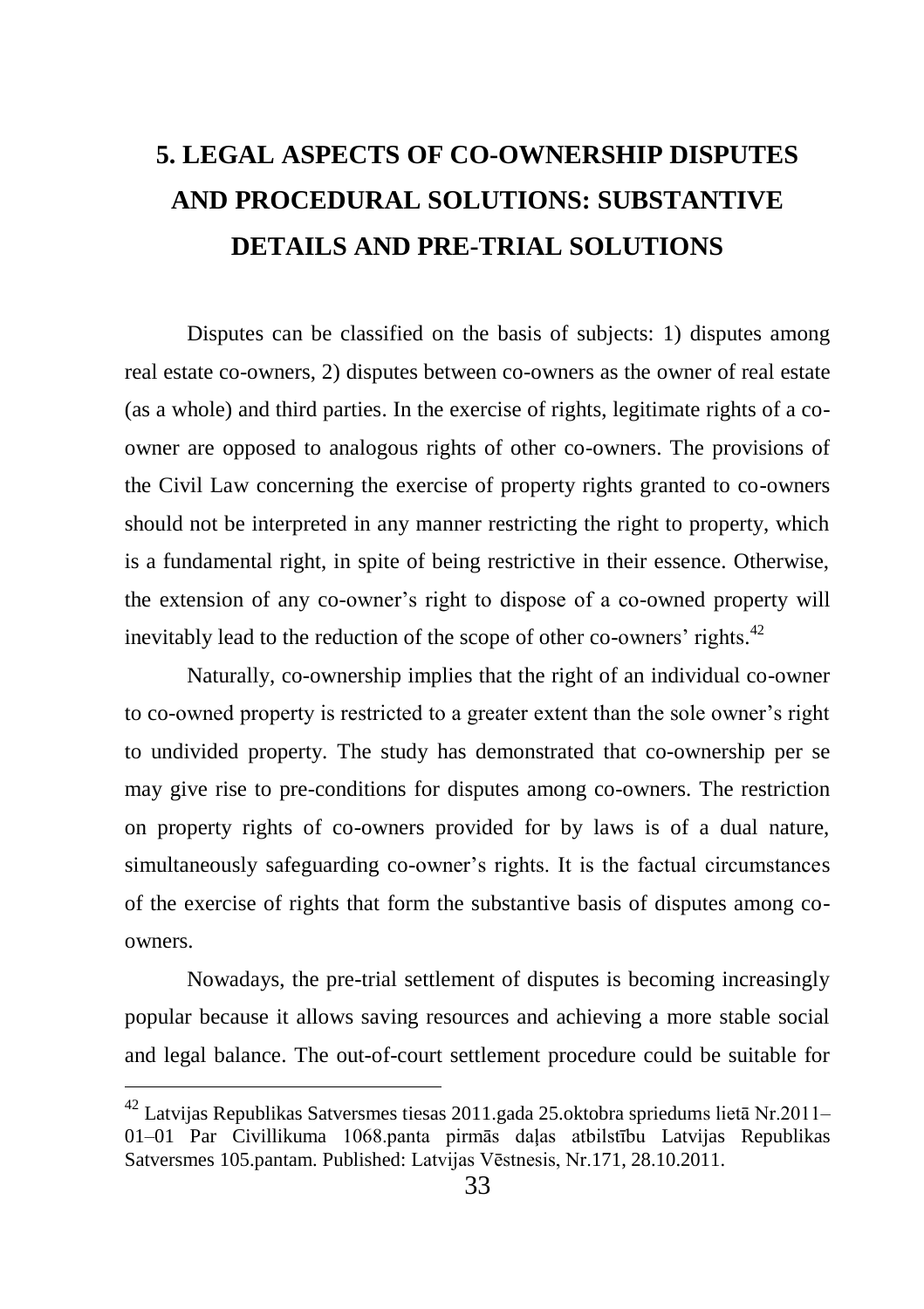co-ownership disputes because co-owners are free to make an objective choice of their legal behaviour model and the most effective solution for the co-owned property. When speaking about the pre-trial settlement options and court proceedings, Dr.iur. I.Kronis has mentioned that "the alternative dispute resolution and judicial settlement may not contradict each other. These are two absolutely different dispute resolution options, which must supplement and be an alternative to each other to attain social peace based on amicable settlement."<sup>43</sup> Mediation is a resource that may and, as the author considers, must be applied because: "it helps people understand the situation and existing problems from the neutral standpoint."<sup>44</sup> In the long term, mediator's assistance should be viewed as a means of preventing disputes. There exists pluralism of opinion about the necessity of mediation. Several authors refer to the voluntary nature of mediation. For instance, A.Golichenkov stresses that mandatory (forced) mediation is in contradiction to the institution of mediation<sup>45</sup>, and a similar opinion is expressed by I.Reshetnikova, who asserts that mediation must be voluntary as no forced reconciliation is possible<sup>46</sup>. The author would sooner accept the opinion of legal scholars, who admit that mediation could also be mandatory. For instance, K.Maki argues that mandatory mediation is effective; therefore, conflicting parties must be forced to a certain extent to resort to mediation.<sup>47</sup> The adoption of the Mediation Law on 22 May 2014 entailed respective amendments to the Civil Procedure Law, which require that the

<sup>43</sup> Kronis, I.*Civiltiesisko strīdu alternatīvs risinājums,* Rīga: Latvijas vēstnesis, 2007. 19.lpp.

<sup>44</sup> Artūra Trosena (*Arthur Trossen)* saruna ar Baltijas Franšīzes fonda priekšsēdētāju Tatjanu Meļehovu. Mediācija. [aplūkots 08.07.2014.] Pieejams: [http://www.franchising.lv/index.php/en/home/point-of-view/399-mediacija-lv.](http://www.franchising.lv/index.php/en/home/point-of-view/399-mediacija-lv)

<sup>45</sup> Голиченков, К.А. Нужно формировать потребность в медиации. *Медиация и право*, 2009, №1. c.18.

<sup>46</sup> Решетникова, И.В. Нас всех надо учить толерантности. *Медиация и право*, 2007, No. 4 c. 30.

<sup>47</sup> Маки, К. Просто хорошая практика. *Медиация и право*, 2007, №.4. c.48.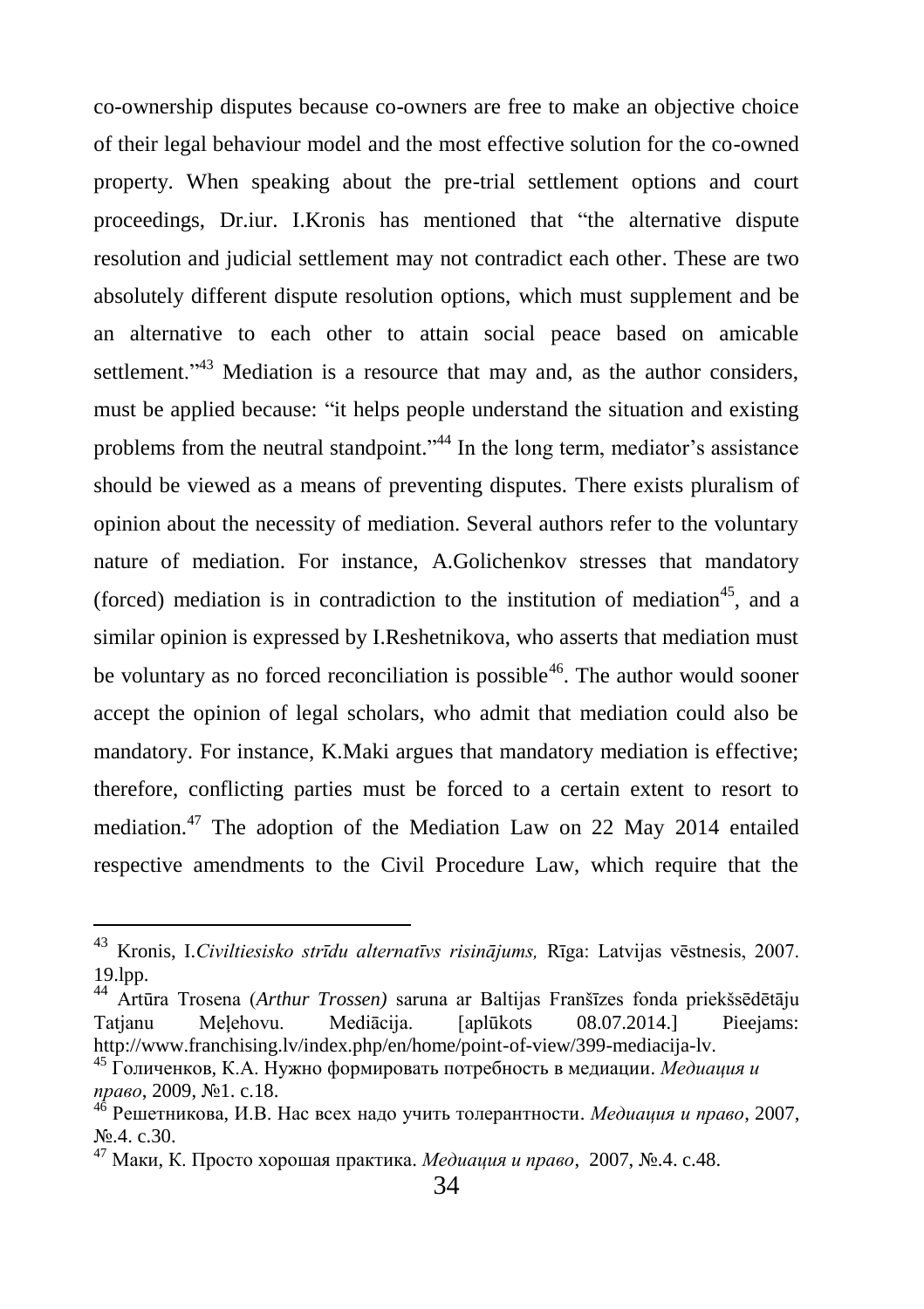judge (court) must offer the parties to solve their dispute by means of mediation.<sup>48</sup> It should be noted that the court will have to comply with this requirement starting from 1 January 2015. The effectiveness of mediation conducted by court can only be verified in practice and in the long term.

Mediation can be as follows: 1) pre-trial mediation as a pre-requisite for court proceedings, 2) judicial mediation, by suspending court proceedings for a certain period. Considering the principle of procedural savings, the author prefers mediation as a pre-requisite for court proceedings.

<sup>48</sup> Grozījumi Civilprocesa likumā: Latvijas Republikas likums, adopted on 22.05.2014., entered into force on 18.06.2014. Published: Latvijas Vēstnesis, Nr.108, 04.06.2014.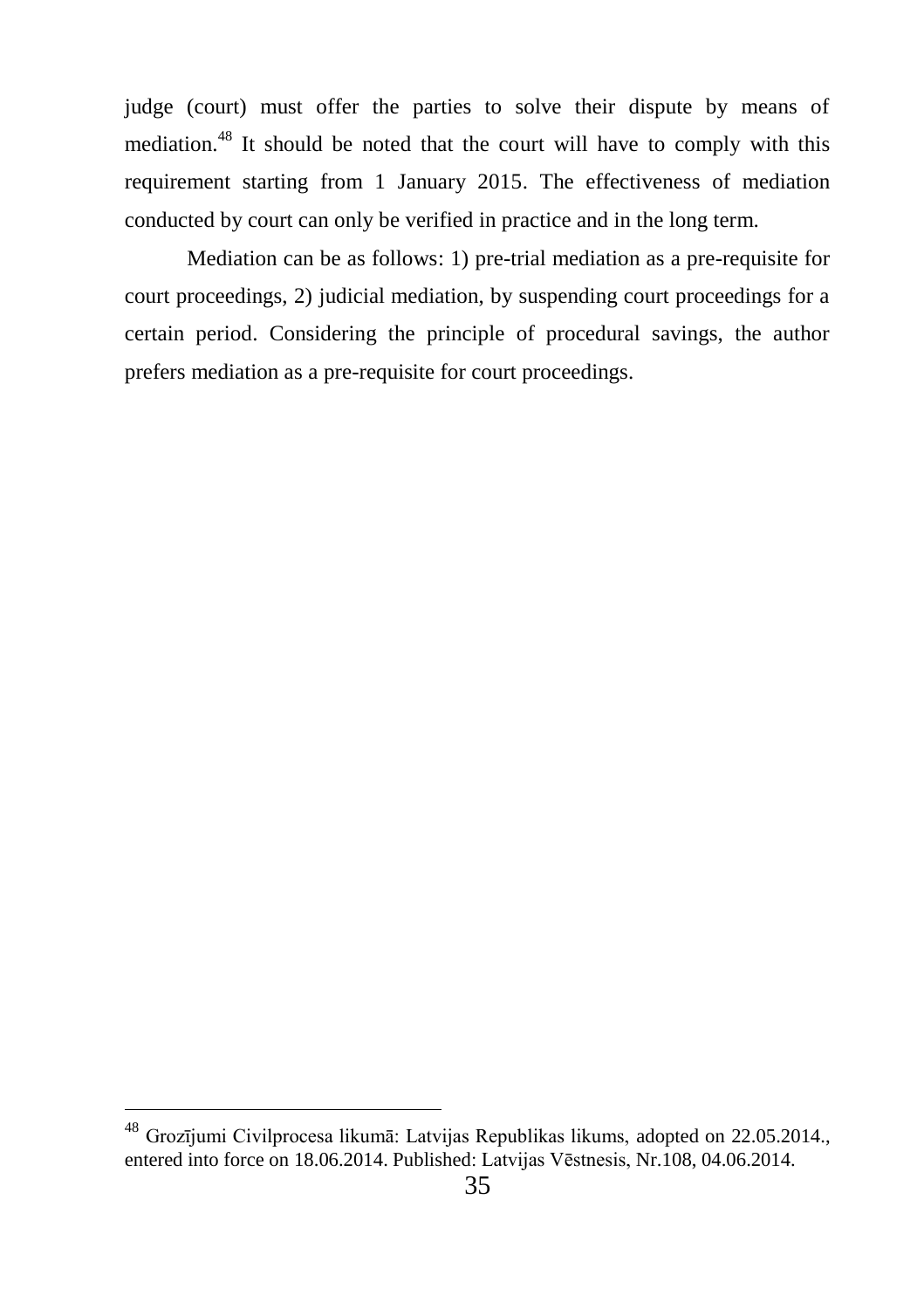#### **CONCLUSION**

As concerns real estate transactions, including those with co-owned property, the modern world has introduced new demands as to the effectiveness of transactions, legal security of the parties, balancing of the interests of the public and parties to transactions, sustainable development, social responsibility and dispute resolution innovations. Considering these paradigms, both the legal regulation of co-ownership and the exercise of rights should be revised.

The procedure applied to transactions involving co-owned real estate is different from that referring to sole ownership. First, the differences are due to the fact that the target of a transaction with co-owned real estate may be as follows:

- 1) real estate as a whole;
- 2) physical share of the property;
- 3) undivided interest.

Second, transactions involving co-owned real estate may be performed by the following persons:

- 1) co-owners among themselves;
- 2) co-owners as a whole with third parties;
- 3) an individual co-owner with third parties.

The study has highlighted co-ownership problems in different facets for each type of transactions. Co-ownership as an encumbrance becomes more evident at the time of transactions, i.e. when property rights are being exercised in an active manner. When static, encumbrances are not obvious, or their significance and impact are minimal.

The problems identified during the study are mostly associated with deficiencies and inaccuracies of laws and the transformation of the modern perception of property rights and mechanisms for exercising these rights. Co-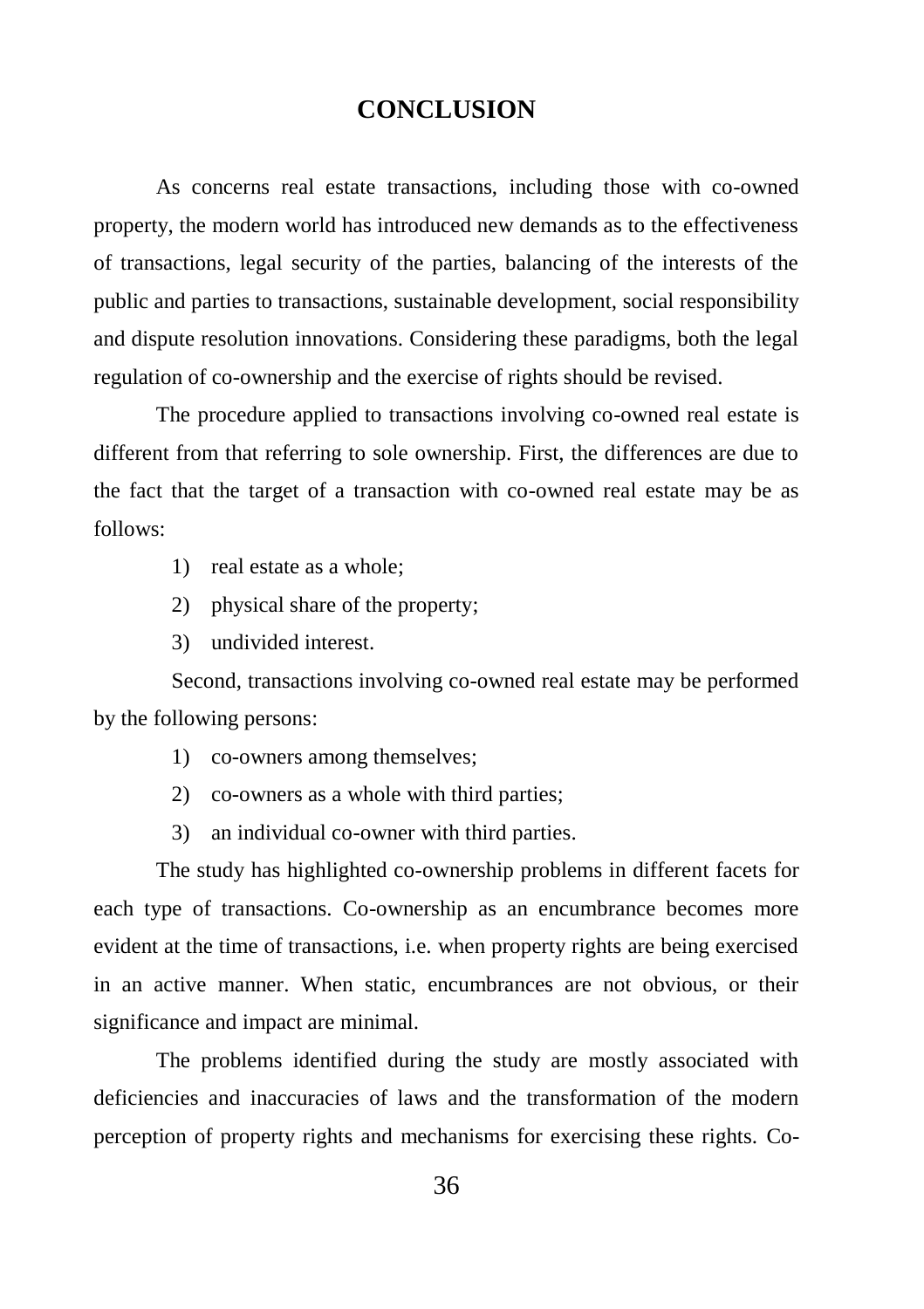ownership is one of the oldest legal institutions. In Latvia, the co-ownership legislation is relatively recent, it was developed at the beginning of the  $20<sup>th</sup>$ century when the State of Latvia was founded and the national legal system was designed. Since then, the legal framework governing co-ownership has not been updated, while the legal system has been supplemented with laws, which indirectly produce a noteworthy impact on transactions with co-owned property. The transaction environment is not isolated; transactions are covered by and subject to laws governing the evolution of the institution of property more widely (e.g. environmental sustainability, the utilisation of land as a resource, etc.)

The study has found answers to the questions brought up. The answers are structured, and the following **conclusions** have been made:

1. Problems related to the legal nature of co-ownership.

Having analysed the problem, the author has drawn a conclusion that transactions, their process and required documentation are affected by the characteristic elements of co-ownership (undivided interest, constraints on actions):

- 1.1. In conducting legal transactions involving real estate, co-owners must take into account additional requirements arising out of the legal nature of co-ownership, including respect of the rights of other co-owners.
- 1.2. A pre-emptive right is one of the forms of encumbrances, pursuing a legitimate objective, which is the safeguarding of the legitimate interests and rights of co-owners.
- 1.3. The statutory period allowed for the exercise of the pre-emptive right is too long, and it fails to meet the current capacity for transactions.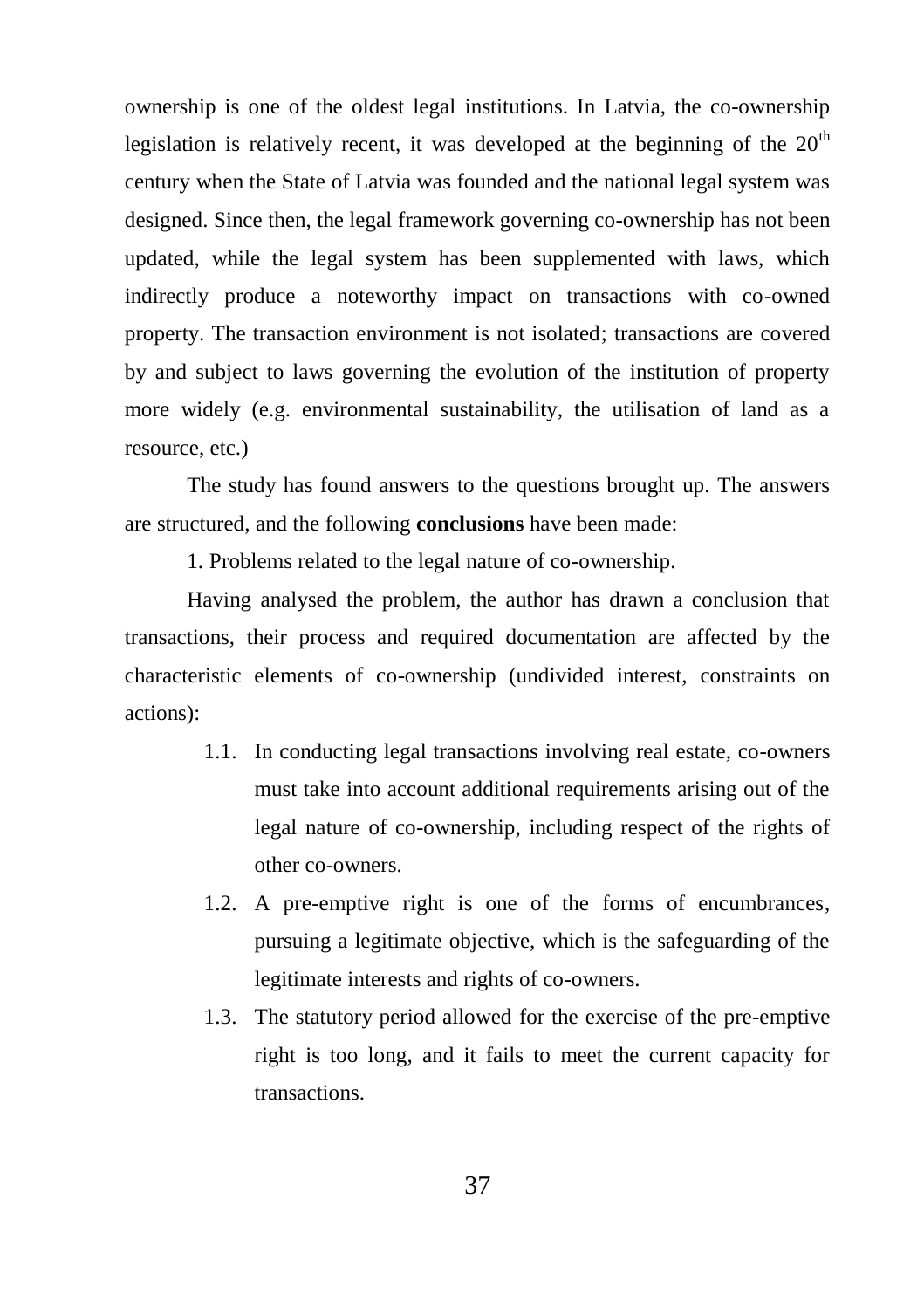- 1.4. The existing legislation does not deal with the registration of waivers of pre-emptive rights with the Land Registry, and there exists no consistent practice in this respect.
- 1.5. As regards co-ownership, the extent of property rights is expressed as undivided interest, which is a yardstick for the rights and obligations of co-owners (except for the right of veto).
- 1.6. Undivided interest in co-owned property is an independent target of civil transactions.
- 1.7. The established practice of making additions in the Land Registry about a specific apartment used by a co-owner in a coowned apartment building on the basis of any transactions (e.g. sale, donation) rather than an agreement on the divided use of co-owned property signed by co-owners is contrary to statutory requirements.
- 1.8. Entries made in the Land Registry regarding transactions whereby undivided interest is pledged by co-owners are not in conformity with statutory requirements.
- 1.9. The proportion of transactions with co-owned real estate, which require the declaration of intention by co-owners, is essential.
- 1.10. Documents containing the declaration of intention by co-owners may be different, depending on the legal force of the respective document.
- 1.11. Co-ownership does not give rise to joint and several liability of co-owners.
- 1.12. Criminal or civil proceedings may be initiated in real estate transactions over infringements of law depending on their nature, circumstances and the subjective attitude of the infringer towards the infringement committed.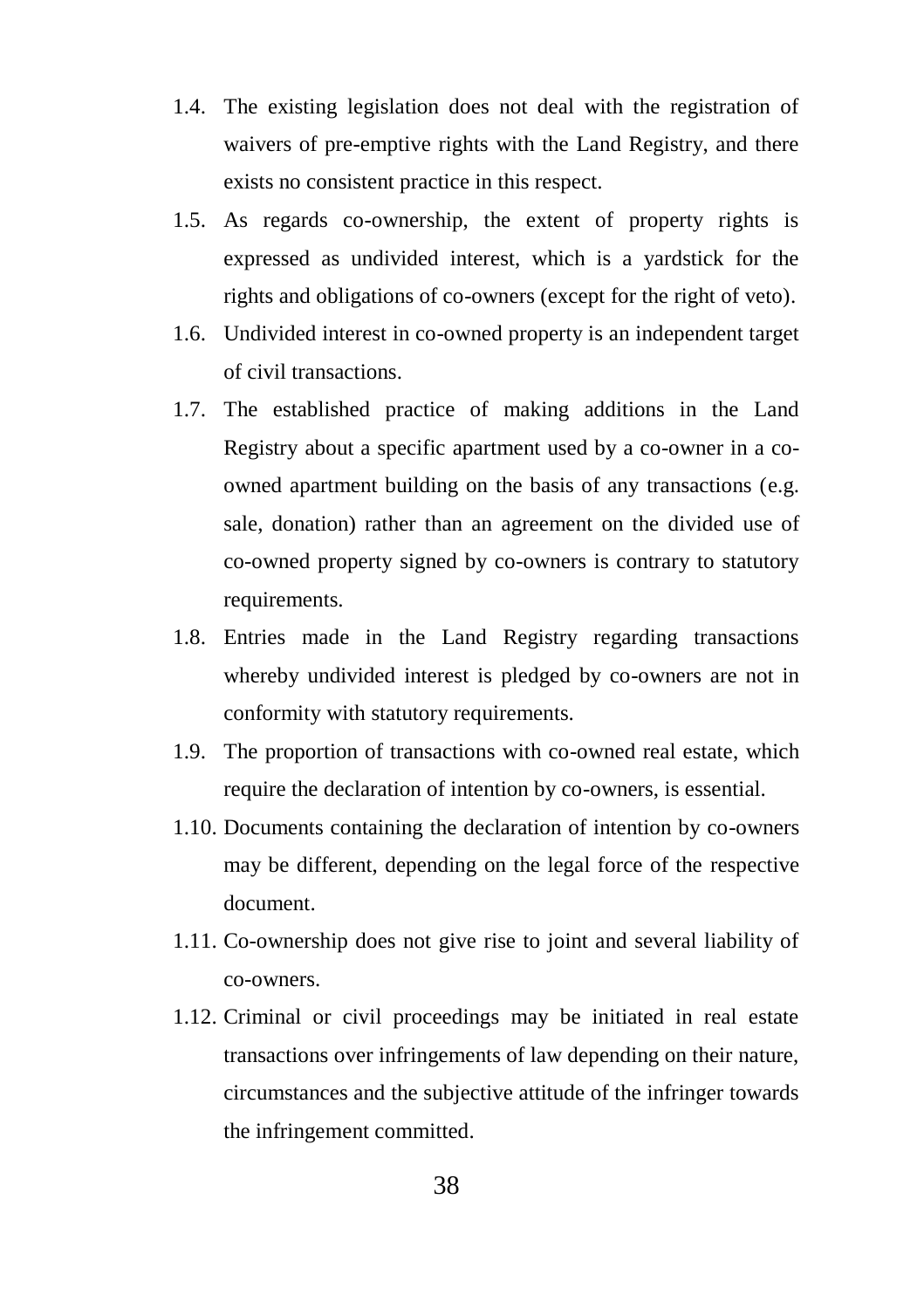2.Problems associated with the divided use of co-owned property.

The author is of the opinion that the analysis of the divided use of coowned property should consider whether co-ownership may be viewed only as a legal encumbrance. It has been established that, to a great extent, the divided use of co-owned property demonstrates that co-ownership has the nature of a factual encumbrance. This leads to a conclusion that co-ownership is shown as an encumbrance outside the scope of laws, including the following:

- 2.1. The divided use of co-owned property is an essential right of coowners, which arranges relationships among co-owners and the management of their co-owned property.
- 2.2. The scope of the agreement on the divided use of co-owned property defined by law is not observed because the clauses concerning not only the divided use of co-owned property but also possession and even property rights are included.
- 2.3. There is no uniform understanding of the legal nature of the agreement on the divided use of co-owned property and legal grounds for registering these agreements in the Land Registry.
- 2.4. The importance of the public registration of agreements on the divided use of co-owned property is exaggerated in terms of the safeguarding of the rights of co-owners and third parties.

3. Problems related to the division of co-owned property.

The division of co-owned property has a tendency to safeguard public interests, balancing them with the possibilities of exercising co-owners" rights, which gives strong grounds to conclude that the actual division of co-owned property is a type of transactions, which the law-giver has recognised as impairing public interests, providing the following special regulation: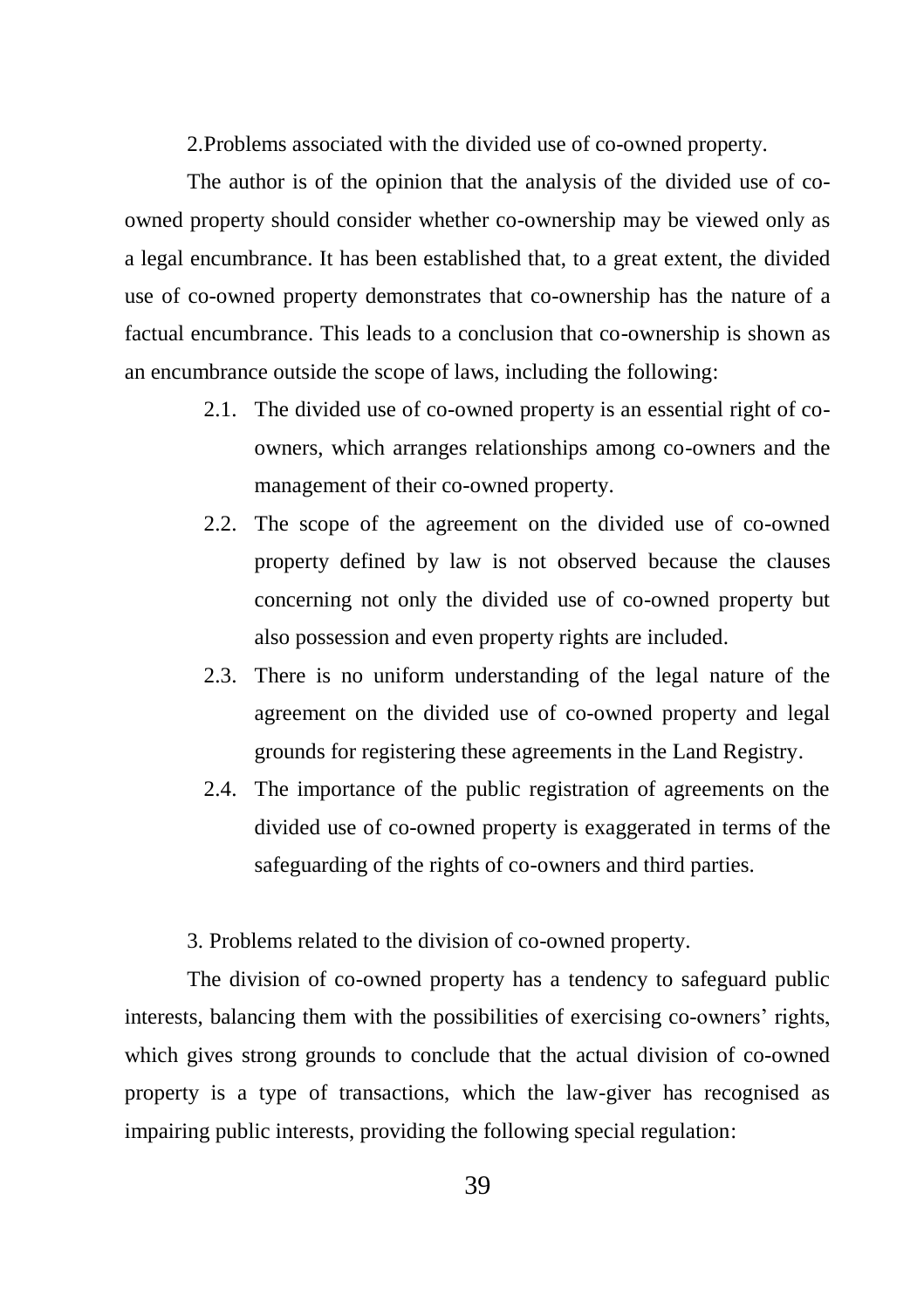- 3.1. The term "division of co-owned property" does not represent the entire range of legal actions to be carried out when terminating co-ownership, nor does it provide the comprehensive list of legal effects.
- 3.2. The actual division of co-owned property is a private act whose objective is to terminate co-ownership.
- 3.3. With regard to the actual division of co-owned property, coowners are bound by restrictions as to environmental protection and spatial planning adopted for the benefit of the public.
- 3.4. The termination of co-ownership in respect of any co-owner should not be acknowledged as the division of co-owned property within the meaning of Article 1074 of the Civil Law.
- 3.5. The divisibility of a tangible item is determined by the following two components: its factual divisibility and legal divisibility.
- 3.6. Laws do not provide for any compensation payable to co-owners in situation when the physical share is not equal to undivided interest as a result of the actual division of co-owned property.

4. Problems associated with the solution of disputes among co-owners.

When answering the questions about the possibilities of preventing disputes among co-owners and resorting to mediation in co-ownership relationships, the following conclusions have been drawn:

- 4.1. The perception of co-ownership by co-owners and fairness in exercising their rights and obligations, as well as interpersonal relationships are an essential pre-requisite for encumbrances of co-owned property.
- 4.2. Co-ownership as a legal structure creates pre-conditions for disputes among co-owners.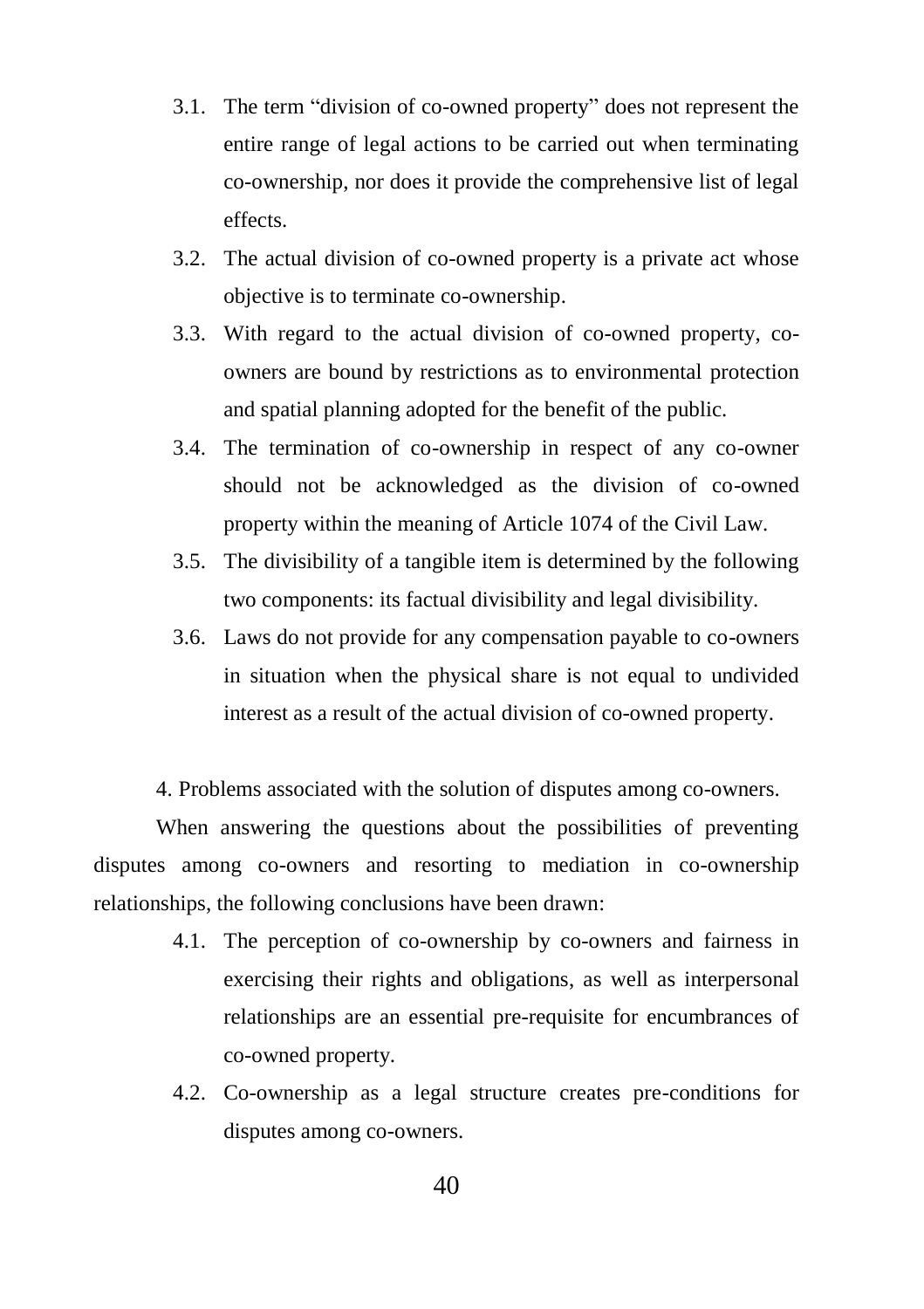- 4.3. It is the factual circumstances of the exercise of rights that form the substantive basis of disputes among co-owners.
- 4.4. Possibilities of extra-judicial settlement of disputes, including mediation, are not utilised sufficiently to solve disputes among co-owners.

Having analysed the deficiencies detected in the legal regulation with reference to each other, their impact on the factual circumstances of transactions, considering recent legal developments, the author would like to make the following **suggestions:**

1. To set a one-month period for the exercise of pre-emptive rights, laying down the respective period in Articles 1073(1) and 2061(1) of the Civil Law and restate Article 1073(1) of the Civil Law as follows:

"If any of co-owners of an immovable property alienates his/her share to a person other than a co-owner, the other co-owners shall have a pre-emptive right (Articles 2060(2) and 2062) for a period of one month, counted from the date of receipt of a copy of the sale agreement, but in cases where the pre-emptive right cannot be exercised through the fault of the alienor – the option to purchase (Article 1381 et seq.)" and restate Article 2061(1) of the Civil Law as follows: "If the buyer wishes to resell a property purchased by exercising the contractual pre-emptive right, the buyer shall offer it to the holder of this right immediately after entering into the new contract; but the latter shall give notice as to whether he/she intends to use this right: immediately – for movable property, within one month - for immovable property."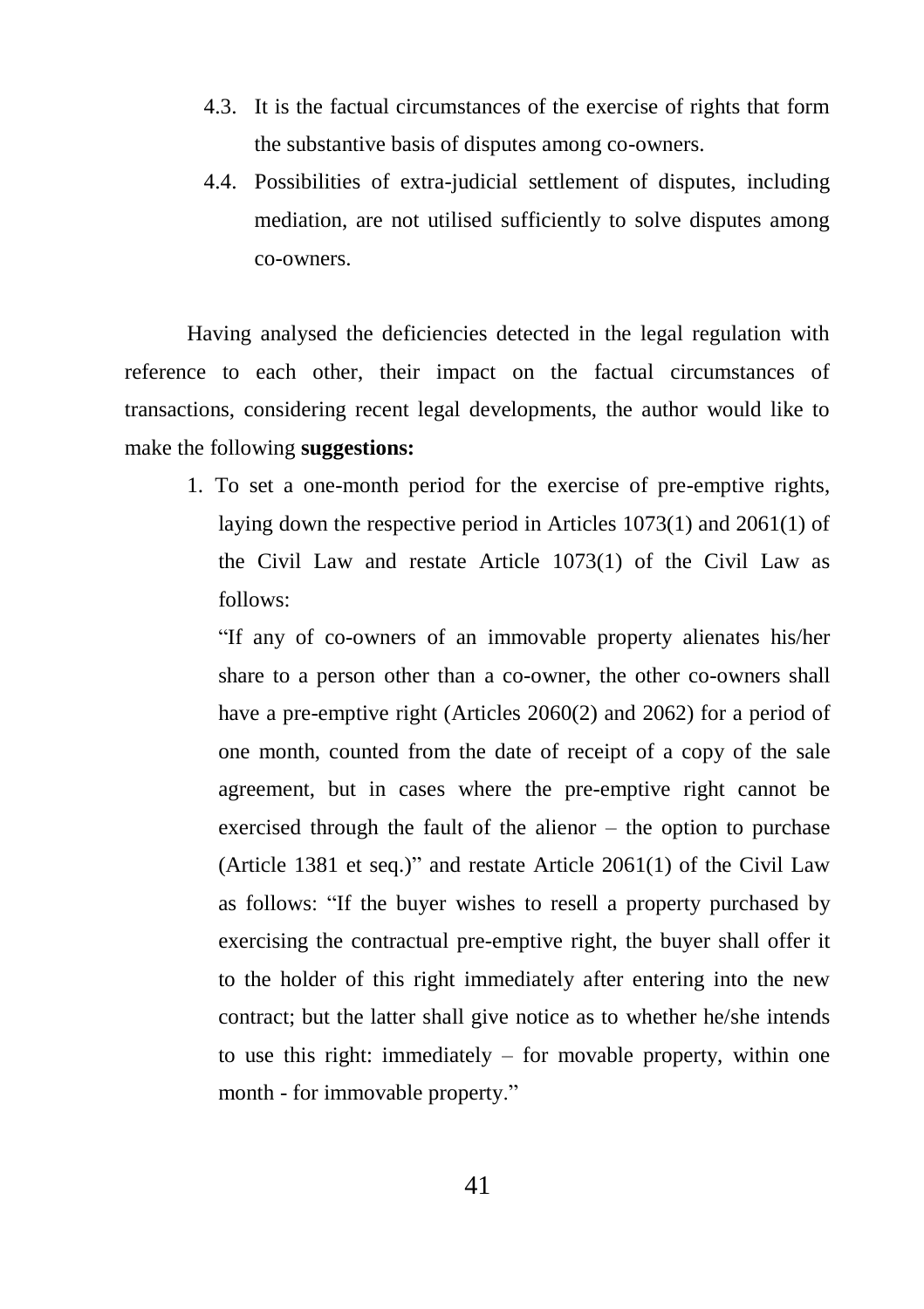- 2. To grant co-owners a right to waive their pre-emptive rights to undivided interest in real estate that could be disposed of by other co-owners in the future by means of an unilateral declaration of intention drawn up as a notarial act, following the procedure set out in Article 82 of the Notariate Law, with the relevant waiver note made in the Land Registry. To this end, to supplement Article 1073 of the Civil Law with Paragraph three as follows: "Any co-owner may waive its pre-emptive right to undivided interest in real estate that could be disposed of by other co-owners in the future by means of a notarial act, with the relevant waiver note made in the Land Registry." Accordingly, Article 45 of the Land Registry Law should be supplemented with a provision as follows: "co-owner's waiver of the pre-emptive right".
- 3. To provide that specific apartments used by co-owners in co-owned apartment buildings will be determined on the basis of a written agreement of co-owners registered by means of a note in the Land Registry. For this purpose, Article 1070 of the Civil Law should be supplemented with the following provision: "Co-owners of a coowned apartment building shall enter into a written agreement on the right to use a specific apartment based on the undivided interest in real estate owned by the respective co-owner, whereon a respective note shall be made in the Land Registry". Accordingly, the Land Registry Law should be amended by supplementing Article 45 with a provision as follows: "an agreement by co-owners of an apartment building on the apartment used by each co-owner."
- 4. With a view to specifying the relevant provision, to supplement Article 1067 of the Civil Law as follows: "Undivided interest is a virtual value expressed as a fraction", supplement Article 1072 of the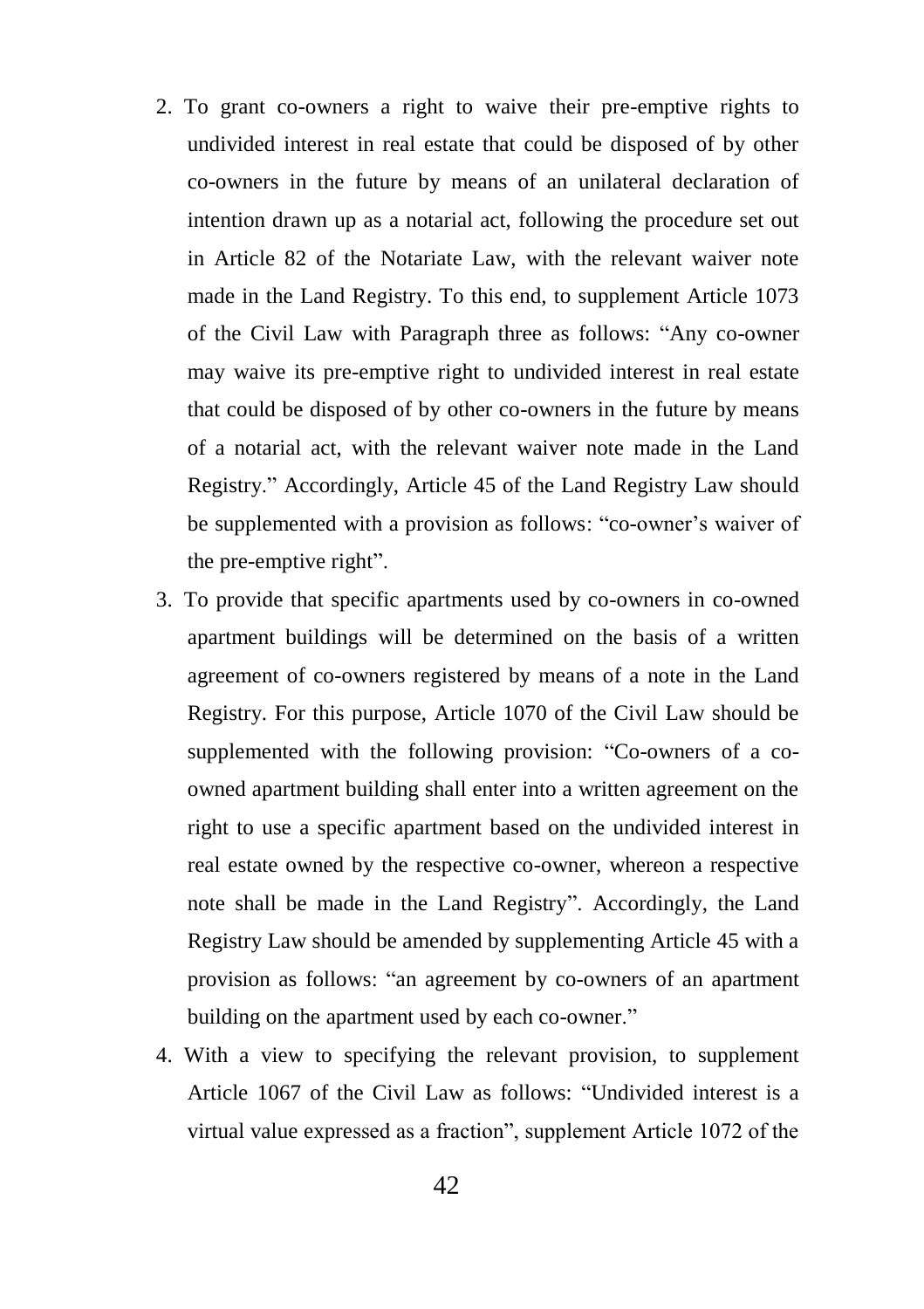Civil Law with the following provision: "Undivided interest is an independent target of civil transactions", and supplement Article 1069 of the Civil Law as follows: "Co-owners shall not bear joint and several liability."

5. With a view to ensuring that the Land Registry constitutes an official record, maintaining safety of transactions and keeping the uniform practice, to provide that documents to be submitted to the Land Registry by which co-owners declare their intention, issuing consents, certifications or approvals, must be drawn up as notarial acts. The author suggests amending Article 1068 of the Civil Law and restating Paragraphs one and two of this Article as follows: "The consent of all co-owners drawn up as a notarial act shall be required to dispose of the co-owned property, either as a whole or by individual shares; if one of them acts individually, such an action shall have no effect and also impose a duty on the relevant co-owner to indemnify the others for loss caused thereby.

No individual co-owner may, without the consent of all the others drawn up as a notarial act, encumber the co-owned property with property rights, nor alienate it as a whole or in part, nor alter it in any manner whatsoever." Accordingly, Article 68 of the Land Registry Law should be amended by introducing Paragraph three as follows: "if the consent is issued by the co-owner, by a document drawn up as a notarial act."

6. In order to fully secure the right of co-owners to divide their coowned property laid down in Article 1074 of the Civil Law, the author suggests further discussing changes in the legal regulation of the actual division of co-owned property. Given that the actual division of co-owned property is a private act aimed at exercising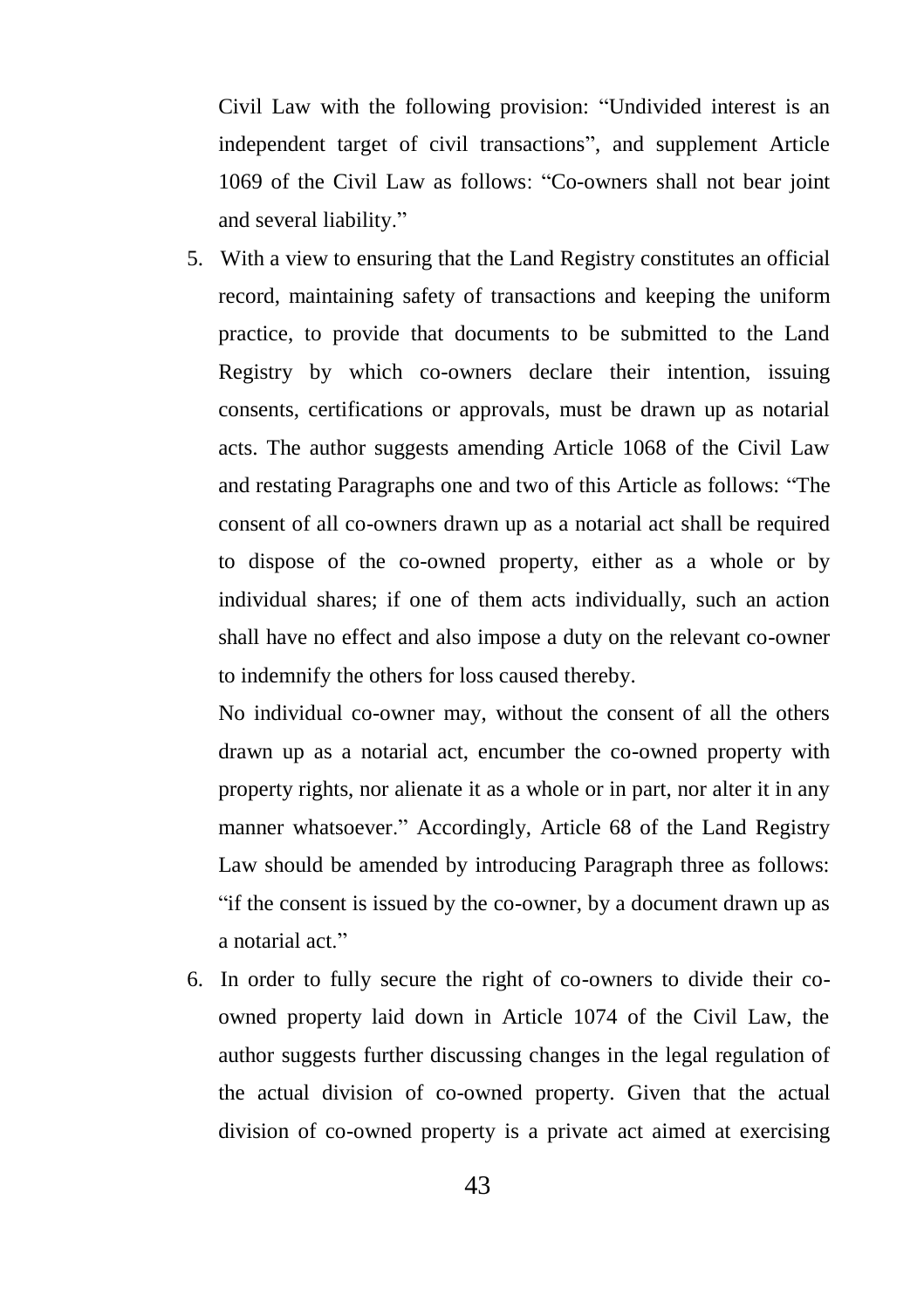relevant property rights of co-owners, the actual division of coowned property as a legal fact does not produce any adverse environmental impact, nor does it impair the legitimate rights and interests of other rightholders, the author believes that the actual division of co-owned property should be regarded as an exception, which should not be governed by general laws on the division of real estate. The author suggests deleting Article 15(1) of the Land Survey Law: "Co-owners may not request the division of co-owned land into physical shares, if the portion of the designed territory to be separated does not conform to the regulations on the use and construction of the territory adopted by the local government, as well as requirements set out in other laws."

- 7. As a suggestion for further discussions and research about the termination of co-ownership, the author"s proposal is that the State could alienate co-owned land for public needs and thereafter transfer the ownership of buildings to owners by means of a legal transaction.
- 8. In order to comply with the legal content of the agreement on the divided use of co-owned property, gain assurance as to the genuine intention of co-owners and their understanding of legal effects of the agreement, considering practical observations, the author suggests introducing a requirement that agreements on the divided use of coowned property must be drawn up as a notarial act, recognising it as an adequate limitation of the principle of freedom of contract. The registration of agreements on the divided use of co-owned property with the Land Registry provided for by law would eliminate various interpretations of this matter and contribute to the stability of transactions and the protection of legitimate expectations. The author suggests amending and supplementing Article 1070(1) of the Civil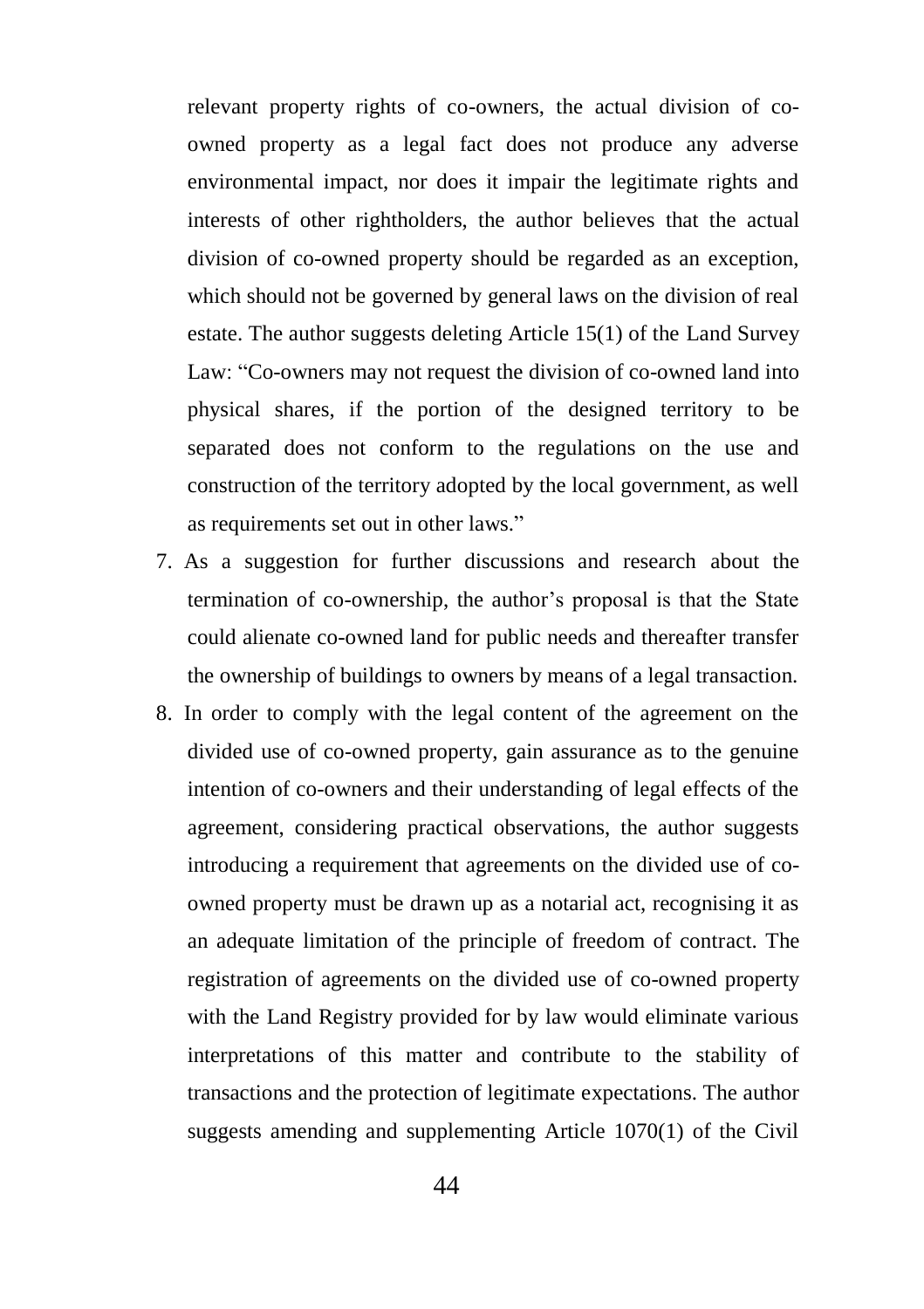Law as follows: "The divided use of a co-owned property with the result that the physical share of this property is transferred to the coowner for individual use shall only be allowed when this property may be divided, but also in this case the use shall be proportionate to the size of the individual shares. The divided use of co-owned property shall not give rise to possession and property rights to the physical share of the co-owned property and items created after the signature of the agreement on the divided use of co-owned property.

The agreement on the divided use of co-owned property shall be drawn up as a notarial act and be binding on third parties only as soon as it is registered with the Land Registry." Article 45 of the Land Registry Law should be supplemented with the respective provision concerning notes to be made on rights in the Land Registry as follows: "the agreement on the divided use of co-owned property."

- 9. Considering the effects and nature of encumbrances of co-ownership, with a view to ensuring the effectiveness and legitimacy of transactions and preventing disputes, the author suggests that all transactions involving co-owned real estate and transactions resulting in the establishment of co-ownership should be executed by means of a notarial act. Accordingly, Article 1474(1) of the Civil Law should be supplemented as follows: "A notarial act shall be mandatory for transactions involving co-owned real estate and transactions resulting in the establishment of co-ownership."
- 10. To minimise encumbrance effects in co-ownership and secure transactions with co-owned related estate, in situations when the consent (permit, approval) of a co-owner is necessary, while he/she cannot be found at his/her place of residence or his/her residence is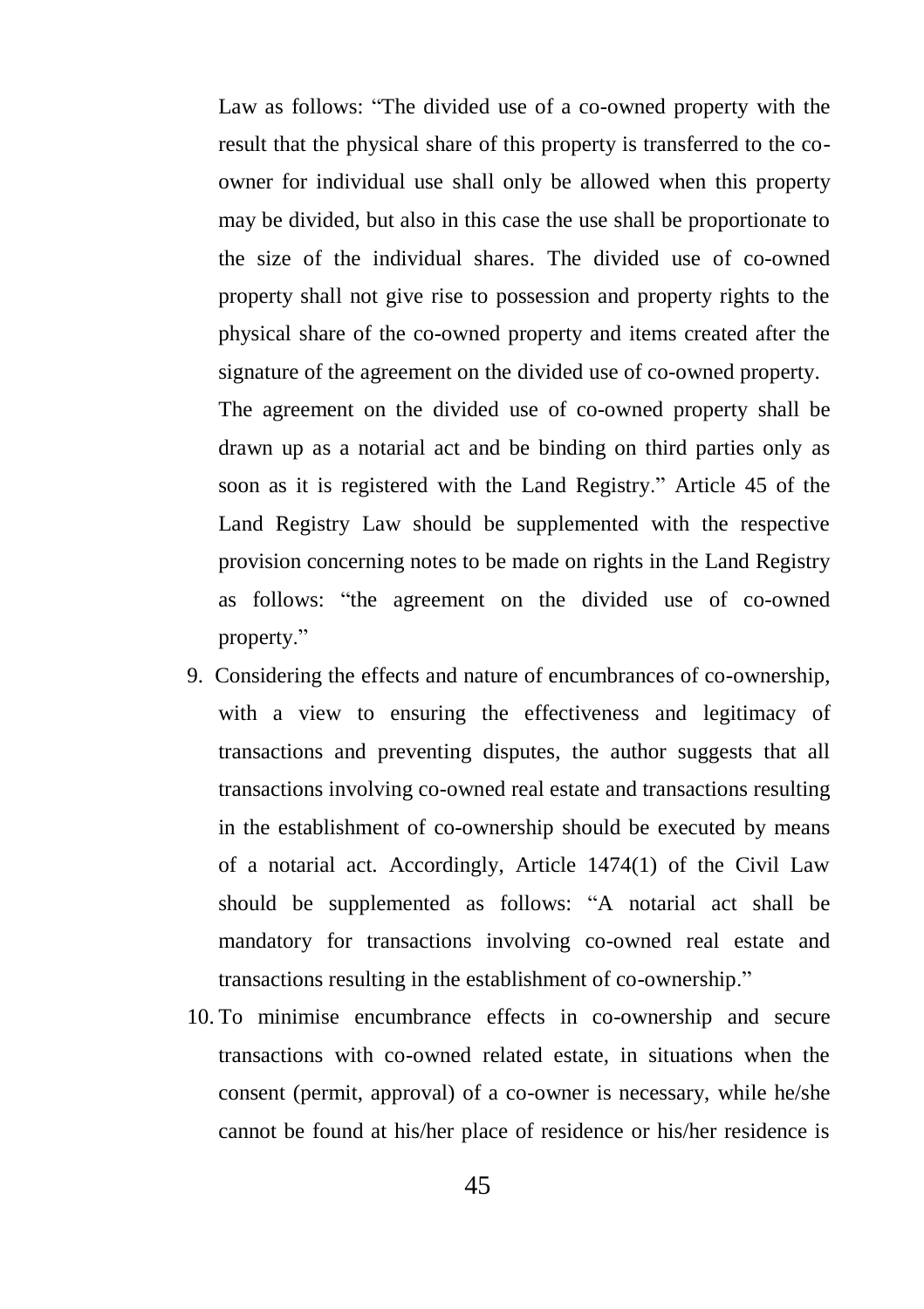unknown, the author makes a suggestion to be discussed that the court could then be granted an exclusive right to make a decision and adopt a procedural document. It should be discussed whether this procedure is adequate and conforms to the fundamental principles of the legal nature of co-ownership.

- 11. In view of the fact that certain disputes among co-owners may have social causes, the inadequate understanding by rightholders of coownership and co-owner"s rights and duties, the author suggests that, in order to prevent disputes, the Latvian Council of Sworn Notaries, the Latvian Council of Sworn Advocates and local governments should organise awareness-raising campaigns, during which free information booklets about co-ownership would be developed and disseminated.
- 12. To enhance the effectiveness of the settlement of disputes among coowners by involving co-owners in the settlement procedure, reduce social tensions and ensure achievement of the long-term solution in legal relationships among co-owners, the author suggests wider use of the mediation option. To solve disputes arising out of coownership relationships, it would be useful to choose mediation as the primary solution. The author suggests supplementing Article 1075 of the Civil Law with Paragraph two as follows: "Co-owners shall solve their disputes by means of mediation before taking legal action" and supplementing Article 8 of the Mediation Law with Paragraph three as follows: "In the event of disputes related to coownership relationships, co-owners may take legal action only after: 1) either party has rejected the other party"s suggestion for the

solution of their controversies by means of mediation;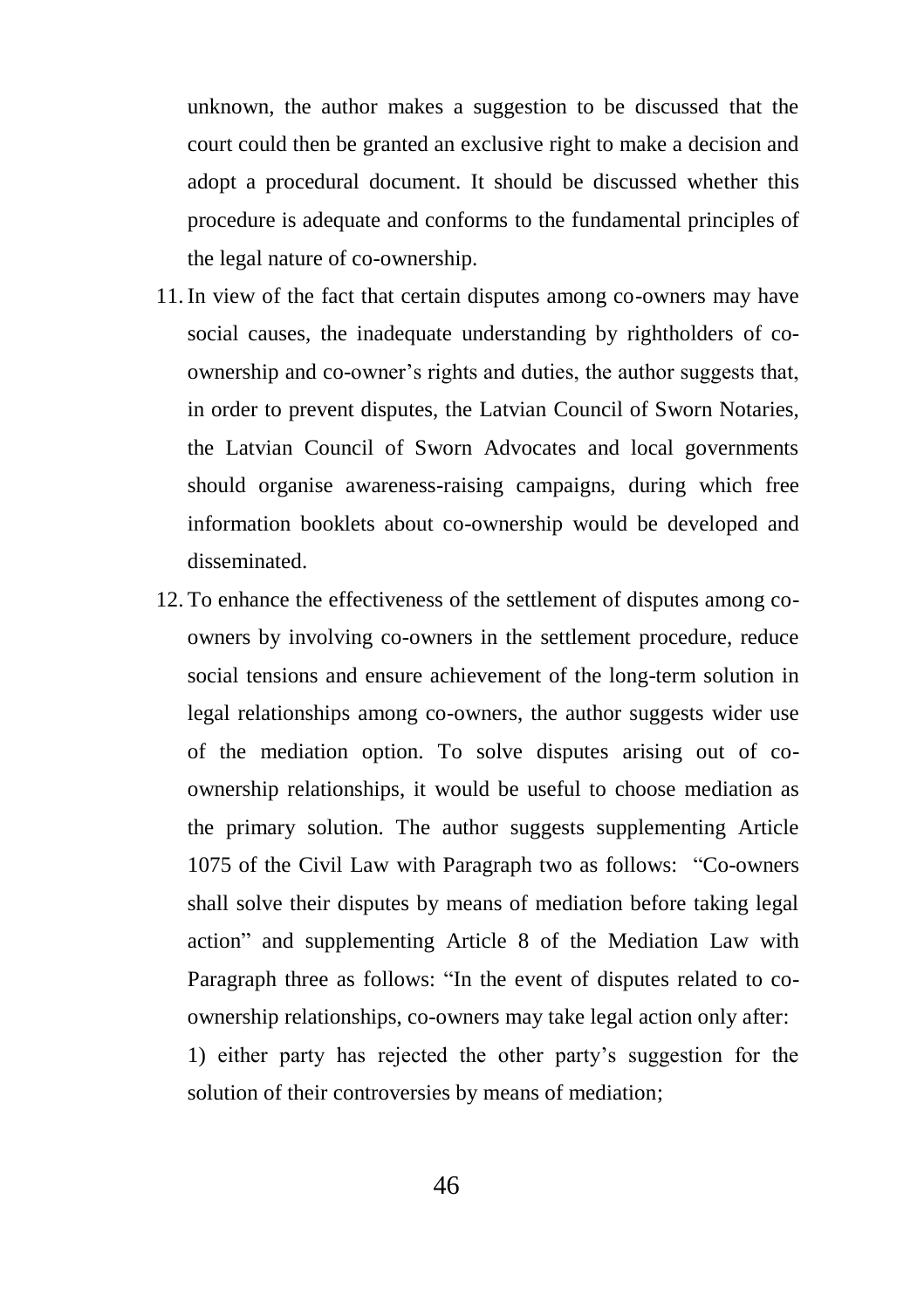2) mediation has resulted in no agreement reached and the mediator has submitted a confirmation of the mediation outcome."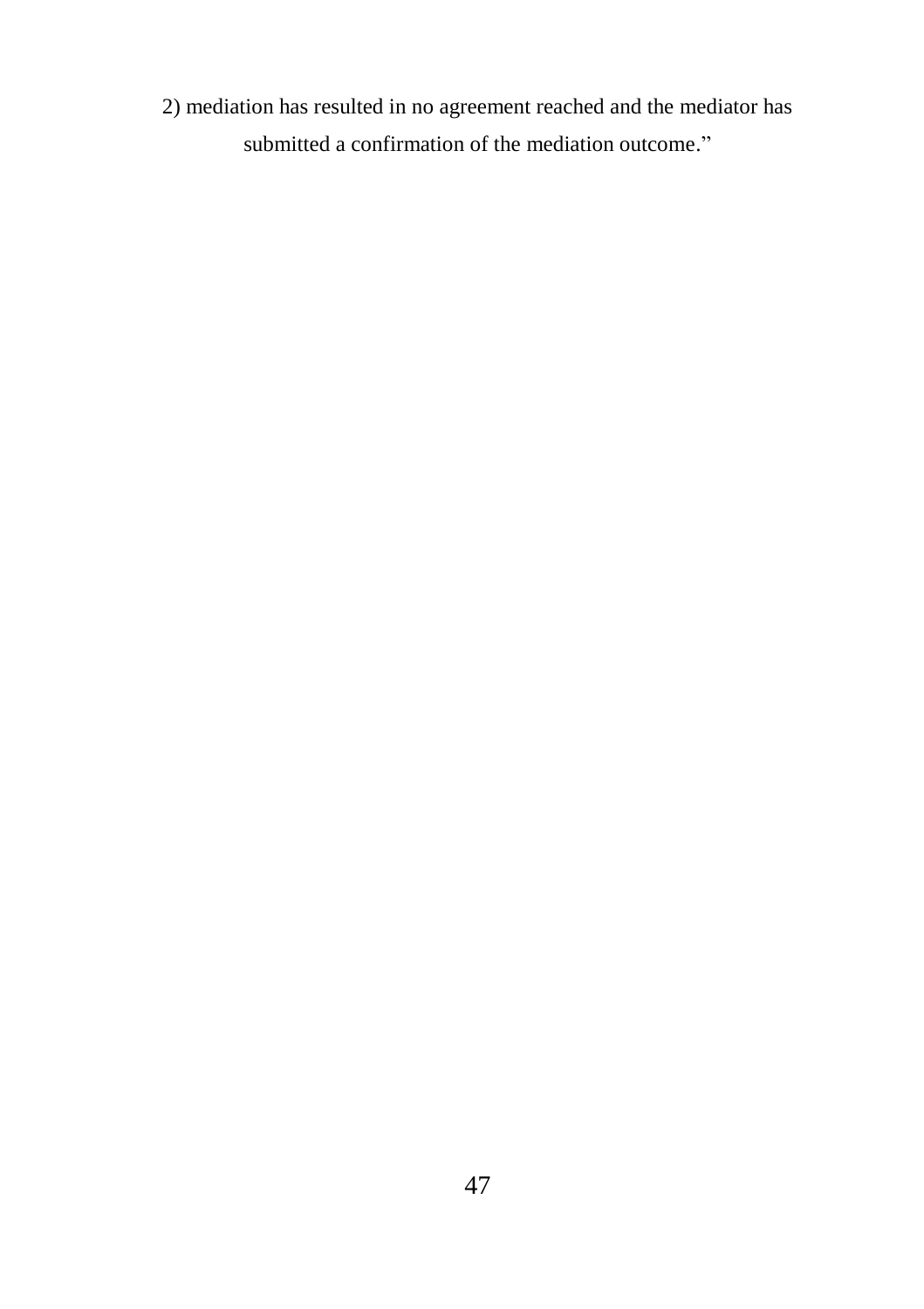#### **List of literature and sources**

- 1. Baldwin, Ch.S., Brand, R.A., Epstein, D., Gordon, M.W. (ed.) *International Civil Dispute Resolution: A problem oriented coursebook.* St.Paul:Thomson West, 2004. xxxiii,666 p. ISBN 0314258582.
- 2. Balodis, K**.** *Ievads civiltiesībās***.** Rīga: Zvaigzne ABC, 2007. 383 lpp. ISBN 9789984404936.
- 3. Bolis, J. *Mediācija.* Rīga: Juridiskā koledža, 2007. 120 lpp. ISBN 9789984991320.
- 4. Bolis, J. Mediācija Latvijā 1998-2011. Ieteikumi un ierosinājumi. No: *Politika un tiesības: tiesību un juridiskās prakses ilgspējīga attīstība: rakstu krājums*. Rīga: LU Akadēmiskais apgāds, 2011. 68.–81.lpp. ISBN 978–9984454443.
- 5. Bukovskis, V. *Civilprocesa mācības grāmata*. Rīga: Autora izdevums, 1933. 792 lpp.
- 6. Byrne, J.P. The Public Nature of Property Rights and the Property Nature of Public Law. In: Malloy, R.P., Diamond, M. (eds.) *The Public Nature of Private Property*. Farnham, Surrey, England ; Burlington, VT: Ashgate, pp.1–12. ISBN 978–0–7546–795–16.
- 7. Carr I. Mediation: Features, Associated Issues and Harmonisation on the Horizon. *Journal of International Commercial Law*, 2004, vol.2, No.3. pp. 263-285. ISSN 1387–2370.
- 8. Collins, H. *The European Civil Code. The Way Forward.* Cambridge: Cambridge University Press, 2008. 267 p. ISBN 978–0–521–88580–5 (hardback) ISBN 978– 0–521–71337–5 (paperback).
- 9. Čakste, K. *Civiltiesības: rokraksta vietā*. Rīga: [b.i.] 1940. 127 lpp.
- 10. Čakste, K. Nama sadalīšana dzīvokļos (turpinājums). *Tieslietu Ministrijas Vēstnesis*, 1933, Nr.9/10. 193.–204.lpp.
- 11. Čepāne, I. Tiesību uz īpašumu un labvēlīgu vidi līdzsvara meklējumi Satversmes tiesas praksē. *Jurista Vārds*, 2011, Nr.47. 6.–8.lpp. ISSN 1691–2462.
- 12. Damane, L. Notariāls apliecinājums kā notariāls akts un zvērināta notāra veikts apliecinājums. *Latvijas Notārs*, 2013. 40.–54.lpp. ISBN 978–9984–49–997–0.
- 13. de Sadeleer, N. *Environmental Principles from Political Slogans to Legal Rules.*  Oxford: Oxford University Press Inc., 2002., 433 p. ISBN 0–19–925474–5 (hbk.) ISBN 0–19–928092–4 (pbk.).
- 14. Diamond, M. Shared Equity Housing: Cultural Understanding and the Meaning of Ownership. In: Malloy, R.P., Diamond, M. (eds.) *The Public Nature of Private Property*. Farnham, Surrey, England; Burlington, VT: Ashgate, 2011. pp.37–64. ISBN 9780754679516.
- 15. Dijk, P.van., Hoof , G.J.H. van. *Theory and Practice of the European Convention on Human Rights*. *Third edition.* Hague-London-Boston: Kluwer Law International, 1998. xxvii, 850 p. ISBN 9041105980.
- 16. Grūtups, A. *Tiesu prakse un komentāri. Otrā grāmata*. Rīga: Mans īpašums, 1997. 208 lpp. ISBN 9984574091.
- 17. Grūtups, A., Kalniņš, E. *Civillikuma komentāri. 3.daļa. Lietu tiesības. Īpašums*. Otrais, papildinātais izdevums. Rīga: Tiesu namu aģentūra, 2002. 353 lpp. ISBN 9984671305.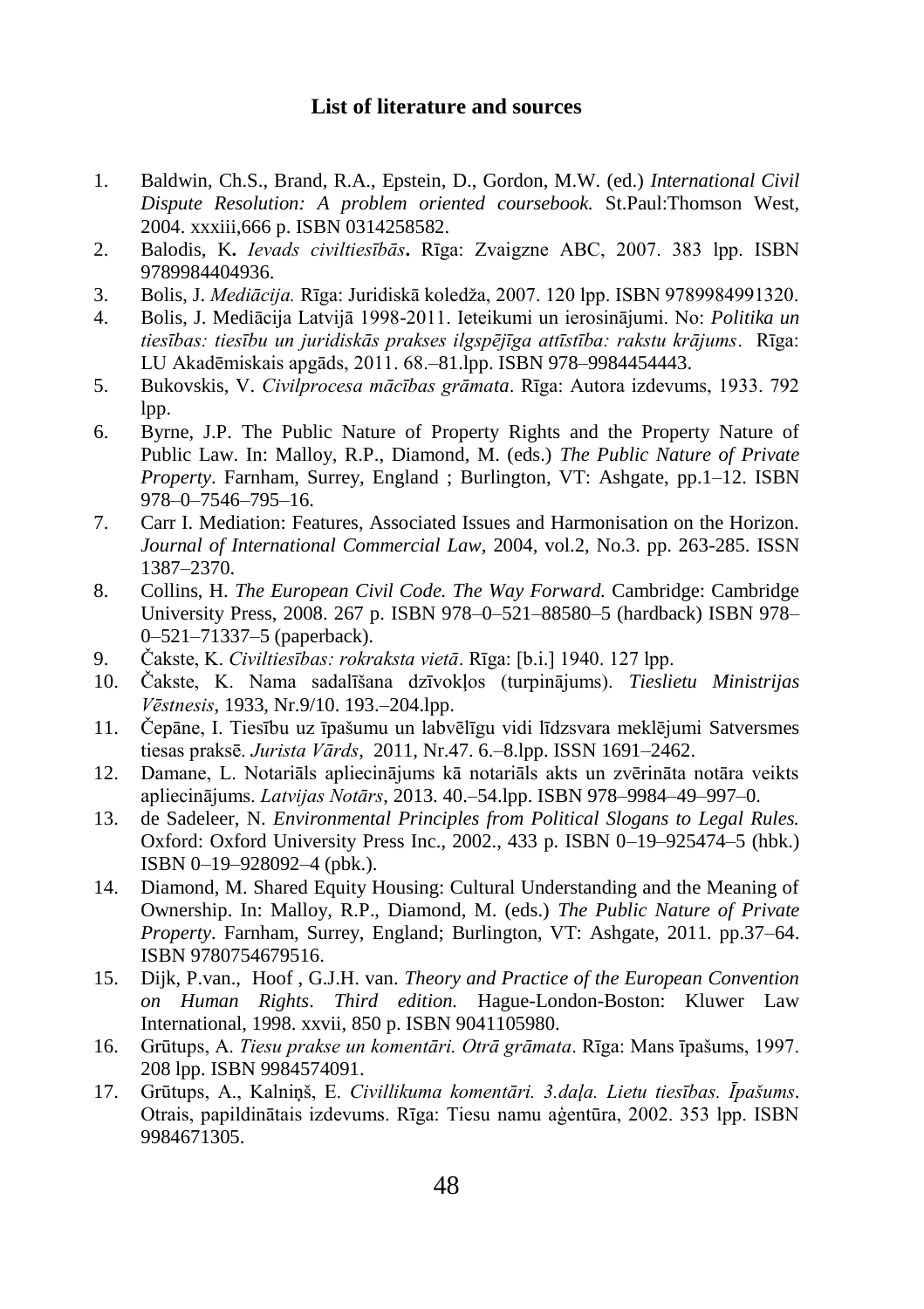- 18. Hesselink, M.W. *The New European Private Law: essays on the future of private law in Europe*. Hague: Kluwer Law International, 2002. 283 p. ISBN 9041119620.
- 19. Ievītis, J., Pundurs, A. Krāpšana vai civiltiesisks strīds. *Jurista Vārds*, 2008, Nr.5, 8.–11.lpp. ISSN 1691–2462.
- 20. Jakubaņecs V. *Tiesiskā apziņa*. 2.izd. Rīga: Latvijas Policijas akadēmija, 2001. 141 lpp. ISBN 9984–655–52–0.
- 21. Jakubaņecs, V. *Juridiski terminoloģiskā skaidrojošā vārdnīca.* Rīga: Latvijas Policijas akadēmija, 2001. 288 lpp. ISBN 9984–689–02–6.
- 22. Jefimovs, N. Mediācijas ieviešanas ekonomiskais pamatojums civiltiesību strīdos. No: *Tautsaimniecības attīstība: problēmas un risinājumi. Rēzeknes Augstskolas studentu un docētāju 13.zinātniski praktiskā konference 2011.gada 1.jūnijs: rakstu krājums*. Rēzekne: RA izdevniecība, 2011. 119.–129.lpp. ISBN 9789984440781.
- 23. Joksts, O. *Zemes reforma Latvijā un tās tiesiskais nodrošinājums (1990.–2005.g.).*  Rīga: Multineo. 2006. 240.lpp. ISBN 9984–9855–3–9.
- 24. Joksts, O., Girgensone, B. *Terminu skaidrojošā vārdnīca civiltiesībās (lietu tiesības, saistību tiesības)*. Rīga: Drukātava, 2011. 144 lpp. ISBN 9789984853369.
- 25. Kalniņš, E. Tiesību tālākveidošana. No: *Juridiskās metodes pamati: 11 soļi tiesību normu piemērošanā: rakstu krājums*. Rīga: Latvijas Universitāte, 2003. 126.– 205.lpp. ISBN 9984725456.
- 26. Kalniņš, V. *Romiešu civiltiesību pamati*. 2.izd. (faksimilizdevums). Rīga: Zvaigzne ABC, 2010. 228 lpp. ISBN 9789934011573.
- 27. Kant, I. *Methaphysik der Sitten*. Hamburg: Felix Meiner, 1959.
- 28. Konradi, F., Walter, A. (sast.) *Civīllikumi ar paskaidrojumiem. Otrā grāmata. Lietu tiesības*. Rīga: Grāmatrūpnieks, 1935. 339 lpp.
- 29. Krauze R. Kopīpašuma lietošana, dalīšana un apsaimniekošana. *Latvijas Republikas Augstākās tiesas biļetens,* 2011, Nr.3. 8.lpp. ISSN 1691–810X.
- 30. Kristapsone, S. Noziedzības situācijas raksturojums Latvijā 2000.–2006. gadā. No: *Ekonomika: Latvijas Universitātes raksti, 737. sēj.* Rīga: Latvijas Universitāte, 2008. 204.–219. lpp. ISBN 9789984450223; ISSN 1407–2157.
- 31. Kronis, I. *Civiltiesisko strīdu alternatīvs risinājums,* Rīga: Latvijas vēstnesis, 2007. 43.lpp. ISBN 978–9984–731–89–6.
- 32. Kuo, S.S. Preserving Public Peace, Protecting Private Property. In: In: Malloy, R.P., Diamond, M. (eds.) *The Public Nature of Private Property*. Farnham, Surrey, England; Burlington, VT: Ashgate, 2011, pp.185–208. ISBN 9780754679516.
- 33. Lācīte, A. Krāpšana nekustamā īpašuma tirgū: eventuālā krāpnieka psiholoģiskais portrets. *Administratīvā un Kriminālā Justīcija*, 2006, Nr. 4. 27.lpp. ISSN 1407– 2971.
- 34. *Latviešu valodas vārdnīca: 30 000 pamatvārdu un to skaidrojumu*. Rīga: Avots, 2006. 1211 lpp. ISBN 998475779X.
- 35. *Latvijas Republikas Civillikuma komentāri. Saistību tiesības (1401.-2400.p.).*  Autoru kolektīvs K.Torgāna vispārīgā zinātniskā redakcijā. Rīga: Mans īpašums, 1998. 687 lpp. ISBN 9984574121
- 36. Leja, M. Ļaunprātīga uzticības izmantošana darījumos ar nekustamo īpašumu. *Jurista Vārds*, 2008, Nr.48. 1.–8.lpp. ISSN 1691–2462.
- 37. Leja, M. Saistību tiesību relatīvā spēka princips darījumos ar nekustamo īpašumu. *Jurista Vārds*, 2009, Nr.50. 16.–23.lpp. ISSN 1691–2462.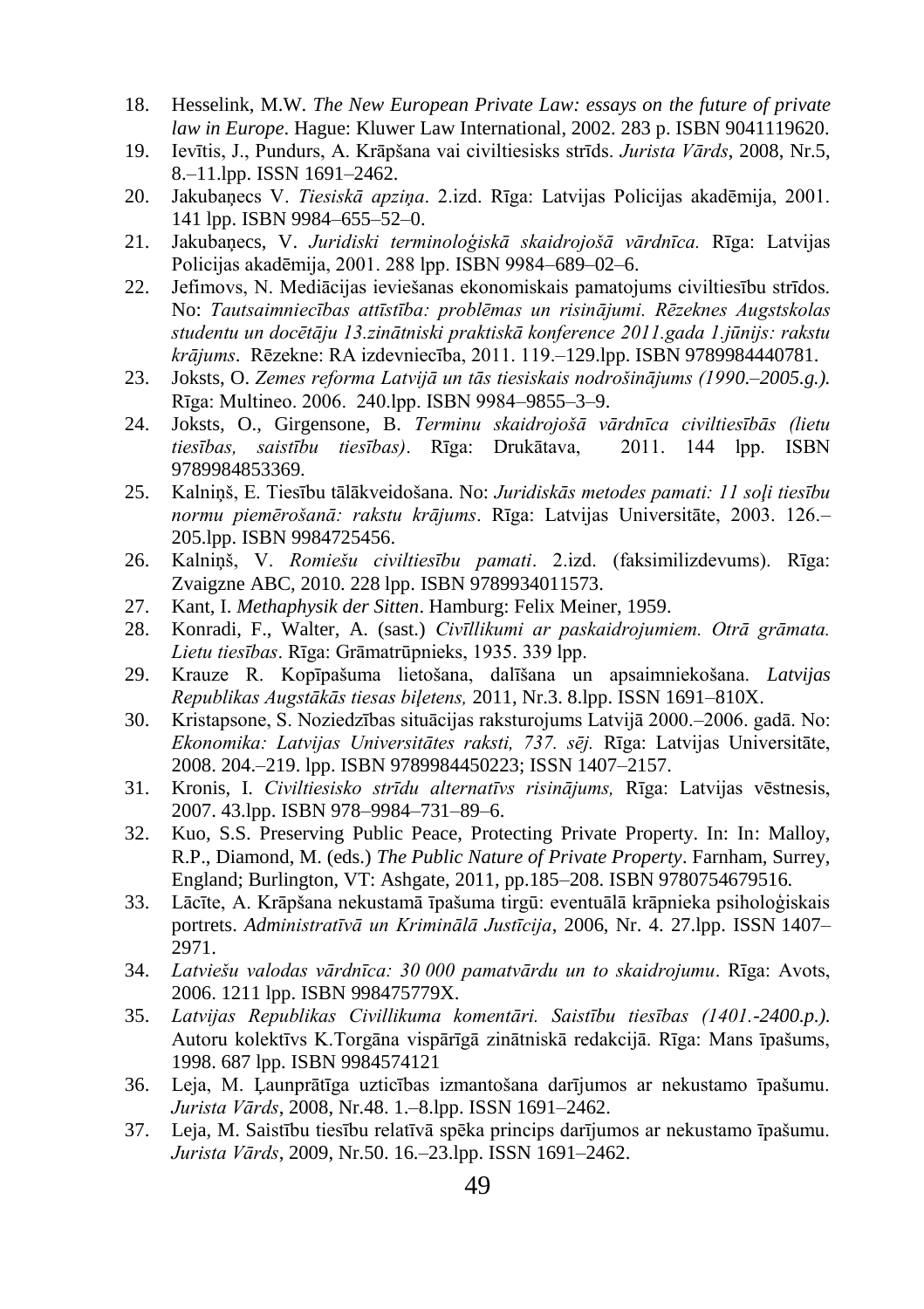- 38. Meiere, S. Vides aizsardzības principu tiesiskais raksturs un to ievērošana lēmumu pieņemšanā. No: *Aktuālās tiesību realizācijas problēmas: Latvijas Universitātes 69.konferences rakstu krājums,* Rīga: Latvijas Universitātes Akadēmiskais apgāds, 2011. 83.–92. lpp. ISBN 978–9984–45–354–5.
- 39. Meļķisis, E. Juridisko jēdzienu un normu abstraktums kā tiesību sistēmu vienojošs elements. *Mūsdienu tiesību teorijas atziņas: rakstu krājums*. Rīga: Tiesu namu aģentūra, 1999. 14.–40.lpp. ISBN 9984671011.
- 40. Muciņš, L. Zemesgrāmatu principi. No: *Zemesgrāmatas Latvijā*. Rīga: Tiesu namu aģentūra, 2003. 21.–47.lpp. ISBN 9984671585.
- 41. Neimanis, J. *Tiesību tālākveidošana*. Rīga, Latvijas Vēstnesis, 2006. 183 lpp. ISBN 9984731707.
- 42. Osipova, S. *Ievads tiesību socioloģijā*. Rīga: Tiesu namu aģentūra, 2010. 191 lpp. ISBN 978–9984–790–83–1.
- 43. Ozola, S. Vispārējie tiesību principi kopīpašuma reālās sadales lietās (III). *Likums un tiesības*, 2008, 10.sēj., Nr.2. 34.–41.lpp. ISSN 1407–4974.
- 44. Principles of European Contract Law. Part I and II., Part III. The Hague, London, Boston: Kluwer Law International, 2000–2003. ISBN 9041113053 (1–2); ISBN 9041119612 (3).
- 45. Prütting, H. *Sachenrecht. Juristische Kurz-Lehrbücher. 34., neubearb.Aufl.*  München: Beck Juristischer Verlag, 2010, 411 S, ISBN 3406607020.
- 46. Rasnačs, L. Mediācijas jurisdikcija. *Likums un Tiesības*, 2009, 11.sēj., Nr.3. 82.– 89.lpp. ISSN 1407–4974.
- 47. Rey, H. Die *Grundlagen des Sachenrechts und das Eigeuntum*. Bern: Stämpfli, 1991. xlv, 255 p. (Grundriss des schweizerischen Sachenrechts. Bd I.) ISBN 3727208570.
- 48. Rozenfelds, J. *Lietu tiesības*. Rīga: Zvaigzne ABC, 2004. 308 lpp. ISBN 9984220605.
- 49. Rozenfelds, J. *Lietu tiesības. 4. labotais, papildinātais izdevums.* Rīga: Zvaigzne ABC, 2011. 224 lpp. ISBN 9789934017001.
- 50. Rozenfelds, J. Publiskās ticamības princips, kopīpašuma tiesības uz nekustamu īpašumu un sacīkstes princips. *Latvijas Republikas Augstākās tiesas biļetens*, 2011, Nr.3. 9.–15.lpp. ISSN 1691-810X.
- 51. Schmid, J. *Sachenrecht*. Zürich: Schulthess, 1997. xxxv, 457 S. ISBN 3725536643.
- 52. Smith, R.J. *Property Law*. Harlow, England: Pearson/Longman, 2006. 620 p. ISBN 9781405801140.
- 53. Sinaiskis, V. Civillikuma principi un ģimenes tiesības. *Tieslietu ministrijas vēstnesis*, 1938, Nr.1. 30.–57.lpp.
- 54. Sinaiskis, V. Īpašuma tiesību robežas un ierobežojumi sakarā ar īpašuma tiesību jēdzienu (teorētiski – dogmatisks apskats). *Tieslietu ministrijas vēstnesis*, 1931, Nr.3/4. 81.–87.lpp.
- 55. Sinaiskis, V. *Latvijas civiltiesību apskats: Lietu tiesības. Saistību tiesības*. Rīga: Latvijas Republikas Tieslietu ministrijas Tiesiskās Informācijas centrs, 1996. 246 lpp. ISBN 9984541142.
- 56. Sniedzīte, G. *Tiesnešu tiesības: jēdziens un nozīme Latvijas tiesību avotu doktrīnā*. Rīga: Latvijas Vēstnesis, 2013. 368 lpp. ISBN 9789984840253.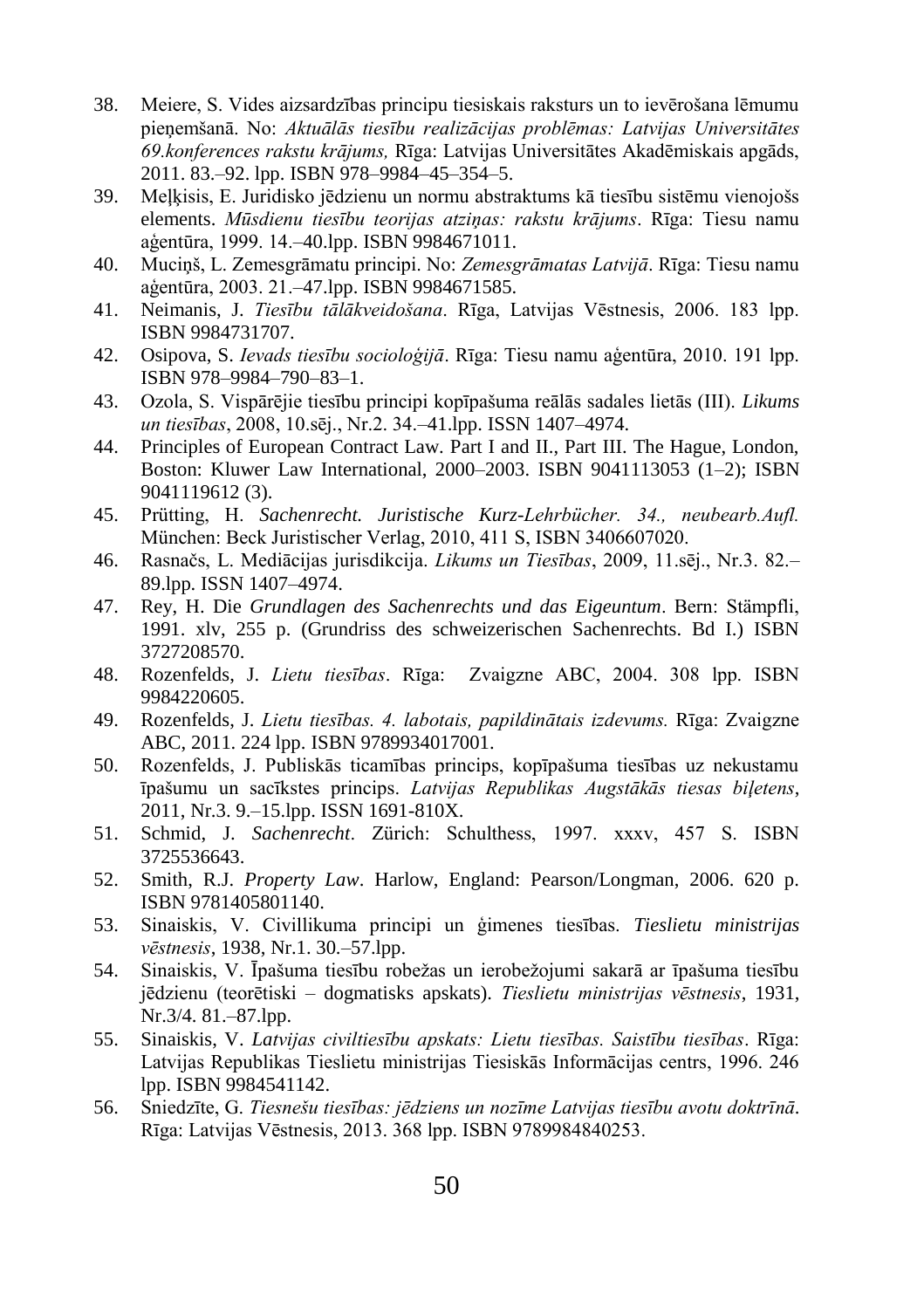- 57. Švemberga, A. Pašvaldību pirmpirkuma tiesības zemesgrāmatā vai teritorijas plānojumā. *Jurista vārds*, 2010, Nr.24. 12.–15.lpp. ISSN 1691-2462.
- 58. Torgāns, K. *Līgumu un deliktu tiesību problēmas*. Rīga: Tiesu namu aģentūra, 2013. 282 lpp. ISBN 9789934508080.
- 59. Torgāns, K. *Saistību tiesības. I daļa. Mācību grāmata*. Rīga: TNA, 2006. 315 lpp. ISBN 9984790002.
- 60. Trosens, A., Vanaga, Z. Mediācija: izpratne un jēdziens latviešu valodā. *Jurista vārds*, 2006, Nr. 29. 8.–10.lpp. ISSN 1691–2462.
- 61. Višņakova, G., Balodis, K. *Latvijas Republikas Civillikuma komentāri: Lietas. Valdījums. Tiesības uz svešu lietu (841.*–*926.p., 1130.*–*1400.p.)*. Rīga: Mans īpašums, 1998. 256 lpp. ISBN 998457413X
- 62. Wilhelm, J. *Sachenrecht/ von Jan Wilhelm.* 2., neubearb.Aulf. Berlin; New York: de Gruyter, 2002, 905 S. ISBN 3–11–016557–0.
- 63. Алексеев, С.С. Гражданское право: учебник. 2-е изд., перераб. и доп. Москва: Проспект, 2009. 528 c. ISBN 9785392004454.
- 64. Бабаев, А.Б. *Система вещных прав*. Москва: Wolters Kluwer, 2006. xiv, 391 с. ISBN 546600166Х.
- 65. Брагинский, М.И., Витрянский, В.В. *Договорное право. Книга первая: Общие положения*. Изд. 2-е, исправленное. М.: Статут, 2000. 848 c. ISBN 5835400160.
- 66. Вершинин, А.П. *Юридические документы в нотариальной и судебной практике*. Москва: Юридическая литература, 1993. 224 c. ISBN 5726006518.
- 67. Голиченков, К.А. Нужно формировать потребность в медиации. *Медиация и право*, 2009, №.1. c.11–18. ISSN 1814–2052.
- 68. Грефин фон Шлиффен, К. Медиация в системе внесудебных форм разрешения споров. Из: *Медиация в нотариальной практике (Альтернативные способы разрешения конфликтов).* Перевод с немецкого, ответственные редакторы: Грефин фон Шлиффен, К., Венманн, Б. Москва: WoltersKluwer, 2005, 388 c. ISBN 3–425–24584–5 (нем.); ISBN 5–466–00069–8 (в пер.).
- 69. Денисенко, С.В. *Общеправовые проблемы медиации*. Москва: Вузовская книга, 2010. 151 c. ISBN 9785950205712.
- 70. Егоров, Ю.П. Воля и ее изъявление в сделках. *Законодательство*, 2004, №.10. c. 53–58. ISSN 1681–8695.
- 71. Зайков, А.В. *Римское частное право в систематическом изложении: учебник*. Москва: Ун-т Дмитрия Пожарского, 2012. 480 с. ISBN 9785912440892.
- 72. Кэрролл, Э. Через границы. *Медиация и право*, 2007, №.3. c.39–40. ISSN 1814–2052.
- 73. Маки, К. Просто хорошая практика. *Медиация и право*, 2007, №.4. c.46–51. ISSN 1814–2052.
- 74. Мейер, Д. И. *Русское гражданское право: 2-х ч.* Москва: Статут, 2000. 829 c. (Классика российской цивилистики) ISBN 5835400551.
- 75. Мисник, H. H. Правовая природа обшей собственности. *Правоведение*. 1993, 1.c.24–34. ISSN 0131–8039.
- 76. Покровский, И.А. *История Римского права*. Санкт-Петербург: Летний сад, 1998. 555 c. ISBN 5897400148.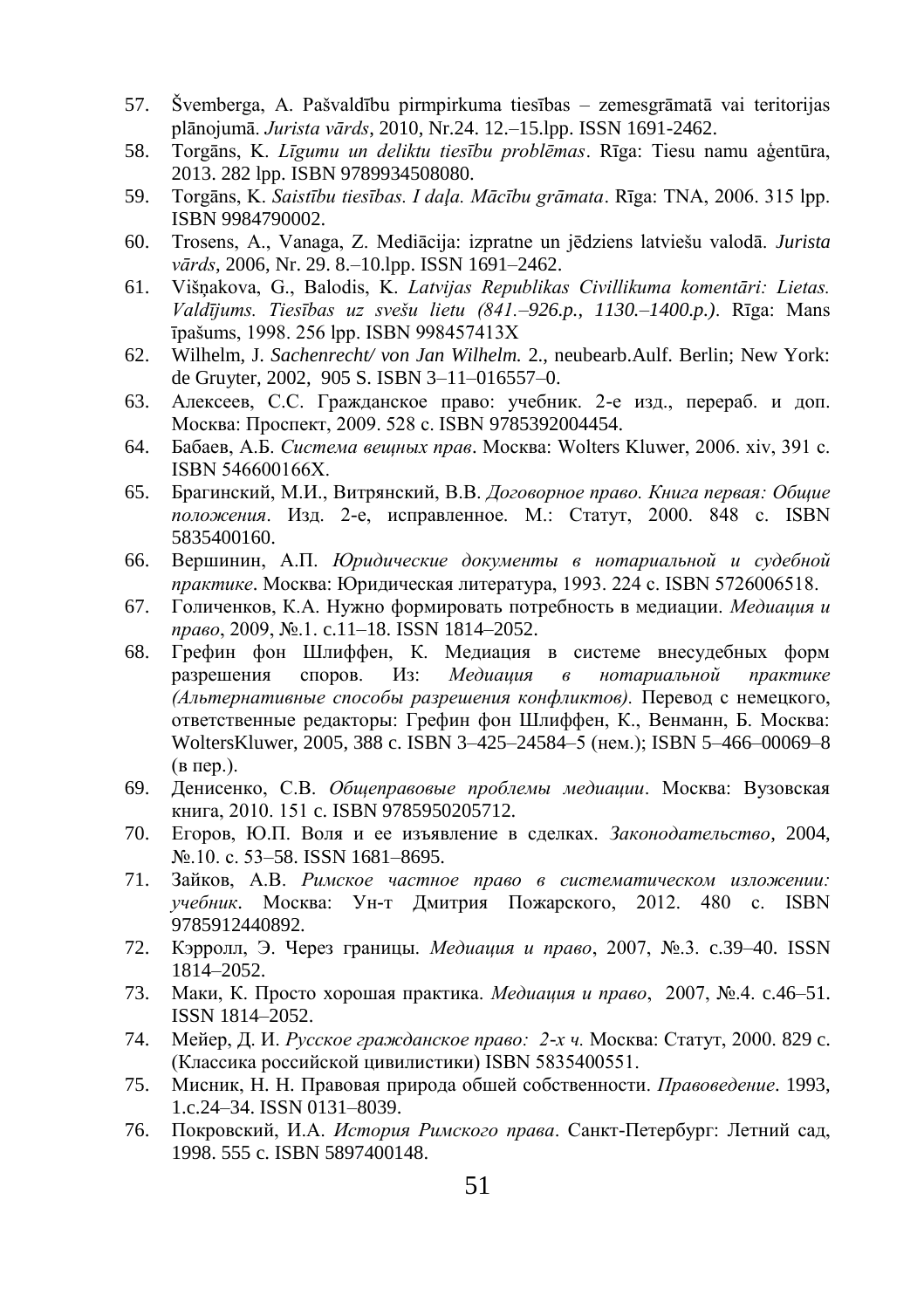- 77. Решетникова, И.В. Нас всех надо учить толерантности. *Медиация и право*, 2007, №.4. c.28–31. ISSN 1814–2052.
- 78. Риссе, Й. Будущее медиации-шансы американской модели медиации в Германии. Из: *Медиация в нотариальной практике (Альтернативные способы разрешения конфликтов).* Перевод с немецкого, ответственные редакторы: Грефин фон Шлиффен, К., Венманн, Б. Москва: WoltersKluwer, 2005, 388 c. ISBN 3–425–24584–5 (нем.); ISBN 5–466–00069–8 (в пер.).
- 79. Семенова, А. Нотариальные и судебные акты. *Российская юстиция*, 1998, №.11.c.31–32. ISSN 0131–6761.
- 80. Синайский, В. *Основы гражданского права. Выпуск II*. Рига: Валтерс и Рапа, 1926.
- 81. Скловский, K. И. *Гражданский спор: практическая цивилистика*. 2-е изд., испр. и доп. Москва: Дело, 2003. 251 c. ISBN 5774902854.
- 82. Скловский, K. И. *Применение гражданского законодательства о собственности и владении*. *Практические вопросы*. Москва: Статут, 2004. 365 c. ISBN 5–8354–0215–5.
- 83. Суханов, Е.А. (ред.) Гражданское право. 2-е изд. Т. 1. Москва: Издательство БЕК, 1998. xxx, 785 с. ISBN 5856392507.
- 84. Суханов, Е.А. Общие положения о праве собственности и других вещных правах. *Хозяйство и право*, 1995, №.6. c.29–45. ISSN 0134–2398.
- 85. Суханов, Е.А. Ограниченные вещные права. *Хозяйство и право,* 2005, №.1. c.5–19. ISSN 0134–2398.
- 86. Филатова, У.Б. *Право общей собственности в России, Германии, Австрии и Швейцарии (историко-компаративистское исследование.* Москва: Юриспруденция, 2012. 120 c. ISBN 978-5-9516-0586-3.
- 87. Хауэлл-Ричардсон, Ф. Стимул для первого шага. *Медиация и право*, 2008, №.1. ISSN 1814-2052.
- 88. Шершеневич, Г. Ф. *Учебник русского гражданского права: в 2-х т.* Т. 1. Москва: Издание Бр. Башмаковых, 1914. XIV, 544 с.
- 89. Direktīva 2008/52/EK, pieņēmis Eiropas Parlaments un Padome 21.05.2008. Publicēts: Eiropas Savienības Oficiālais Vēstnesis, 2008.
- 90. Eiropas Cilvēktiesību un pamatbrīvību aizsardzības konvencijas Pirmais protokols, ratificēts 1997.gada 4.jūnijā. [aplūkots 31.05.2013.] Pieejams: [http://www.humanrights.lv/doc/regional/eck1prot.htm.](http://www.humanrights.lv/doc/regional/eck1prot.htm)
- 91. Eiropas Savienības Pamattiesību harta, Eiropas Savienības Oficiālais Vēstnesis, C 83/389, 30.03.2010., ratificēta 2008.gada 8.maijā [aplūkots 01.06.2013.] Pieejams: [http://eur-](http://eur-lex.europa.eu/lv/treaties/dat/32007X1214/htm/C2007303LV.01000101.htm)

[lex.europa.eu/lv/treaties/dat/32007X1214/htm/C2007303LV.01000101.htm.](http://eur-lex.europa.eu/lv/treaties/dat/32007X1214/htm/C2007303LV.01000101.htm)

- 92. Vispārējā Cilvēktiesību deklarācija, ratificēta 1990.gada 4.maijā. [aplūkota 31.05.2013.] Pieejams: [http://www.humanrights.lv/doc/vispaar/vispcd.htm.](http://www.humanrights.lv/doc/vispaar/vispcd.htm)
- 93. Latvijas Republikas Satversme, pieņemta 15.02.1922., stājas spēkā 07.11.1922. Publicēts: Latvijas Vēstnesis, Nr.43, 01.07.1993.
- 94. Bāriņtiesu likums: Latvijas Republikas likums, pieņemts 22.06.2006., stājas spēkā 01.01.2007. Publicēts: Latvijas [Vēstnesis,](https://www.vestnesis.lv/?menu=doc&id=139369) Nr.107, 07.07.2006.
- 95. Civillikums. Ievads: Latvijas Republikas likums, pieņemts 28.01.1937., stājas spēkā 01.09.1992. Publicēts: Valdības Vēstnesis, Nr.41, 20.02.1937.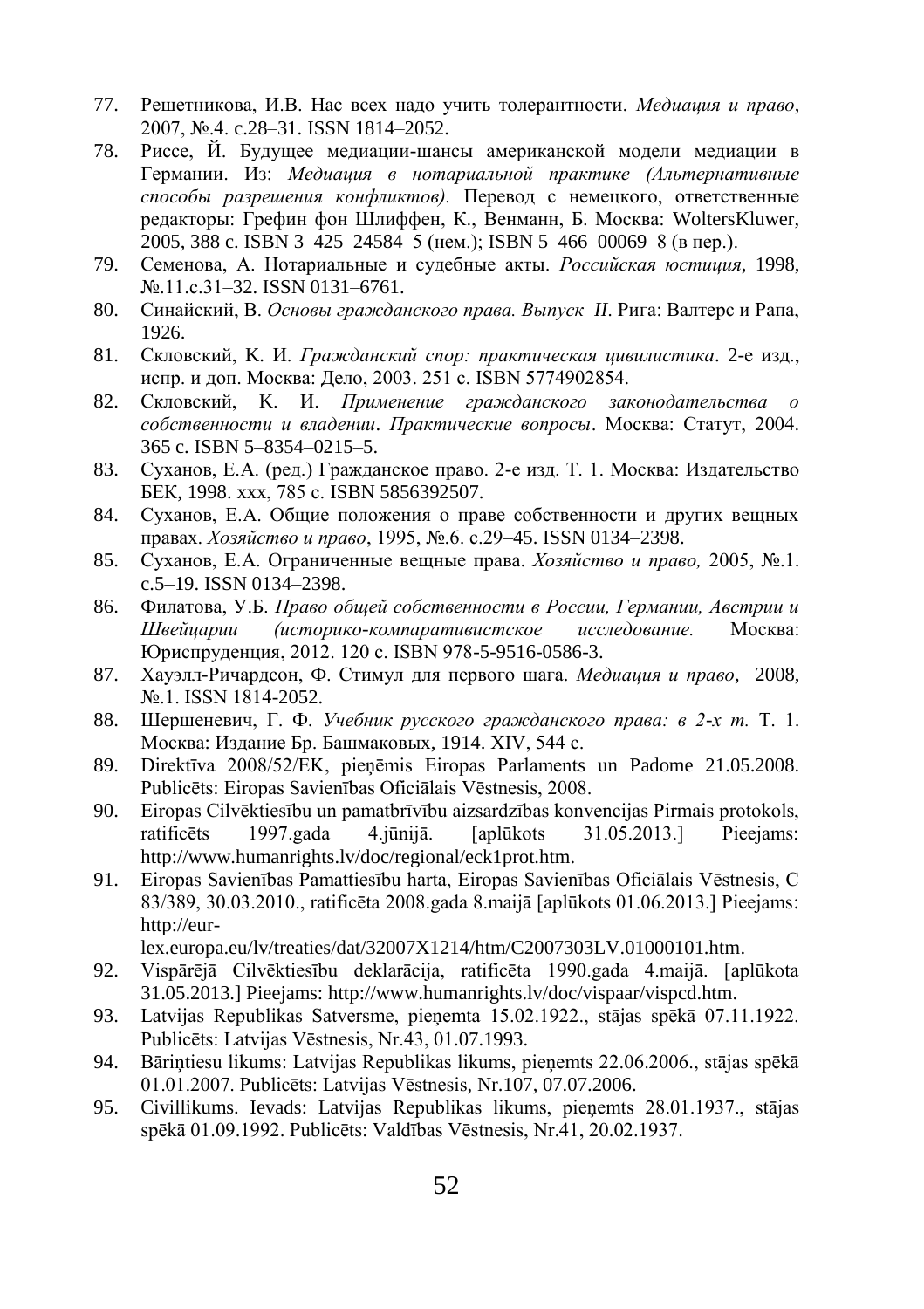- 96. Civillikums. Pirmā daļa. Ģimenes tiesības: Latvijas Republikas likums, pieņemts 28.01.1937., stājas spēkā 01.09.1993. Publicēts: Ziņotājs, Nr.22, 10.06.1993.
- 97. Civillikums. Otrā daļa. Mantojuma tiesības: Latvijas Republikas likums, pieņemts 28.01.1937, stājas spēkā 01.09.1992. Publicēts: Valdības Vēstnesis, Nr.42, 22.02.1937.
- 98. Civillikums. Trešā daļa. Lietu tiesības: Latvijas Republikas likums, pieņemts 28.01.1937., stājas spēkā 01.09.1992. Publicēts: Valdības Vēstnesis, Nr. 44, 24.02.1937.
- 99. Civillikums. Ceturtā daļa. Saistību tiesības: Latvijas Republikas likums, pieņemts 28.01.1937., stājas spēkā 01.03.1993. Publicēts: Ziņotājs, Nr.1, 14.01.1993.
- 100. Civilprocesa likums: Latvijas Republikas likums, pieņemts 14.10.1998., stājas spēkā 01.03.1999. Publicēts: Latvijas Vēstnesis, Nr.326/330, 03.11.1998.
- 101. Darba likums: Latvijas Republikas likums, pieņemts 20.06.2001., stājas spēkā 01.06.2002. Publicēts: Latvijas Vēstnesis, Nr.105, 06.07.2001.
- 102. Dzīvokļa īpašuma likums: Latvijas Republikas likums, pieņemts 28.10.2010., stājas spēkā 01.01.2011. Publicēts: Latvijas Vēstnesis, Nr.183[, 17.11.2010.](https://www.vestnesis.lv/?menu=doc&id=221382)
- 103. Francijas Civilkodekss (Code civil). [aplūkots 31.05.2014.] Pieejams: [http://www.legifrance.gouv.fr/affichCode.do?cidTexte=LEGITEXT00000607072](http://www.legifrance.gouv.fr/affichCode.do?cidTexte=LEGITEXT000006070721&dateTexte=20140907) [1&dateTexte=20140907.](http://www.legifrance.gouv.fr/affichCode.do?cidTexte=LEGITEXT000006070721&dateTexte=20140907)
- 104. Krievijas Federācijas Civilkodekss [\(Гражданский кодекс Российской](http://base.garant.ru/10164072/)  [Федерации \(ГК РФ\).](http://base.garant.ru/10164072/) [pēdējo reizi aplūkots 20.08.2014.] Pieejams: [http://base.garant.ru/10164072/16/#1016.](http://base.garant.ru/10164072/16/#1016)
- 105. Grozījumi Civilprocesa likumā: Latvijas Republikas likums, pieņemts 22.05.2014., stājas spēkā 18.06.2014. Publicēts: Latvijas Vēstnesis, Nr.108, 04.06.2014.
- 106. Grozījumi likumā "Par valsts un pašvaldību dzīvojamo māju privatizāciju". Latvijas Republikas likums, pieņemts 19.06.2014., stājas spēkā 01.10.2014. Publicēts: Latvijas Vēstnesis, Nr.131, 08.07.2014.
- 107. Grozījumi Zemesgrāmatu likumā: Latvijas Republikas likums, pieņemts 30.10.2014., stājas spēkā 29.11.2014. Publicēts: Latvijas Vēstnesis, Nr.228, 15.11.2014.
- 108. Krimināllikums: Latvijas Republikas likums, pieņemts 17.06.1998., stajas spēkā 01.04.1999. Publicēts: Latvijas Vēstnesis, Nr.199/200, 08.07.1998.
- 109. Lietuvas Republikas Civilkodekss (Lietuvos Respublikos Civilinis kodeksas) [pēdējo reizi aplūkots 17.01.2013.] Pieejams: [http://www3.lrs.lt/pls/inter3/dokpaieska.showdoc\\_l?p\\_id=245495.](http://www3.lrs.lt/pls/inter3/dokpaieska.showdoc_l?p_id=245495)
- 110. Mediācijas likums: Latvijas Republikas likums, pieņemts 22.05.2014., stājas spēkā 18.06.2014. Publicēts[: Latvijas](https://www.vestnesis.lv/?menu=doc&id=266615) Vēstnesis, Nr.108, 04.06.2014.
- 111. Nekustamā īpašuma valsts kadastra likums: Latvijas Republikas likums, pieņemts 01.12.20105., stājas spēkā 01.01.2006. Publicēts: Latvijas Vēstnesis, Nr.205, 22.12.2005.
- 112. Notariāta likums: Latvijas Republikas likums, pieņemts 01.06.1993., stājas spēkā: 01.09.1993. Publicēts: Latvijas Vēstnesis, Nr.48, 09.07.1993.
- 113. Oficiālo publikāciju un tiesiskās informācijas likums: Latvijas Republikas likums, pieņemts 31.05.2012., stājas spēkā 01.07.2012. Publicēts: Latvijas Vēstnesis, Nr.96, 20.06.2012.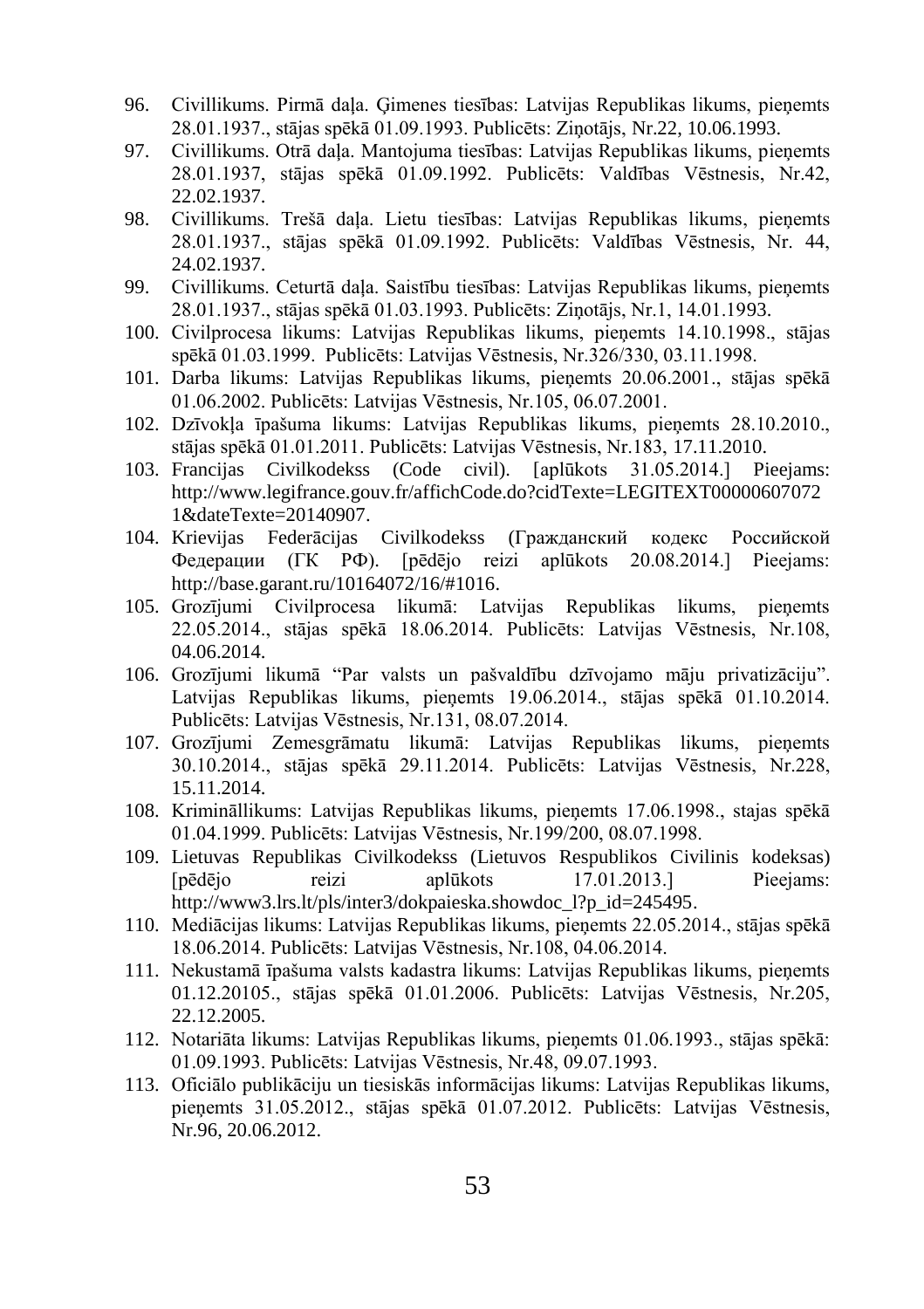- 114. Par Latvijas Republikas 1937.gada Notāru likuma spēka atjaunošanu un grozījumiem un papildinājumiem tajā (Notariāta likums): Latvijas Republikas likums, pieņemts 01.06.1993, stājas spēkā 01.09.1993. Publicēts: Latvijas Vēstnesis, Nr.48, 09.07.1993.
- 115. Par namīpašumu atdošanu likumīgajiem īpašniekiem: Latvijas Republikas likums, pieņemts 30.10.1991., stājas spēkā 20.11.1991. Publicēts: Ziņotājs, Nr.46, 21.11.1991.
- 116. Par namīpašumu denacionalizāciju Latvijas Republikā: Latvijas Republikas likums, pieņemts 30.10.1991., stājas spēkā: 01.01.1992. Publicēts: Ziņotājs, Nr.46, 21.11.1991.
- 117. Par nekustamā īpašuma ierakstīšanu zemesgrāmatās: Latvijas Republikas likums, pieņemts 30.01.1997, stājas spēkā 06.03.1997. Publicēts: [Latvijas](https://www.vestnesis.lv/?menu=doc&id=42284) Vēstnesis, Nr.52/53, 20.02.1997.
- 118. Par pašvaldībām: Latvijas Republikas likums, pieņemts 19.05.1994., stājas spēkā 09.06.1994. Publicēts: Latvijas Vēstnesis, Nr.61, 24.05.1994.
- 119. Par valsts kultūras pieminekļu aizsardzību: Latvijas Republikas likums, pieņemts 12.02.1992, stājas spēkā 11.03.1992. Publicēts: Ziņotājs, Nr.10, 05.03.1992.
- 120. Par valsts un pašvaldības īpašuma objektu privatizāciju: Latvijas Republikas likums, pieņemts 17.02.1994., stājas spēkā 17.03.1994. Publicēts: Latvijas vēstnesis, Nr.27, 03.03.1994.
- 121. Par valsts un pašvaldību dzīvojamo māju privatizāciju: Latvijas Republikas likums, pieņemts 21.06.1995., stājas spēkā: 25.07.1995. Publicēts: Latvijas Vēstnesis, Nr.103, 11.07.1995.
- 122. Par zemes privatizāciju lauku apvidos: Latvijas Republikas likums, pieņemts 09.07.1992., stājas spēkā 01.09.1992. Publicēts: Ziņotājs, Nr.32, 20.08.1992.
- 123. Par zemes reformu Latvijas Republikas lauku apvidos: Latvijas Republikas likums, pieņemts 21.11.1990., stājas spēkā 21.11.1990. Publicēts: Ziņotājs, Nr.49, 06.12.1990.
- 124. Par zemes reformu Latvijas Republikas pilsētās: Latvijas Republikas likums, pieņemts 20.11.1991., stājas spēkā: 20.11.1991. Publicēts: Ziņotājs Nr.49, 19.12.1991.
- 125. Sabiedrības vajadzībām nepieciešamā nekustamā īpašuma atsavināšanas likums. Latvijas Republikas likums, pieņemts 14.10.2010., stājas spēkā 01.01.2011. Publicēts: Latvijas Vēstnesis, Nr.174, 03.11.2010.
- 126. Teritorijas attīstības plānošanas likums: Latvijas Republikas likums, pieņemts 13.10.2011., stājas spēkā 01.12.2011. Publicēts: Latvijas Vēstnesis, Nr.173, 02.11.2011.
- 127. Vācijas Civilkodekss (Das Bürgerliches Gesetzbuch (BGB). [aplūkots 17.01.2013.] Pieejams: [http://www.gesetze-im](http://www.gesetze-im-internet.de/bundesrecht/bgb/gesamt.pdf)[internet.de/bundesrecht/bgb/gesamt.pdf.](http://www.gesetze-im-internet.de/bundesrecht/bgb/gesamt.pdf)
- 128. Vides aizsardzības likums: Latvijas Republikas likums, pieņemts 02.11.2006., stājas spēkā 29.11.2006. Publicēts: Latvijas Vēstnesis, Nr.183, 15.11.2006.
- 129. Zemes ierīcības likums: Latvijas Republikas likums, pieņemts 14.09.2006., stājas spēkā 01.01.2007. Publicēts: Latvijas Vēstnesis, Nr.157, 03.10.2006.
- 130. Zemes pārvaldības likums: Latvijas Republikas likums, pieņemts 30.10.2014., stājas spēkā 01.01.2015. Publicēts: Latvijas Vēstnesis, Nr.228, 15.11.2014.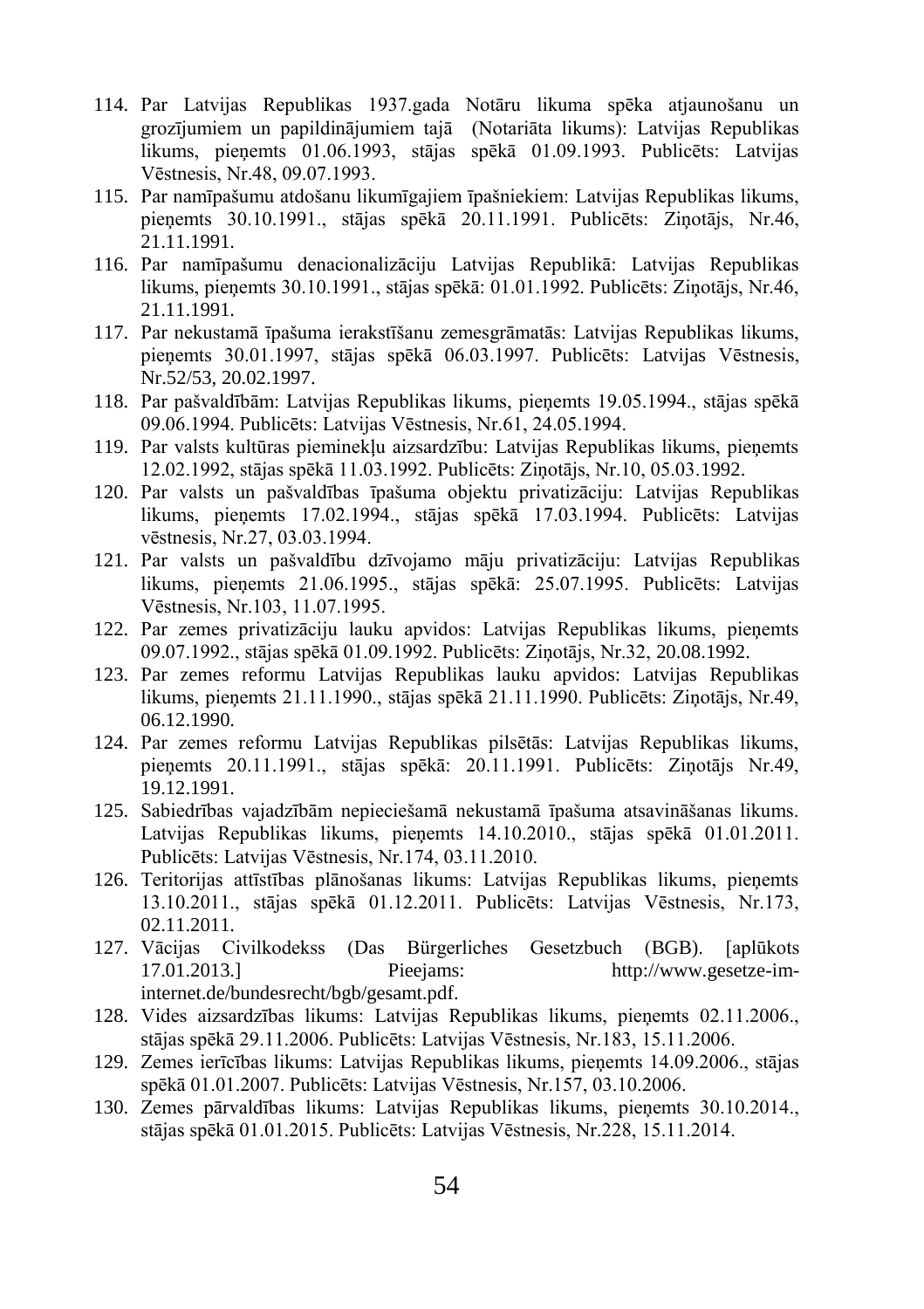- 131. Zemesgrāmatu likums: Latvijas Republikas likums, pieņemts 22.12.1937., stājas spēkā 05.04.1993. Publicēts: Latvijas Vēstnesis, Nr.11, 08.04.1993.
- 132. Nekustamā īpašuma lietošanas mērķu klasifikācija un nekustamā īpašuma lietošanas mērķu noteikšanas un maiņas kārtība: Ministru Kabineta noteikumi Nr.496, pieņemts 20.06.2006., stājas spēkā 12.07.2006. [Publicēts: Latvijas](https://www.vestnesis.lv/?menu=doc&id=139503)  [Vēstnesis, Nr.108, 11.07.2006.](https://www.vestnesis.lv/?menu=doc&id=139503)
- 133. Noteikumi par vietējo pašvaldību pirmpirkuma tiesību izmantošanas kārtību un terminiem: Ministru kabineta noteikumi Nr.919, pieņemts 28.09.2010., stājas spēkā 01.10.2010. Latvijas Vēstnesis, Nr.156, 01.10.2010.
- 134. Noteikumi par zvērinātu notāru atlīdzības taksēm un to noteikšanas kārtību: Ministru kabineta noteikumi Nr.737, pieņemti 03.09.2013., stājas spēkā 01.01.2014. [Publicēts:](https://www.vestnesis.lv/?menu=doc&id=259604) Latvijas Vēstnesis, Nr.174, 06.09.2013.
- 135. Par koncepciju Mediācijas ieviešana civiltiesisku strīdu risināšanā: Ministru kabineta rīkojums Nr.121**,** pieņemts 18.02.2009, stājas spēkā 18.02.2009. Publicēts: Latvijas Vēstnesis, Nr.29, 20.02.2009.
- 136. Par zemes pārvaldības likuma koncepciju: Ministru Kabineta rīkojums Nr.214, pieņemts 19.04.2010., stājas spēkā 19.04.2010. Publicēts: Latvijas Vēstnesis, Nr.63, 21.04.2010.
- 137. Administratīvās rajona tiesas 12.09.2011. spriedums lietā Nr.A420626810, A2156-11/6. [aplūkots 22.05.2014.] Pieejams: [http://www.tiesas.lv/files/AL/2011/09\\_2011/12\\_09\\_2011/AL\\_1209\\_raj\\_A-02156-](http://www.tiesas.lv/files/AL/2011/09_2011/12_09_2011/AL_1209_raj_A-02156-11_6.pdf) [11\\_6.pdf.](http://www.tiesas.lv/files/AL/2011/09_2011/12_09_2011/AL_1209_raj_A-02156-11_6.pdf)
- 138. Latvijas Republikas Augstākā Tiesa. Kopīpašums: tiesu prakses apkopojums, 2011. [pēdējo reizi apskatīts 20.08.2014.] Pieejams: [http://at.gov.lv/files/uploads/files/docs/2011/kopipasums.doc.](http://at.gov.lv/files/uploads/files/docs/2011/kopipasums.doc)
- 139. Latvijas Republikas Augstākās tiesas Civillietu tiesu palātas lēmums lietā Nr.PAC–1209. [aplūkots 17.08.2014.] Pieejams: [https://www.zemesgramata.lv/?cid=103.](https://www.zemesgramata.lv/?cid=103)
- 140. Latvijas Republikas Augstākās tiesas Senāta Civillietu departamenta spriedums lietā Nr.SKC-19. No: *Latvijas Republikas Augstākās tiesas Senāta Civillietu departamenta spriedumi un lēmumi 2000.* Rīga: Latvijas Tiesnešu mācību centrs, 2001. 134.–138. lpp. ISBN 998493067X.
- 141. Latvijas Republikas Augstākās tiesas Senāta Civillietu departamenta 2002.gada 13.novembra spriedums lietā Nr.SKC–642. No: *Latvijas Republikas Augstākās tiesas Senāta Civillietu departamenta spriedumi un lēmumi 2002*. Latvijas Tiesnešu mācību centrs, 2003. 231.–234.lpp. ISBN 9984960714.
- 142. Latvijas Republikas Augstākās tiesas Senāta Civillietu departamenta spriedums lietā Nr.SKC–40. No: *Latvijas Republikas Augstākās tiesas Senāta Civillietu departamenta spriedumi un lēmumi 2003*. Latvijas tiesnešu mācību centrs. Rīga: 2004. 68.–73.lpp. ISBN 9984960730.
- 143. Latvijas Republikas Augstākās tiesas Civillietu departamenta spriedums lietā Nr. SKC–457. No: *Latvijas Republikas Augstākās tiesas Senāta Civillietu departamenta spriedumi un lēmumi 2003.* Rīga: Latvijas Tiesnešu mācību centrs, 2004. 85.–89. lpp. ISBN 9984960730.
- 144. Latvijas Republikas Augstākās tiesas Senāta Civillietu departamenta spriedums Lietā Nr.SKC–32/2009. No: *Latvijas Republikas Augstākās Tiesas Senāta*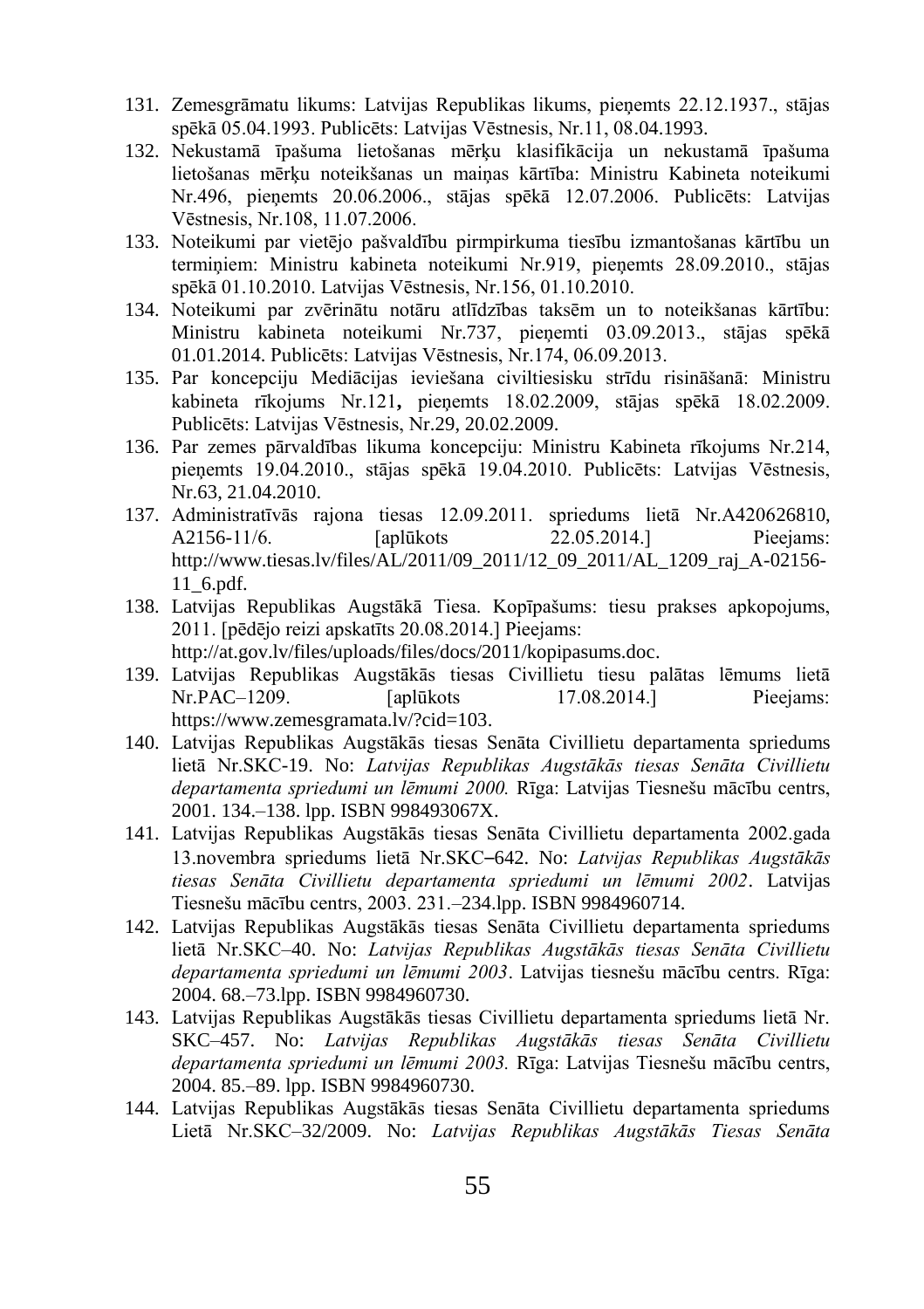*spriedumi un lēmumi, 2009*. Rīga: Tiesu namu aģentūra, 2010. 60.–66.lpp. ISBN 9789984790824.

- 145. Latvijas Republikas Augstākās tiesas Senāta Civillietu departamenta 2006.gada 18.oktobra spriedums lietā Nr.SKC–561. [aplūkots 16.08.2014.] Pieejams: [http://at.gov.lv/lv/judikatura/judikaturas-nolemumu-arhivs/senata-civillietu](http://at.gov.lv/lv/judikatura/judikaturas-nolemumu-arhivs/senata-civillietu-departaments/hronologiska-seciba_1/2006/)[departaments/hronologiska-seciba\\_1/2006/.](http://at.gov.lv/lv/judikatura/judikaturas-nolemumu-arhivs/senata-civillietu-departaments/hronologiska-seciba_1/2006/)
- 146. Latvijas Republikas Augstākās tiesas Senāta Civillietu departamenta 2007.gada 24.oktobra spriedums lietā Nr.SKC–0703–07. [aplūkots 16.08.2014.] Pieejams: [http://tiesas.lv/e-pakalpojumi/judikatura/dati/453.](http://tiesas.lv/e-pakalpojumi/judikatura/dati/453)
- 147. Latvijas Republikas Augstākās tiesas Senāta 2008.gada 4.novembra lēmums Lietā Nr.SKK–405/2008.[aplūkots 07.01.2012.] Pieejams: [http://www.at.gov.lv/files/archive/department2/2007/2008/skk%20405\\_8\\_g1.d](http://www.at.gov.lv/files/archive/department2/2007/2008/skk%20405_8_g1.d%09oc) [oc.](http://www.at.gov.lv/files/archive/department2/2007/2008/skk%20405_8_g1.d%09oc)
- 148. Latvijas Republikas Augstākās tiesas Senāta Civillietu departamenta 2009.gada 25.februāra spriedums Lietā Nr.SKC–54. [aplūkots 20.08.2014.] Pieejams: [http://at.gov.lv/lv/judikatura/judikaturas-nolemumu-arhivs/senata-civillietu](http://at.gov.lv/lv/judikatura/judikaturas-nolemumu-arhivs/senata-civillietu-departaments/hronologiska-seciba_1/2009/)[departaments/hronologiska-seciba\\_1/2009/.](http://at.gov.lv/lv/judikatura/judikaturas-nolemumu-arhivs/senata-civillietu-departaments/hronologiska-seciba_1/2009/)
- 149. Latvijas Republikas Augstākās tiesas Senāta Civillietu departamenta 2011.gada 2.novembra lēmums lietā SKC–781/2011. [aplūkots 17.08.2014.] Pieejams: [http://at.gov.lv/lv/judikatura/judikaturas-nolemumu-arhivs/senata-civillietu](http://at.gov.lv/lv/judikatura/judikaturas-nolemumu-arhivs/senata-civillietu-departaments/hronologiska-seciba_1/2011-hronologiska-seciba/)[departaments/hronologiska-seciba\\_1/2011-hronologiska-seciba/.](http://at.gov.lv/lv/judikatura/judikaturas-nolemumu-arhivs/senata-civillietu-departaments/hronologiska-seciba_1/2011-hronologiska-seciba/)
- 150. Latvijas Republikas Augstākās tiesas Senāta Civillietu departamenta 2011.gada 21.septembra lēmums lietā Nr.SKC–1089/2011. [pēdējo reizi aplūkots 05.09.2014.]. Pieejams: [http://www.at.gov.lv/files/archive/department1/2011/1089](http://www.at.gov.lv/files/archive/department1/2011/1089-mainita%20judikatura.doc) [mainita%20judikatura.doc.](http://www.at.gov.lv/files/archive/department1/2011/1089-mainita%20judikatura.doc)
- 151. Latvijas Republikas Augstākās tiesas Senāta Krimināllietu departamenta lēmums krimināllietā SKK–630/2007. [aplūkots 06.01.2012.] Pieejams: [http://www.at.gov.lv/files/archive/department2/2007/kd181007.doc.](http://www.at.gov.lv/files/archive/department2/2007/kd181007.doc)
- 152. Latvijas Republikas Satversmes tiesas 20.05.2002. spriedums lietā Nr.2002–01– 03. Publicēts: Latvijas Vēstnesis, Nr.75, 21.05.2002.
- 153. Latvijas Republikas Satversmes tiesas 2005.gada 16. decembra spriedums lietā Nr.2005–12–0103. Publicēts: Latvijas Vēstnesis, Nr.203, 20.12.2005.
- 154. Satversmes tiesas 2007.gada 21.decembra spriedums lietā Nr.2007–12–03. Publicēts: Latvijas Vēstnesis, Nr.207, 28.12.2007.
- 155. Satversmes tiesas 2008.gada 12.novembra spriedums lietā Nr.2008–05–03. Publicēts: Latvijas Vēstnesis, Nr.178, 14.11.2008.
- 156. Latvijas Republikas Satversmes tiesas 2009.gada 19.maija spriedums lietā Nr.2008–40–01. Publicēts: [Latvijas](https://www.vestnesis.lv/?menu=doc&id=192098) Vēstnesis, Nr.78, 20.05.2009.
- 157. Satversmes tiesas 2009.gada 19.novembra spriedums lietā Nr.2009–09–03. Publicēts: Latvijas Vēstnesis Nr.184, 24.11.2009.
- 158. Latvijas Republikas Satversmes tiesas 2011.gada 25.oktobra spriedums lietā Nr.2011–01–01 Par [Civillikuma](http://www.likumi.lv/doc.php?id=225418) 1068.panta pirmās daļas atbilstību [Latvijas](http://www.likumi.lv/doc.php?id=57980)  [Republikas Satversmes](http://www.likumi.lv/doc.php?id=57980) 105.pantam. Publicēts: Latvijas Vēstnesis, Nr.171, 28.10.2011.
- 159. Satversmes tiesas 2014.gada 10.oktobra spriedums lietā Nr.2013–19–03. Publicēts: Latvijas Vēstnesis Nr.201, 10.10.2014.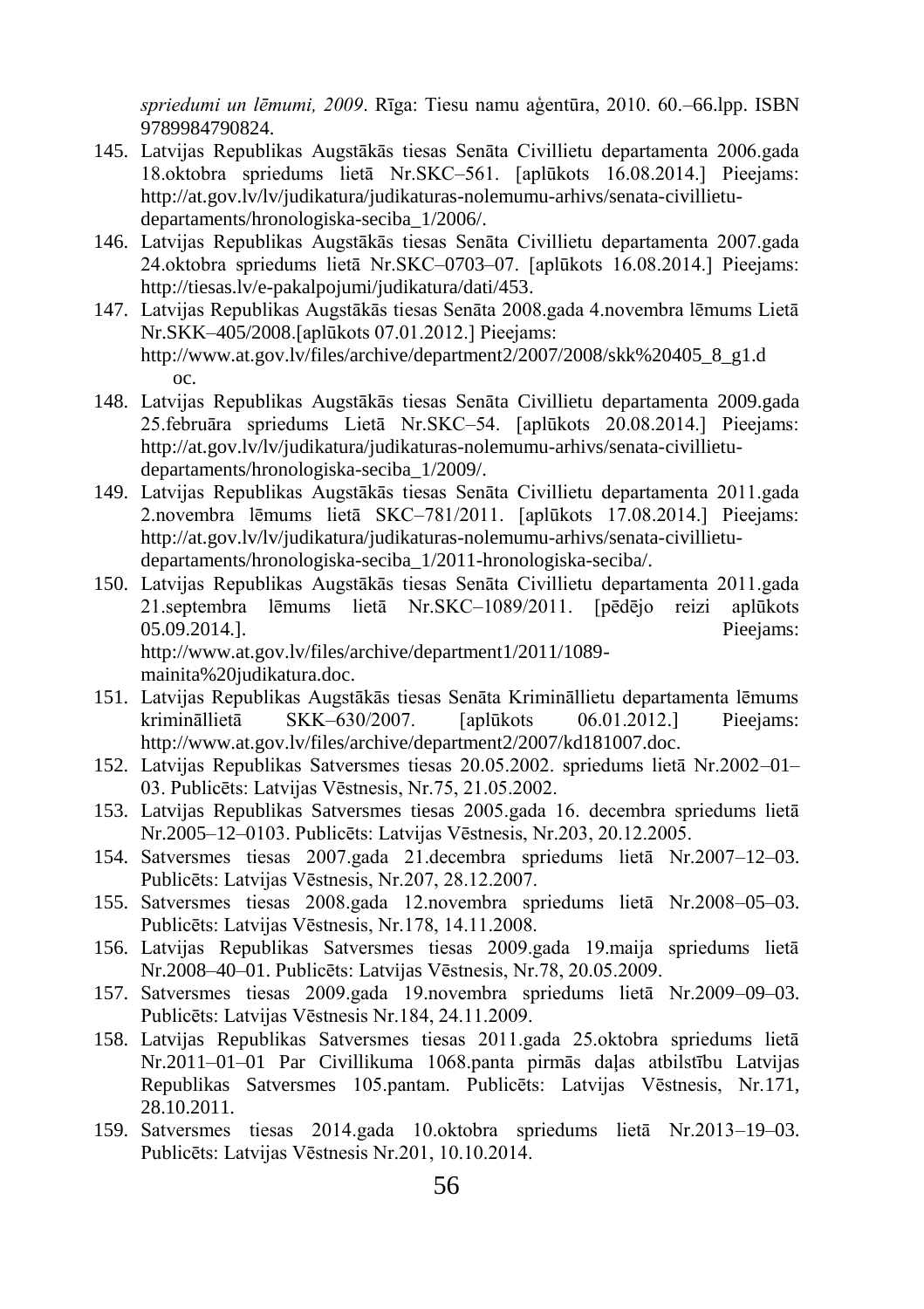- 160. Rīgas apgabaltiesas Civillietu tiesas kolēģijas 7.10.1996. spriedums lietā Nr.CA– 890. No: Grūtups, A. *Tiesu prakse un komentāri*. *Otrā grāmata*. Rīga: Mans īpašums, 1997. 81.–84.lpp. ISBN 9984574091.
- 161. Spriedums Nr.158. No: *Senāta civilās kasācijas departamenta 1929.gada spriedumi: Tieslietu ministrijas vēstneša pielikums*. Rīga: Valsts tipogrāfija, 1937. 147.–148.lpp.
- 162. [Tiesības ierakstīt zemesgrāmatā vienošanos par nekustamā īpašuma lietošanas](http://at.gov.lv/files/uploads/files/archive/department1/2011/781-skc-2011+salenieks.doc)  [kārtību.](http://at.gov.lv/files/uploads/files/archive/department1/2011/781-skc-2011+salenieks.doc) [aplūkots 17.08.2014.] Pieejams: [http://at.gov.lv/lv/judikatura/judikaturas](http://at.gov.lv/lv/judikatura/judikaturas-nolemumu-arhivs/senata-civillietu-departaments/hronologiska-seciba_1/2011-hronologiska-seciba/)[nolemumu-arhivs/senata-civillietu-departaments/hronologiska-seciba\\_1/2011](http://at.gov.lv/lv/judikatura/judikaturas-nolemumu-arhivs/senata-civillietu-departaments/hronologiska-seciba_1/2011-hronologiska-seciba/) [hronologiska-seciba/.](http://at.gov.lv/lv/judikatura/judikaturas-nolemumu-arhivs/senata-civillietu-departaments/hronologiska-seciba_1/2011-hronologiska-seciba/)
- 163. Anspaks, R. Dalīta īpašuma problemātikas izpēte un analīze. [aplūkots 11.06.2013.] Pieejams: [http://www.tiesibsargs.lv/img/content/dalita\\_ipasuma\\_problematikas\\_izpete\\_un\\_a](http://www.tiesibsargs.lv/img/content/dalita_ipasuma_problematikas_izpete_un_analize_raivis_anspaks_2012.pdf) nalize raivis anspaks 2012.pdf.
- 164. Austere, L., Kalniņš, V. *Ētikas jautājumi un korupcijas riski Rīgas apgabaltiesā*. Rīga, Providus, 2010. [aplūkots 10.07.2014.] Pieejams: [http://www.providus.lv/upload\\_file/Publikacijas/2010/laba\\_parvaldiba/2010\\_Etika](http://www.providus.lv/upload_file/Publikacijas/2010/laba_parvaldiba/2010_Etikas%20un%20korupcijas%20riski%20Rigas%20Apgabaltiesa_Kalnins_Austere.pdf) [s%20un%20korupcijas%20riski%20Rigas%20Apgabaltiesa\\_Kalnins\\_Austere.pdf.](http://www.providus.lv/upload_file/Publikacijas/2010/laba_parvaldiba/2010_Etikas%20un%20korupcijas%20riski%20Rigas%20Apgabaltiesa_Kalnins_Austere.pdf)
- 165. Autentisks. No: *Skaidrojošā vārdnīca*. [aplūkots 21.05.2014.] Pieejams: [http://www.tezaurs.lv/sv/?w=autentisks.](http://www.tezaurs.lv/sv/?w=autentisks)
- 166. Damane, L. *Notariālais akts kā mantisko un nemantisko tiesību garants*: *promocijas darbs tiesību zinātņu doktora grāda iegūšanai.* Rīga: Latvijas Universitāte, 175. lpp. [aplūkots 20.05.2014.] Pieejams: [https://luis.lu.lv/pls/pub/luj.fprnt?l=1&fn=F-2050448075/Linda Damane 2012.pdf.](https://luis.lu.lv/pls/pub/luj.fprnt?l=1&fn=F-2050448075/Linda%20Damane%202012.pdf)
- 167. Eiropas Parlamenta debates, 2008.gada 18.decembris. [aplūkots 21.05.2014.] Pieejams: [http://www.europarl.europa.eu/sides/getDoc.do?pubRef=-](http://www.europarl.europa.eu/sides/getDoc.do?pubRef=-//EP//NONSGML+CRE+20081218+SIT+DOC+PDF+V0//LV&language=LV) [//EP//NONSGML+CRE+20081218+SIT+DOC+PDF+V0//LV&language=LV,](http://www.europarl.europa.eu/sides/getDoc.do?pubRef=-//EP//NONSGML+CRE+20081218+SIT+DOC+PDF+V0//LV&language=LV)  6.lpp.
- 168. Griba. No: *Skaidrojošā vārdnīca*. [aplūkots 08.05.2014.] Pieejams: [http://www.tezaurs.lv/sv/?w=griba.](http://www.tezaurs.lv/sv/?w=griba)
- 169. Jūrmalas pilsētas zemesgrāmatas nodalījums Nr.5325. [aplūkots 22.01.2013.] Pieejams: [www.zemesgramata.lv.](http://www.zemesgramata.lv/)
- 170. Kārkliņš, J. *Latvijas līgumtiesību modernizācijas galvenie virzieni: promocijas darba kopsavilkums juridisko zinātņu doktora zinātniskā grāda iegūšanai*. Rīga: Latvijas Universitāte, 2006. 20.lpp. [aplūkots 02.02.2013.] Pieejams: [http://www3.acadlib.lv/greydoc/Karklins\\_disertacija/Karklins\\_lat.doc.](http://www3.acadlib.lv/greydoc/Karklins_disertacija/Karklins_lat.doc)
- 171. Latvijas Republikas Augstākās tiesas informācija par Augstākās tiesas Civillietu tiesu palātas tiesneses Zanes Pētersones 7.11.2014. vadītajām tiesnešu mācībām par mediācijas piemērošanu civilprocesā. [aplūkots 2.12.2014.] Pieejams: [http://at.gov.lv/lv/pazinojumi-presei/par-notikumiem/2014/novembris/6715-zane](http://at.gov.lv/lv/pazinojumi-presei/par-notikumiem/2014/novembris/6715-zane-petersone-vada-seminaru-tiesnesiem-par-mediaciju/)[petersone-vada-seminaru-tiesnesiem-par-mediaciju/.](http://at.gov.lv/lv/pazinojumi-presei/par-notikumiem/2014/novembris/6715-zane-petersone-vada-seminaru-tiesnesiem-par-mediaciju/)
- 172. Latvijas Republikas Saeimas 20.03.2014. plenārsēdes debates par likumprojektu "Grozījumi likumā "Par valsts un pašvaldību dzīvojamo māju privatizāciju". [aplūkots 15.12.2014.] Pieejams: [http://titania.saeima.lv/LIVS11/saeimalivs11.nsf/0/438d6ff0fa2c3d0bc2257cbd003](http://titania.saeima.lv/LIVS11/saeimalivs11.nsf/0/438d6ff0fa2c3d0bc2257cbd0034f547/$FILE/LP0421_2.htm) [4f547/\\$FILE/LP0421\\_2.htm.](http://titania.saeima.lv/LIVS11/saeimalivs11.nsf/0/438d6ff0fa2c3d0bc2257cbd0034f547/$FILE/LP0421_2.htm)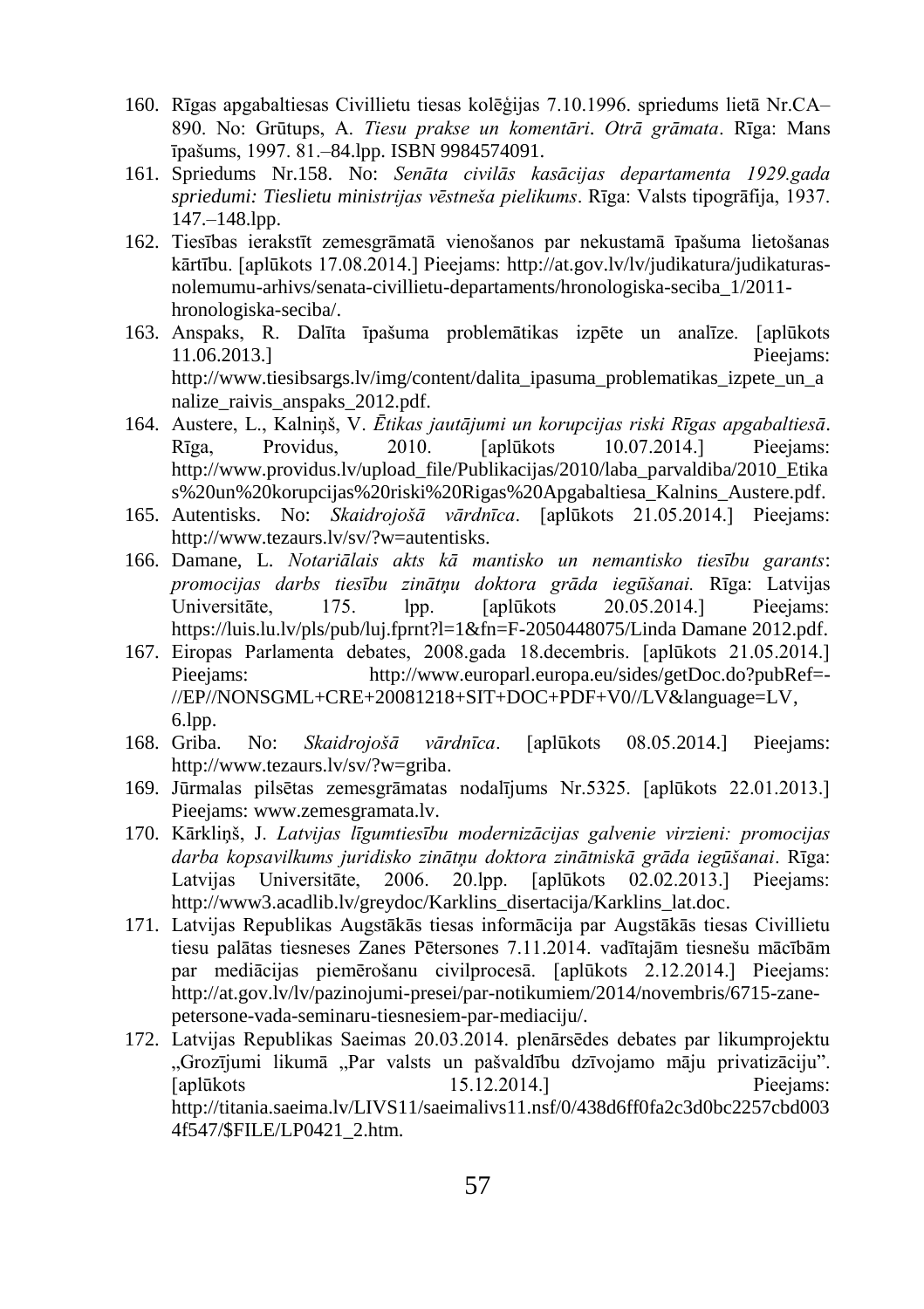- 173. Koncepcija Mediācijas ieviešana civiltiesisku strīdu risināšanā (informatīvā daļa). [aplūkots 09.07.2014.] Pieejams: [http://polsis.mk.gov.lv/LoadAtt/file65116.doc.](http://polsis.mk.gov.lv/LoadAtt/file65116.doc)
- 174. [Latvijas Notariāta funkcijas un tā sniegtās juridiskās palīdzības pieejamība, to](http://www.tm.gov.lv/files/archieve/lv_documents_petijumi_Osipova_petijums_07022009_final.doc)  [izvērtējums](http://www.tm.gov.lv/files/archieve/lv_documents_petijumi_Osipova_petijums_07022009_final.doc) [\(Pielikums Nr. 1,](http://www.tm.gov.lv/files/archieve/lv_documents_petijumi_TM_petijums_Pielikums_Nr_1.doc) [Pielikums Nr. 2,](http://www.tm.gov.lv/files/archieve/lv_documents_petijumi_TM_petijums_Pielikums_Nr_2.doc) [Pielikums Nr. 3,](http://www.tm.gov.lv/files/archieve/lv_documents_petijumi_TM_petijums_Pielikums_Nr_3.doc) [Pielikums Nr. 4,](http://www.tm.gov.lv/files/archieve/lv_documents_petijumi_TM_petijums_Pielikums_Nr_4.doc) [Pielikums Nr. 5,](http://www.tm.gov.lv/files/archieve/lv_documents_petijumi_TM_petijums_Pielikums_Nr_5.doc) [Pielikums Nr. 6,](http://www.tm.gov.lv/files/archieve/lv_documents_petijumi_TM_petijums_Pielikums_Nr_6.doc) [Pielikums Nr. 7\)](http://www.tm.gov.lv/files/archieve/lv_documents_petijumi_TM_petijums_Pielikums_Nr_7.doc) [aplūkots 21.05.2014.] Pieejams: http://www.tm.gov.lv/lv/nozares-politika/petijumi, 60.lpp.
- 175. Latvijas zvērinātu notāru padomes informācija. [aplūkots 21.05.2014.] Pieejams: [http://www.notary.lv/lv/services/.](http://www.notary.lv/lv/services/)
- 176. Likumprojekta "Grozījumi Civilprocesa likumā" anotācija. [aplūkots 29.11.2014.] Pieejams: [http://titania.saeima.lv/LIVS11/saeimalivs11.nsf/0/6BF11F57BD23ABAEC2257A](http://titania.saeima.lv/LIVS11/saeimalivs11.nsf/0/6BF11F57BD23ABAEC2257AC200500C93?OpenDocument)
- [C200500C93?OpenDocument.](http://titania.saeima.lv/LIVS11/saeimalivs11.nsf/0/6BF11F57BD23ABAEC2257AC200500C93?OpenDocument) 177. Likumprojekta "Grozījumi Zemesgrāmatu likumā" anotācija [aplūkots 1.12.2014.]. Pieejams: [http://titania.saeima.lv/LIVS11/SaeimaLIVS11.nsf/0/F110C1CDB54A822DC225](http://titania.saeima.lv/LIVS11/SaeimaLIVS11.nsf/0/F110C1CDB54A822DC2257B74004D58D1?OpenDocument#b) [7B74004D58D1?OpenDocument#b.](http://titania.saeima.lv/LIVS11/SaeimaLIVS11.nsf/0/F110C1CDB54A822DC2257B74004D58D1?OpenDocument#b)
- 178. Likumprojekta "Mediācijas likums" sākotnējās ietekmes novērtējuma ziņojums (anotācija). [aplūkots 09.07.2014.] Pieejams: [http://www.mk.gov.lv/doc/2005/TMAnot\\_230112\\_Mediacija.84.docx.](http://www.mk.gov.lv/doc/2005/TMAnot_230112_Mediacija.84.docx)
- 179. Mediācija. [aplūkots 08.07.2014.] Pieejams: [http://www.franchising.lv/index.php/en/home/point-of-view/399-mediacija-lv.](http://www.franchising.lv/index.php/en/home/point-of-view/399-mediacija-lv)
- 180. Pašvaldību kontaktinformācija. [aplūkots 11.06.2013.] Pieejams: [http://www.varam.gov.lv/lat/darbibas\\_veidi/pasv/kont/?doc=13066.](http://www.varam.gov.lv/lat/darbibas_veidi/pasv/kont/?doc=13066)
- 181. Rīgas pilsētas zemesgrāmatas nodalījums Nr.513. [aplūkots 05.02.2013.] Pieejams: [www.zemesgramata.lv.](http://www.zemesgramata.lv/)
- 182. Rīgas pilsētas zemesgrāmatas nodalījums Nr.792. [aplūkots 05.02.2013.] Pieejams: [www.zemesgramata.lv.](http://www.zemesgramata.lv/)
- 183. Rīgas pilsētas zemesgrāmatas nodalījums Nr.6123. [pēdējo reizi aplūkots 14.02.2013.] Pieejams: [www.zemesgramata.lv](http://www.zemesgramata.lv/)
- 184. Rīgas pilsētas zemesgrāmatas nodalījums Nr.7507. [aplūkots 05.02.2013.] Pieejams: [www.zemesgramata.lv.](http://www.zemesgramata.lv/)
- 185. Rīgas pilsētas zemesgrāmatas nodalījums Nr.15365. [aplūkots aplūkots 6.02.2013.] Pieejams[: www.zemesgramata.lv.](http://www.zemesgramata.lv/)
- 186. Rīgas pilsētas zemesgrāmatas nodalījums Nr.24040. [aplūkots 22.01.2013.] Pieejams: [www.zemesgramata.lv.](http://www.zemesgramata.lv/)
- 187. Rozenfelds, J. *Lietu tiesību jēdziens Latvijas civiltiesību sistēmā*. [aplūkots 23.02.2013.] Pieejams: [http://www.rozenfelds.lv/lv/news/42.](http://www.rozenfelds.lv/lv/news/42)
- 188. Satversmes tiesas tiesneses Kristīnes Krūmas atsevišķās domas lietā Nr.2008-03- 03. **[aplūkots** 15.08.2014.] **Pieejams:** [http://www.satv.tiesa.gov.lv/upload/atseviskas\\_2008\\_03\\_03.htm.](http://www.satv.tiesa.gov.lv/upload/atseviskas_2008_03_03.htm)
- 189. Statistika par darījumiem zemesgrāmatu nodaļās. [aplūkots 19.08.2014.] Pieejams: [https://www.zemesgramata.lv/inc/stat/stat2.asp?lang=lv.](https://www.zemesgramata.lv/inc/stat/stat2.asp?lang=lv)
- 190. Šņitņikovs, A., Kārkliņa. I. *Tiesu uzticamība un korupcijas uztvere tiesu darbībā Latvijā, 2013*. [aplūkots 10.07.2014.] Pieejams: [http://at.gov.lv/files/uploads/files/9\\_Tieslietu\\_padome/Korupcijas%20petijum](http://at.gov.lv/files/uploads/files/9_Tieslietu_padome/Korupcijas%20petijum%09s-LU.doc) [s-LU.doc.](http://at.gov.lv/files/uploads/files/9_Tieslietu_padome/Korupcijas%20petijum%09s-LU.doc)